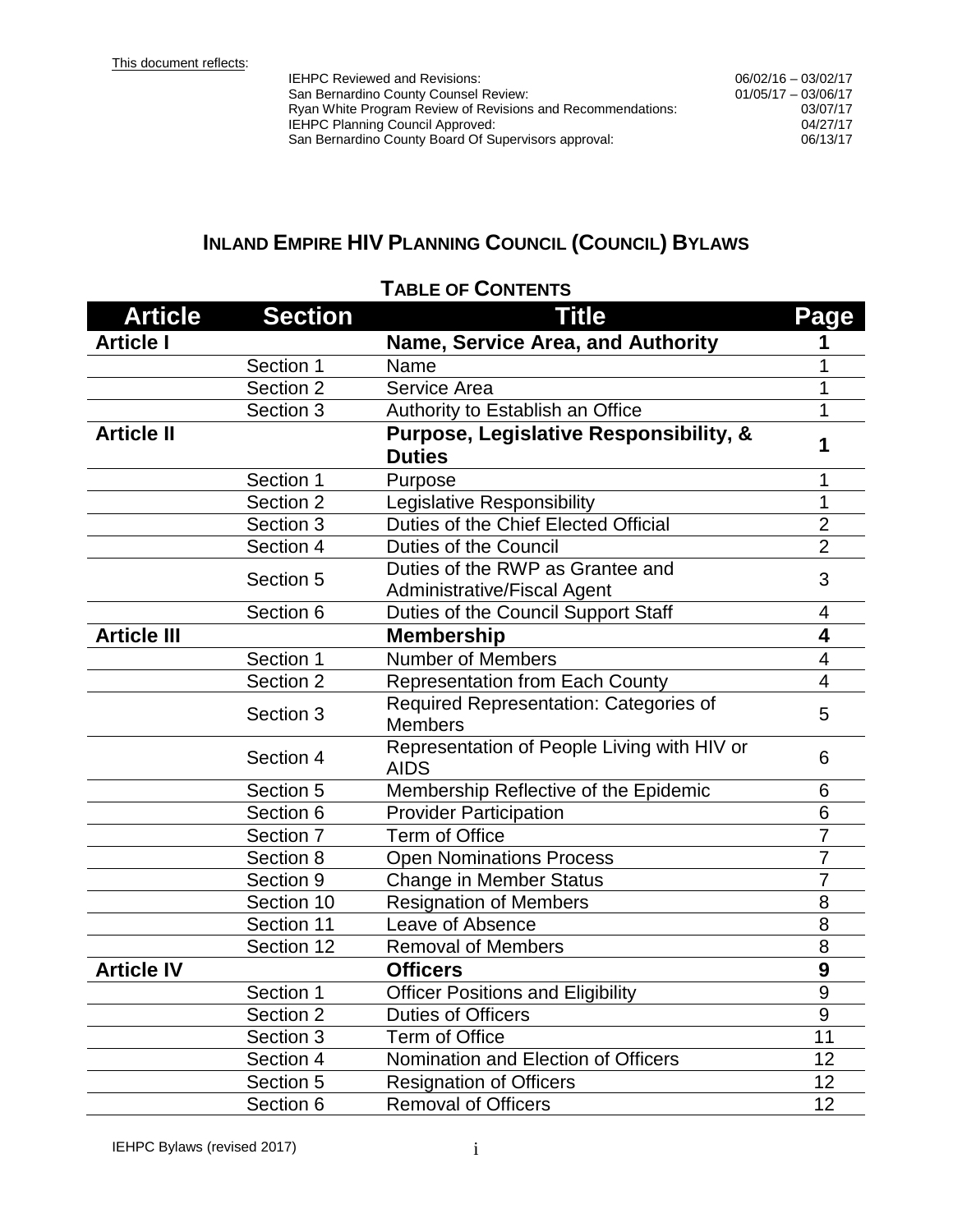| <b>IEHPC Reviewed and Revisions:</b>                        | $06/02/16 - 03/02/17$ |
|-------------------------------------------------------------|-----------------------|
| San Bernardino County Counsel Review:                       | $01/05/17 - 03/06/17$ |
| Ryan White Program Review of Revisions and Recommendations: | 03/07/17              |
| IEHPC Planning Council Approved:                            | 04/27/17              |
| San Bernardino County Board Of Supervisors approval:        | 06/13/17              |
|                                                             |                       |

| <b>Article</b>      | <b>Section</b> | <b>Title</b>                                                                 | Page |
|---------------------|----------------|------------------------------------------------------------------------------|------|
| <b>Article V</b>    |                | <b>Committees</b>                                                            | 13   |
|                     | Section 1      | <b>Establishment of Committees</b>                                           | 13   |
|                     | Section 2      | <b>Committee Hierarchy</b>                                                   | 13   |
|                     | Section 3      | <b>Standing Committees</b>                                                   | 13   |
|                     | Section 4      | <b>Expectations for Committee Participation by</b><br><b>Council Members</b> | 21   |
|                     | Section 5      | <b>Committee Membership Appointments</b>                                     | 21   |
|                     | Section 6      | <b>Committee Chairs</b>                                                      | 21   |
|                     | Section 7      | <b>Resignation of Committee Chairs</b>                                       | 21   |
|                     | Section 8      | <b>Removal of Committee Chairs and Committee</b><br><b>Members</b>           | 22   |
|                     | Section 9      | <b>Committee Procedures and Reports</b>                                      | 22   |
| <b>Article VI</b>   |                | <b>Meetings</b>                                                              | 22   |
|                     | Section 1      | <b>Public Notice of Meetings</b>                                             | 22   |
|                     | Section 2      | <b>Council and Committee Agendas</b>                                         | 22   |
|                     | Section 3      | Council Meeting Frequency, Location, and<br>Accessibility                    | 22   |
|                     | Section 4      | Quorum                                                                       | 23   |
|                     | Section 5      | Participation by Council Members in<br><b>Committee Meetings</b>             |      |
|                     | Section 6      | <b>Robert's Rules of Order</b>                                               | 23   |
|                     | Section 7      | Voting                                                                       | 23   |
|                     | Section 8      | <b>Special Meetings</b>                                                      | 24   |
|                     | Section 9      | Right of Public to Attend and Speak at<br>Meetings                           | 24   |
|                     | Section 10     | <b>Minutes</b>                                                               | 24   |
| <b>Article VII</b>  |                | <b>General Provisions</b>                                                    | 25   |
|                     | Section 1      | <b>Non-Discrimination</b>                                                    | 25   |
|                     | Section 2      | Memorandum of Understanding                                                  | 25   |
|                     | Section 3      | Severability                                                                 | 25   |
| <b>Article VIII</b> |                | <b>Conflict of Interest</b>                                                  | 26   |
|                     | Section 1      | Definition of Conflict of Interest                                           | 26   |
|                     | Section 2      | <b>Service Providers</b>                                                     | 26   |
|                     | Section 3      | Disclosure of Conflict of Interest                                           | 26   |
|                     | Section 4      | <b>Ethics Orientation</b>                                                    | 26   |
|                     | Section 5      | <b>Member Responsibility</b>                                                 | 27   |
|                     | Section 6      | <b>Violations of Conflict of Interest</b>                                    | 27   |
|                     | Section 7      | <b>Conflict of Interest Complaints</b>                                       | 27   |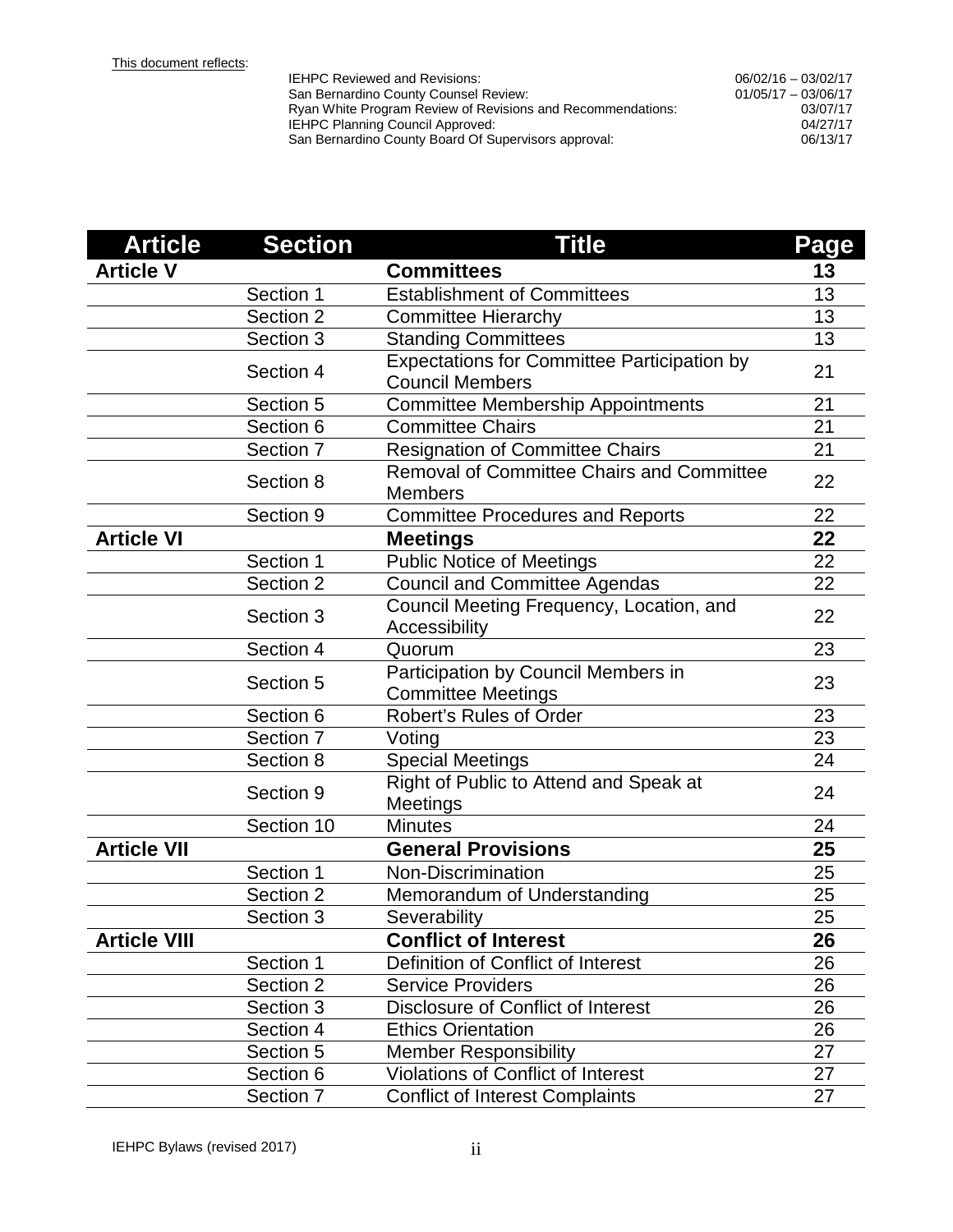| <b>IEHPC Reviewed and Revisions:</b>                        | $06/02/16 - 03/02/17$ |
|-------------------------------------------------------------|-----------------------|
| San Bernardino County Counsel Review:                       | $01/05/17 - 03/06/17$ |
| Ryan White Program Review of Revisions and Recommendations: | 03/07/17              |
| IEHPC Planning Council Approved:                            | 04/27/17              |
| San Bernardino County Board Of Supervisors approval:        | 06/13/17              |
|                                                             |                       |

| <b>Article</b>    | <b>Section</b> | <b>Title</b>                                                | Page            |
|-------------------|----------------|-------------------------------------------------------------|-----------------|
|                   | Section 8      | Limitations on Directives to the RWP                        | 28              |
| <b>Article IX</b> |                | <b>Code of Conduct</b>                                      | 28              |
|                   | Section 1      | Purpose                                                     | 28              |
|                   | Section 2      | Applicability                                               | 28              |
|                   | Section 3      | <b>Code of Conduct During Meetings</b>                      | 28              |
|                   | Section 4      | <b>Expected Conduct by Members of the Public</b>            | 29              |
|                   | Section 5      | Confidentiality                                             | 30              |
|                   | Section 6      | Representation/Communications                               | 30              |
|                   | Section 7      | <b>Sanctions</b>                                            | 31              |
| <b>Article X</b>  |                | <b>Amendments and Related Provisions</b>                    | 32              |
|                   | Section 1      | <b>Amendments Process</b>                                   | 32              |
|                   | Section 2      | <b>Bylaws Review and Approval</b>                           | $\overline{3}2$ |
|                   | Section 3      | Copies of Bylaws                                            | 33              |
| <b>Article XI</b> |                | <b>Grievance Procedures</b>                                 | 33              |
|                   | Section 1      | Legislative Requirements                                    | 33              |
|                   | Section 2      | Purpose                                                     | 33              |
|                   | Section 3      | Who May File a Grievance                                    | 33              |
|                   | Section 4      | <b>Eligible Grievances</b>                                  | 34              |
|                   | Section 5      | Prospective Implementation of Settlements                   | 34              |
|                   | Section 6      | <b>Dispute Prevention</b>                                   | 34              |
|                   | Section 7      | <b>Informal Grievance Process</b>                           | 35              |
|                   | Section 8      | <b>Overview of Formal Grievance Process</b>                 | 36              |
|                   | Section 9      | Filing a Grievance                                          | 36              |
|                   | Section 10     | Determination of Standing                                   | 36              |
|                   | Section 11     | <b>Internal Review and Hearing</b>                          | 37              |
|                   | Section 12     | <b>Non-Binding Mediation</b>                                | 37              |
|                   | Section 13     | <b>Binding Arbitration</b>                                  | 38              |
|                   | Section 14     | Costs                                                       | 39              |
|                   | Section 15     | <b>Council Action Following Resolution of</b><br>Grievances | 39              |
|                   | Section 16     | <b>Confidentiality and Protections</b>                      | 40              |
|                   | Section 17     | Involvement of County Counsel and RWP                       | 40              |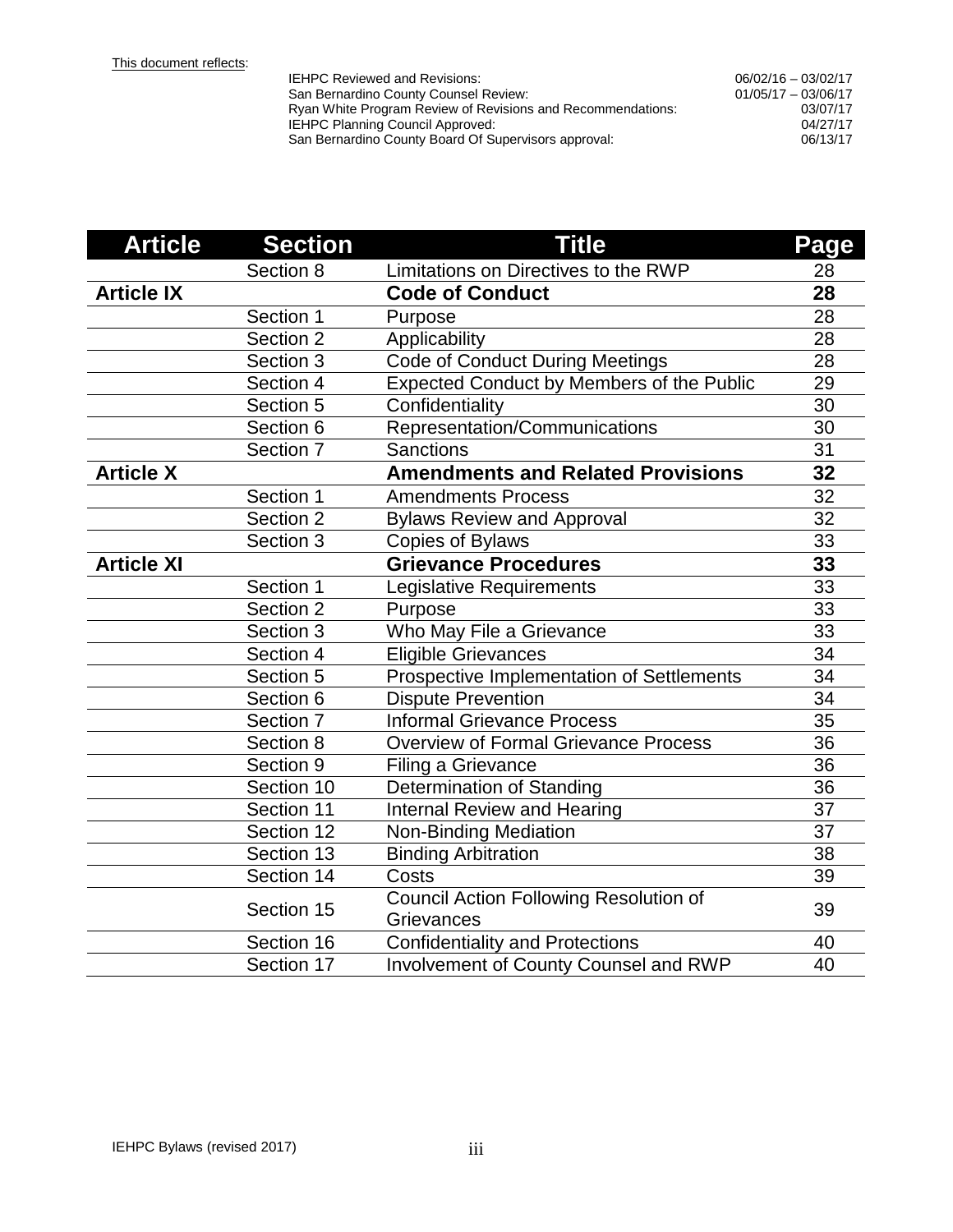# **Article I Name, Service Area, and Authority**

#### **Section 1 - Name**

The name of this Council shall be the Inland Empire HIV Planning Council (herein after referred to as the Council).

#### **Section 2 – Service Area**

The Transitional Grant Area (TGA) to be served by the Council shall be San Bernardino and Riverside Counties (herein after referred to as the TGA).

#### **Section 3 – Authority to Establish an Office**

The Council shall have the authority to establish an office within the TGA.

## **Article II Purpose, Legislative Responsibility, and Duties**

#### **Section 1 – Purpose**

The purpose of the Council is to ensure the development of a client-centered, comprehensive continuum of care for persons living with HIV disease (PLWH) throughout the TGA. In doing so, the Council provides effective planning for the TGA and promotes development of HIV/AIDS health services, personnel, and facilities that meet identified health and support service needs in a cost-effective manner, reduce inefficiencies, and address the needs of uninsured, underinsured, and low-income HIV infected individuals.

#### **Section 2 – Legislative Responsibility**

- A. The process of applying for, receiving, and administering Part A Ryan White funds necessitates a collaborative relationship between three (3) parties:
	- 1. The Chair of the San Bernardino County Board of Supervisors as Chief Elected Official (CEO) and representative of the County Board of Supervisors,
	- 2. The San Bernardino County Department of Public Health Ryan White Program (RWP) as Grantee and Administrative/Fiscal Agent, and
- B. The CEO, representing the San Bernardino County Board of Supervisors, shall carry out the legislatively mandated actions of the Council, as specified in Sections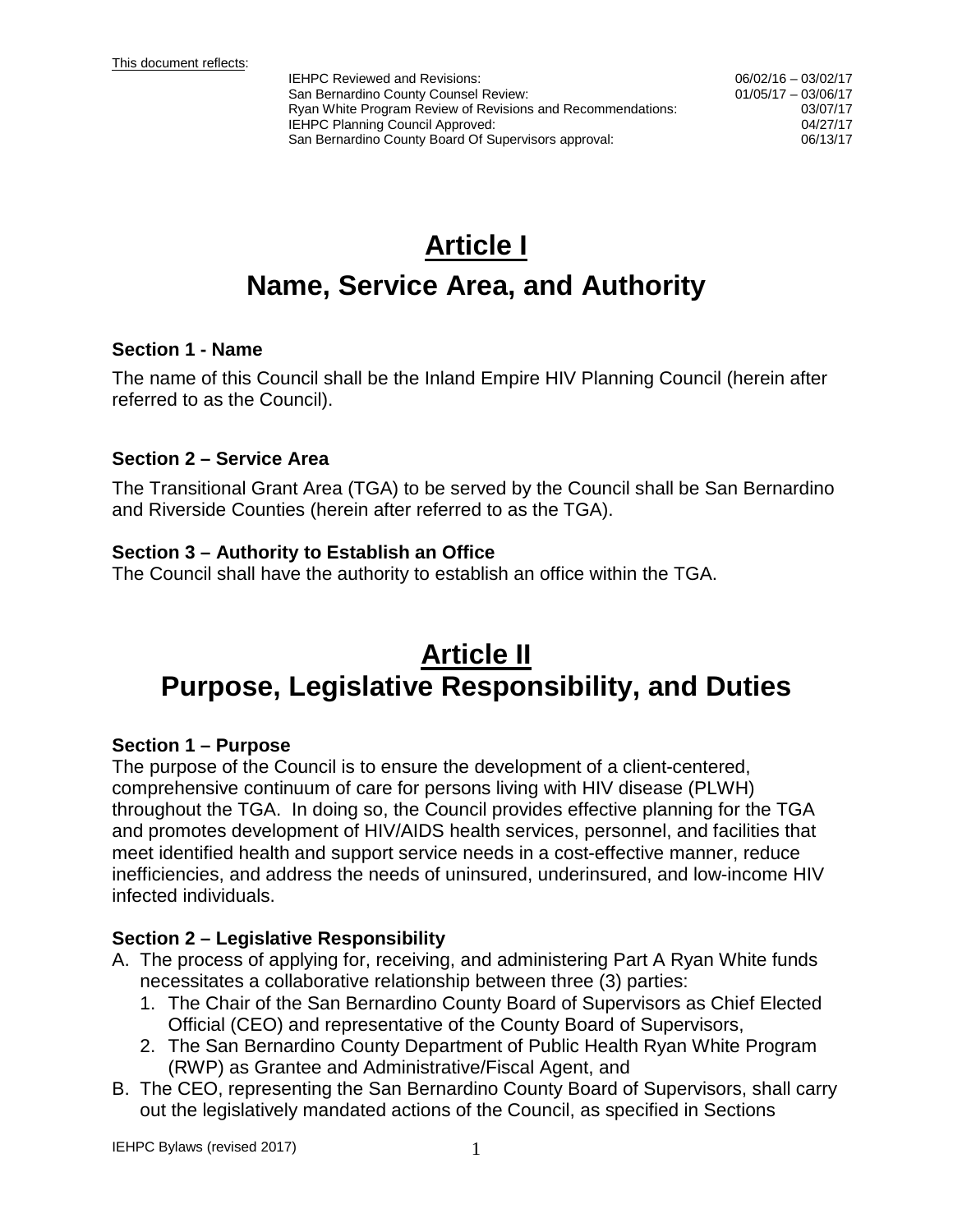2602(a)(1), 2602(a)(2)(A)(ii), and 2802(b)(1) of the Ryan White Program legislation (42 U.S.C. §300ff-12).

C. Actions of an individual member of the Council who is not authorized as a representative by the Council are the responsibility of that individual member.

#### **Section 3 – Duties of the Chief Elected Official**

The CEO, representing the San Bernardino County Board of Supervisors, has ultimate responsibility for administering the Part A program and ensuring that all legal requirements are met. The duties of the CEO in relation to the Council shall be to:

- A. Receive federal and state grant funds for HIV/AIDS care awarded to the TGA,
- B. Establish the Council,
- C. Consider for appointment to the Council candidates referred by the Council (The CEO retains sole authority for appointment and removal of all members.),
- D. Ensure that all terms and conditions of the Intergovernmental Agreement (IGA) between San Bernardino County and Riverside County are adhered to,
- E. Present to the Board of Supervisors for review and approval new or revised Council Bylaws and major policies and procedures, as adopted by the Council. Bylaws and procedures must fit the policies established by the County of San Bernardino for boards and commissions as well as meeting Ryan White legislation requirements, and
- F. Accept legal responsibility for the actions of the Council and its designated representatives.

## **Section 4 – Duties of the Council**

The duties of the Council shall be to:

- A. Establish priorities for the allocation of funds within the TGA, based on the epidemiology of the epidemic, including how best to meet each priority, amounts to be allocated to each priority, and other factors for consideration by the RWP based on:
	- 1. Documented needs of the HIV infected population,
	- 2. Cost and outcome effectiveness of proposed strategies and interventions,
	- 3. Priorities of the HIV infected communities, and
	- 4. Availability of other governmental and non-governmental resources. Following grant award and procurement, the Council shall review the total amount of funds contracted for each service category to ensure consistency with previously determined priorities.
- B. Carry out comprehensive needs assessment to determine the service needs and gaps of PLWH in the TGA, including those of people in and out of care, and the capacity of the system of care to meet those needs; this requires obtaining regular PLWH and other community input on community needs and priorities,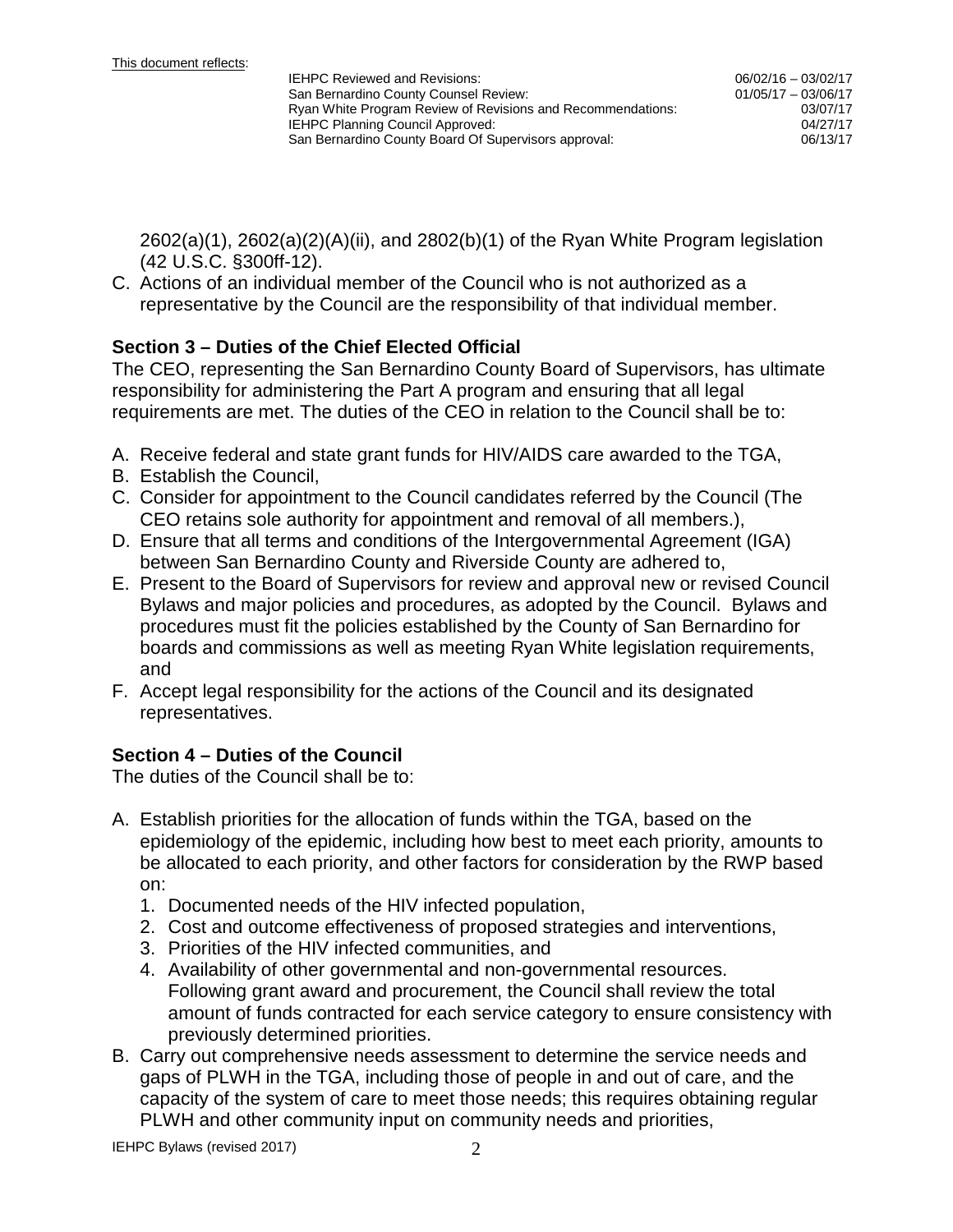- C. Develop a Comprehensive Plan, compatible with existing California state and local plans, regarding the provision of health and support services to individuals with HIV disease, that is consistent with a client-centered continuum of care appropriate for the TGA,
- D. At the discretion of the Council, assess the effectiveness, either directly or through contractual arrangements, of the services offered in meeting the identified needs,
- E. Participate in the development of the Statewide Coordinated Statement of Need (SCSN),
- F. Develop Standards of Care for funded service categories,
- G. Rapidly reallocate funds during the year as necessary, based on information from the RWP regarding the need for reallocation to ensure that all funds are obligated during the program year,
- H. Participate in coordination of Part A services with other Federal grantees that provide HIV-related services within the TGA,
- I. Assess the efficiency of the administrative mechanism in rapidly allocating funds to the areas of greatest need within the TGA, to include, but not be limited to, the timeliness of the execution of contracts. At the Council's discretion, also assess the effectiveness of services offered in meeting identified needs, and
- J. Develop and follow policies and procedures to meet legislative responsibilities, such as grievance procedures, conflict of interest policy, open nominations process, and priority setting and resource allocations process (These policies must be approved by the Board of Supervisors).

#### **Section 5 – Duties of the RWP as Grantee Representative & Administrative/Fiscal Agent**

The duties of the RWP as Grantee and Administrative/fiscal Agent with regard to the Council are to administer the grant and select particular entities to receive Ryan White Part A funds. These duties include:

- A. Assist the Council with facilitation of the Needs Assessment;
- B. Assist the Council with facilitation of the Comprehensive Plan;
- C. Develop requests for proposals (RFP);
- D. Conduct technical assistance and bidders' conferences;
- E. Conduct the application review process for RFPs;
- F. Negotiate contracts;
- G. Award funds, pursuant to approval by the Board of Supervisors;
- H. Develop reimbursement and accounting systems;
- I. Conduct program and fiscal monitoring;
- J. Provide information to the Council with regard to the use of funds and the characteristics of recipients of services, including information showing the need for reallocations; and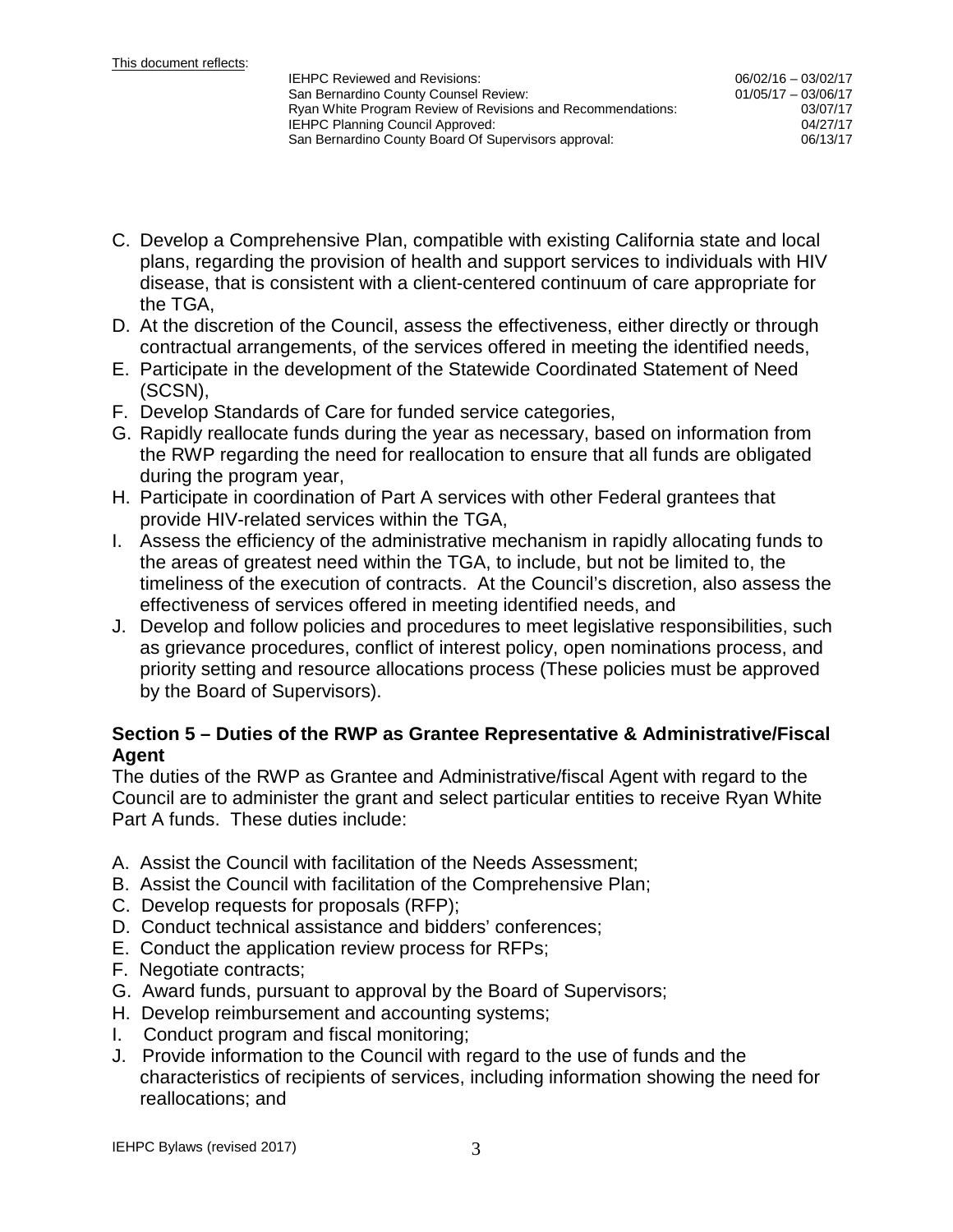K. Provide the Council with quality management and evaluation data by service category for use in decision making.

The RWP may provide information to the Council, but at all times remain subject to the Grantee. The Council may not direct the RWP.

#### **Section 6 – Duties of the Council Support Staff**

The duties of the Council Support Staff are to provide administrative support to the Council for carrying out Council functions and responsibilities. These duties include:

- A. General Council administrative duties;
- B. Assisting with needs assessments;
- C. Studying barriers to care;
- D. Planning activities such as writing a comprehensive plan;
- E. Assessing the administrative mechanism;
- F. Providing technical assistance;
- G. Conducting program evaluation; and,
- H. Assessing of service delivery patterns

Council Support Staff are separate from the RWP, and cannot interchange their duties. Council Support Staff are subject to governance by the Council, and will be employed by San Bernardino County for the purposes of payment or contracted out to a third party. If contracted out, San Bernardino County will be responsible for monitoring the contract and ensuring the contractor's compliance with contract requirements and deliverables.

## **Article III Membership**

#### **Section 1 – Number of Members**

The Council shall follow the membership requirement as specified in the IGA between Riverside and San Bernardino Counties.

#### **Section 2 – Representation from Each County**

- A. An individual may serve as a representative of a county if he/she lives in that county and (1) is a consumer of Part A services or (2) fills a membership category that is not linked to employment at a specific provider.
- B. An individual who fills a membership category based on employment with a particular type of provider shall represent the county where the member does most of his/her work.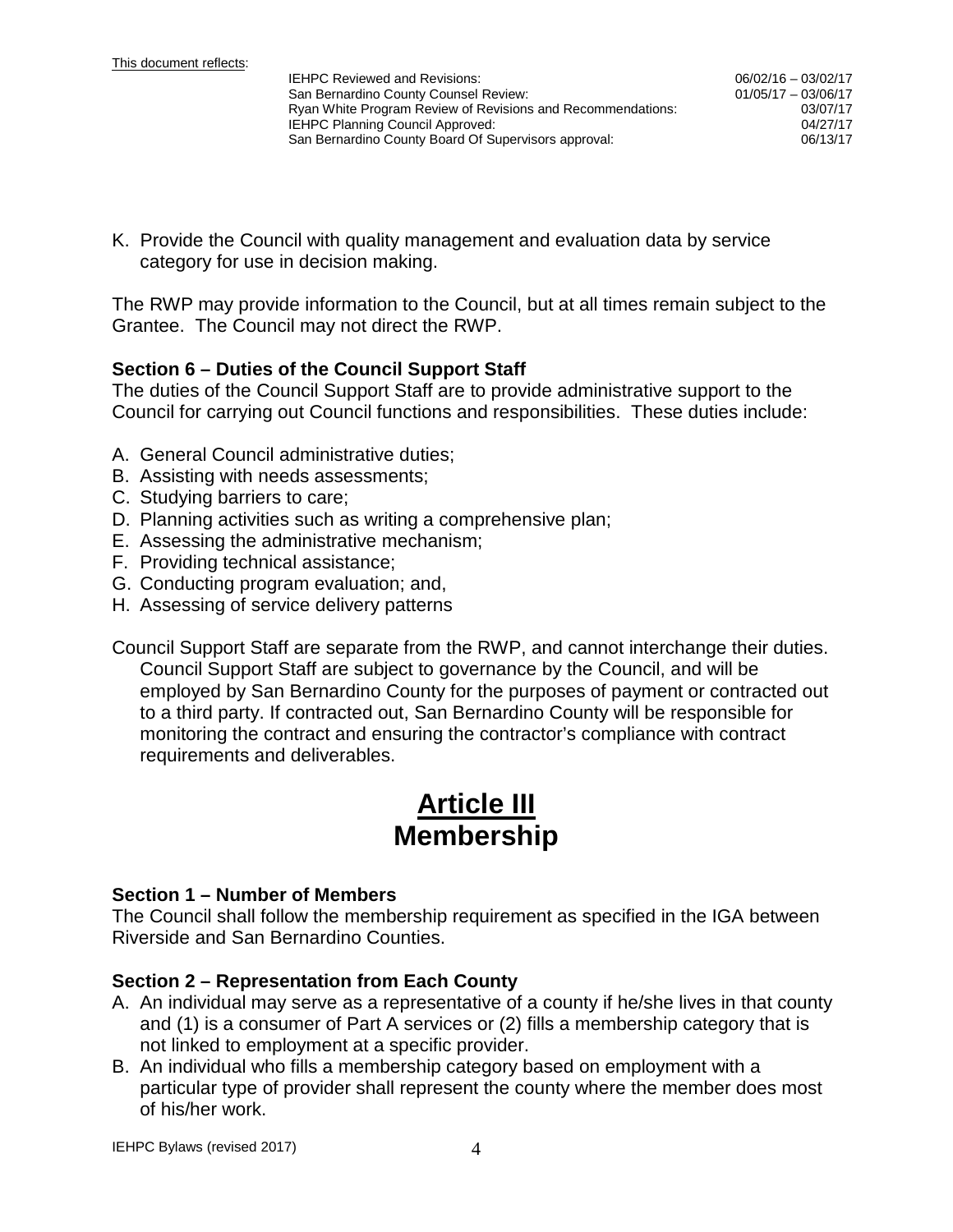- C. In recommending individuals for Council membership, the Council Development Committee shall specify what county the nominee represents. Based on reflectivity requirements, the Council shall strive to have fair representation from each county on the Council.
- D. A change in residence, from one county to the other under the TGA, automatically forfeits the individual's membership and requires the individual to undergo an additional approval process in order to carry out his or her term of office.

#### **Section 3 – Required Representation: Categories of Membership**

- A. Council membership shall at a minimum include a representative from all of the following membership categories:
	- 1. Health care providers including federally qualified health centers;
	- 2. Community-based organizations serving affected populations and AIDS service organizations;
	- 3. Social service providers, including providers of housing and homeless services;
	- 4. Mental health and substance abuse providers;
	- 5. Local public health agencies;
	- 6. Hospital planning agencies or health care planning agencies;
	- 7. Affected communities, including people with HIV disease, members of a Federally recognized Indian tribe as represented in the population, individuals coinfected with hepatitis B or C and historically underserved groups and subpopulations;
	- 8. Non-elected community leaders;
	- 9. State government (including the State Medicaid agency and the agency administering the program under Ryan White Part B or his/her designee);
	- 10.Grantees under subpart II of Ryan White Part C;
	- 11.Grantees under Section 2671 (Part D) of the Ryan White legislation, (42 U.S.C. §300ff-71), or, if none are operating in the area, representatives of organizations with a history of serving children, youth, and families living with HIV and operating in the area;
	- 12.Grantees under other Federal HIV programs, including but not limited to providers of HIV prevention services. This category shall also include, at a minimum, a representative from each of the following if present in the TGA:
		- a. A representative of each of the following types of grantees funded under Part F: Special Projects of National Significance (SPNS), AIDS Education and Training Centers (AETCs), and HIV/AIDS Dental Reimbursement Program;
		- b. The Housing Opportunities for Persons With AIDS (HOPWA) program of the U.S. Department of Housing and Urban Development (HUD); and
		- c. Other Federal programs if they provide treatment for HIV disease, such as the Veterans Administration; and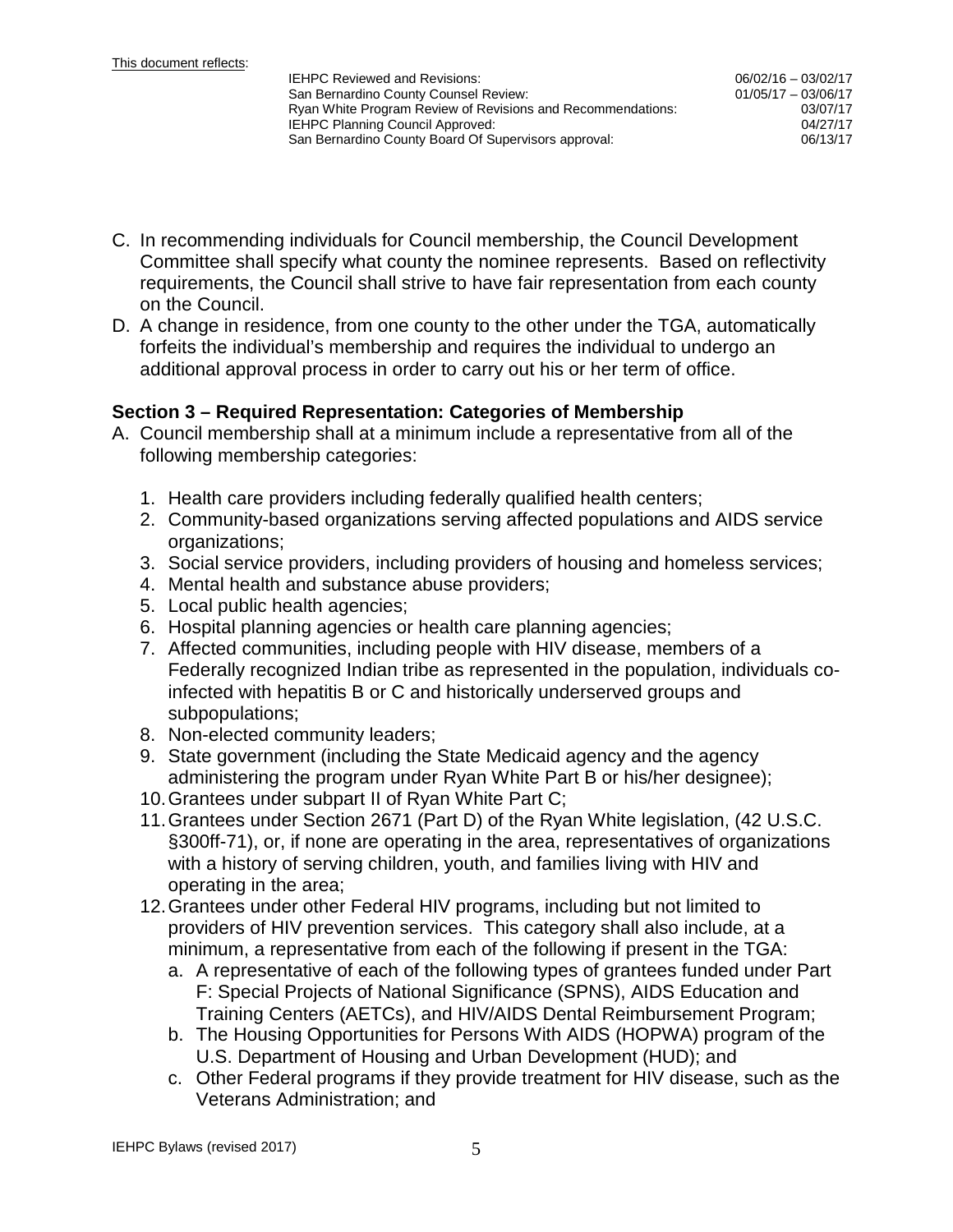- 13.Representatives of individuals who formerly were Federal, State, or local prisoners, were released from the custody of the penal system during the preceding 3 years, and had HIV disease as of the date on which the individuals were so released.
- B. Each Council member is permitted to fill only one legislatively required membership category at any given time, even if qualified to fill more than one, with the following exceptions:
	- i. One person may represent both the substance abuse provider and the mental health provider categories if his/her agency provides both types of services and the person is familiar with both programs;
	- ii. A single Council member may represent both the Ryan White Part B program and the State Medicaid agency if that person is in a position of responsibility for both programs; and
	- iii. One person can represent any combination of Ryan White Part F grantees and HOPWA, if the agency represented by the member receives grants from some combination of those four funding streams, and the individual is familiar with all the programs.

#### **Section 4 – Representation of People Living with HIV or AIDS**

- A. Not less than 33% of the voting membership of the Council must be current consumers of Part A-funded services who are unaffiliated; that is, they do not have a conflict of interest, meaning they are not staff, consultants or Board members of providers receiving Part A funds. These unaffiliated consumers shall reflect the demographics of the population of individuals with HIV disease in the Riverside-San Bernardino TGA.
- B. Affirmative efforts shall be made to ensure full representation of populations infected or affected by HIV or AIDS.

#### **Section 5 – Membership Reflective of the Epidemic**

The Council as a whole, as well as the consumer membership, shall reflect in its composition the demographics of the population of individuals with HIV/AIDS in the eligible area involved, with particular consideration given to disproportionately affected and historically underserved groups and subpopulations.

#### **Section 6 – Provider Participation**

Membership on the Council shall be based on the required membership categories and the need for representation and reflectiveness.

- A. No provider of HIV/AIDS services, whether or not funded through Part A, shall be guaranteed membership on the Council.
- B. No provider shall be allowed more than one (1) member on the Council.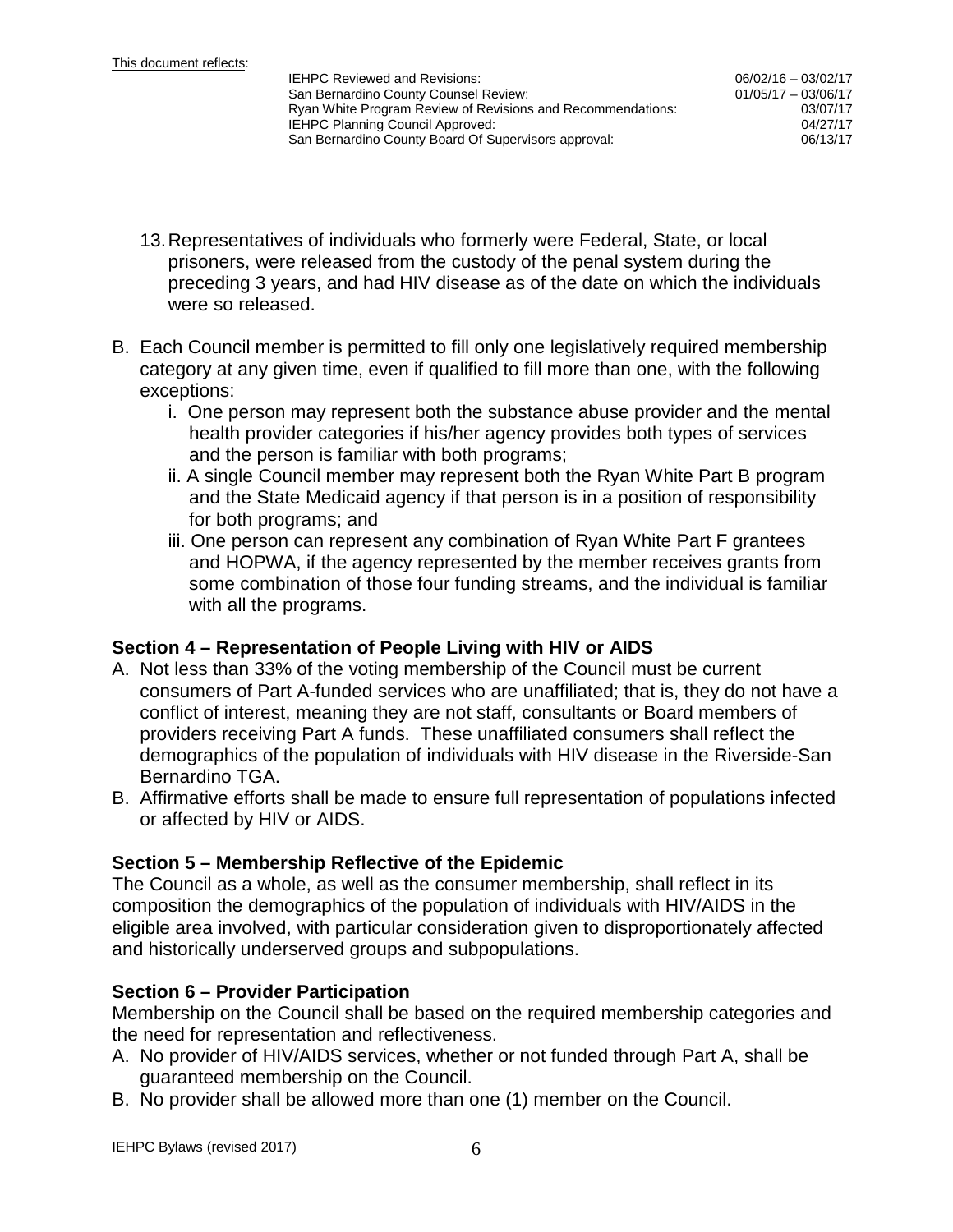06/02/16 – 03/02/17 01/05/17 – 03/06/17 03/07/17

### **Section 7 - Term of Office**

- A. Members of the Council shall serve four -year terms.
- B. Terms shall begin January 1 and end four years later on December 31 and shall be staggered so that approximately one-third (1/3) of terms expire each year.
- C. Members may serve no more than two consecutive four-year terms.
- D. The exceptions are the two (2) Health Officers and the state Part B and Medicaid representatives, who shall serve by virtue of their office, with no fixed term.
- E. A member who is selected to fill an unexpired term will serve for the remainder of that term, and if eligible to serve one additional four-year term if his/her membership is renewed.
- F. Members eligible for renewal shall be placed on the CDC Committee agenda for discussion and recommendation to the Council at a CDC meeting prior to the last PC meeting of the year.
- G. The full Council shall consider and approve or deny any renewal.
- H. If the member is not recommended for renewal, the rationale for that shall be presented to the full PC at its last meeting of the year.

#### **Section 8 – Open Nominations Process**

- A. The CEO shall appoint Council members and send letters of appointment.
- B. The Council shall establish policies and procedures through which the Council Development Committee shall recommend candidates for membership in a manner consistent with legislative requirements and the IGA, ensuring that membership includes the required representation and reflectiveness. The Committee shall use an open nominations process. Candidates shall be selected based on locally delineated and publicized criteria, including the Council's conflict of interest policy.
- C. The Council Development Committee shall recommend to the Council proposed applicants who have completed all requirements for Council membership and who provide for required representation and reflectiveness.
- D. Upon resignation of a Council member, the process of finding a replacement shall begin immediately, using the open nominations process.
- E. The Council Development Committee may keep on file for up to one year the applications of applicants who have completed all requirements for Council membership, and may recommend such individuals to the Council, to fill a vacancy.

#### **Section 9 – Change in Member Status**

A member's status may change during his/her tenure, so that the individual no longer fits his/her membership category or county representation – for example, due to a change in employment, a new affiliation for a formerly unaffiliated consumer, or a move to the other county. If this occurs, the member must inform a Co-Chair or Council Support Staff of the change in status within two weeks after it occurs. The Council Development Committee will then be asked to determine whether the individual can continue to serve as a member in another category or as a representative of the other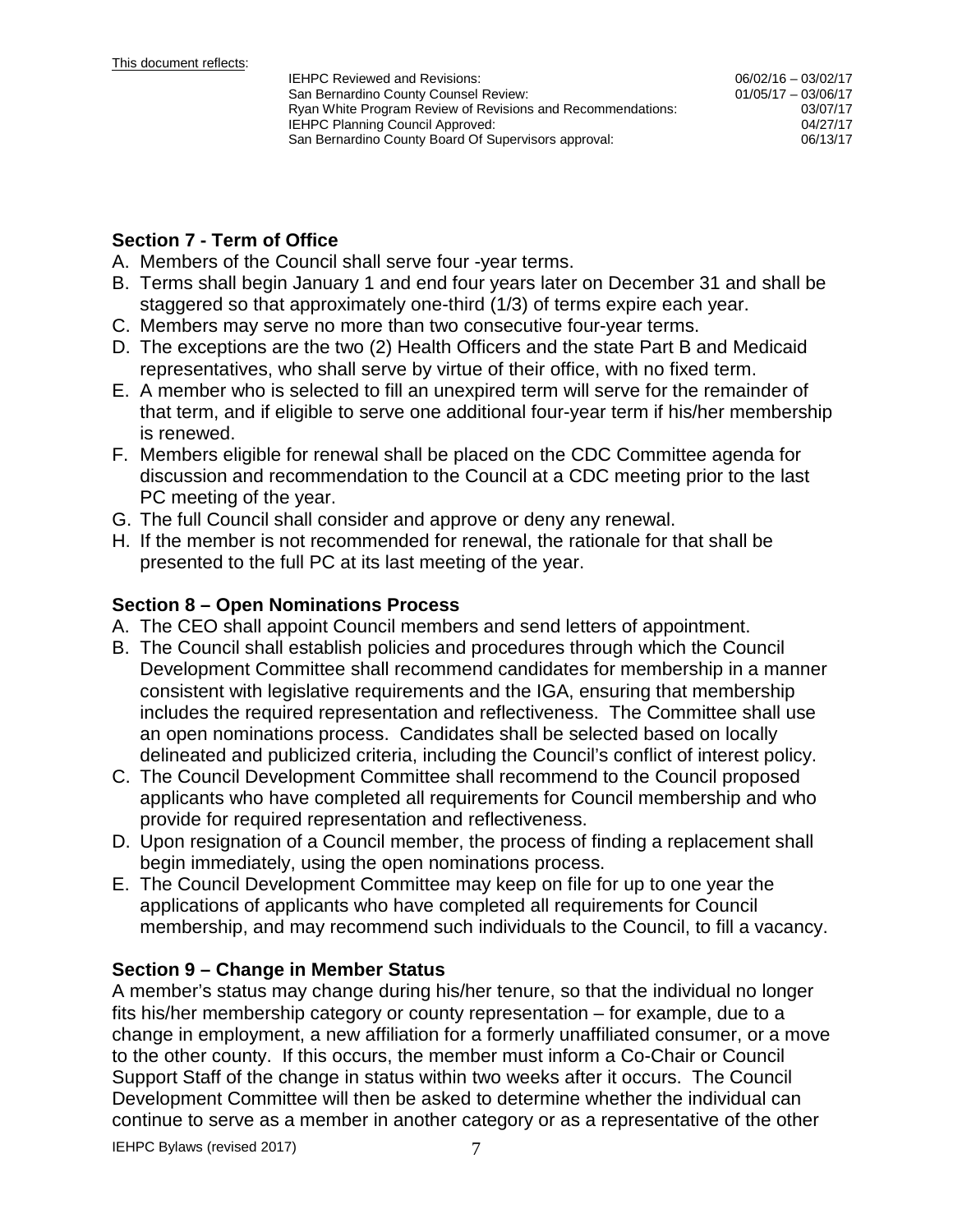county, or whether he/she will be required to leave the Council. Until this determination is made and is submitted to the Council for approval, the individual forfeits his or her membership status.

#### **Section 10 – Resignation of Members**

Any member of the Council may resign, and that resignation shall be given in writing to the Community Co-Chair or the Council Support Staff. The resignation shall be effective immediately, unless a specific date is given, and then the specific date shall be the effective date of resignation.

#### **Section 11 – Leave of Absence**

All Council members shall be allowed to take a leave of absence, as defined in the Council's Policies and Procedures.

#### **Section 12 – Removal of Members**

- A. Any member, except for the two (2) Health Officers and the State Part B and Medicaid agency representatives, may be recommended to the CEO for removal from the Council or disciplined in other ways as specified in the Council Policies and Procedures, for the following reasons:
	- 1. Failure to conscientiously perform his/her duties as a member, as specified in the Council's "Commitment Statement" and these Bylaws; this includes excessive absence from Council committee meetings,
	- 2. Loss of the status which qualified the member for appointment to the Council as a representative of a specific membership category or county,
	- 3. Serious or repeated violation of the Council's Code of Conduct, and
	- 4. Conduct or behavior in office that would otherwise have a negative impact on the integrity of the Council or the community's confidence in the Council.
- B. Recommendation to the CEO for removal from the Council shall require a majority Vote of the Council members at any regular or special meeting. The CEO may remove a member from the Council without receiving a recommendation from the Council. Any member so removed, shall receive notice of the removal.
- C. A member who has missed more than one-third of regular Council meetings during a calendar year and has not requested a leave of absence will be automatically recommended to the CEO for removal from Council membership for nonparticipation. Council members will be warned in writing when one more absence would lead to this automatic removal for non-participation. The Council may reinstate the member by majority vote in exceptional circumstances, such as the serious illness of the member or his/her partner, parent, or child.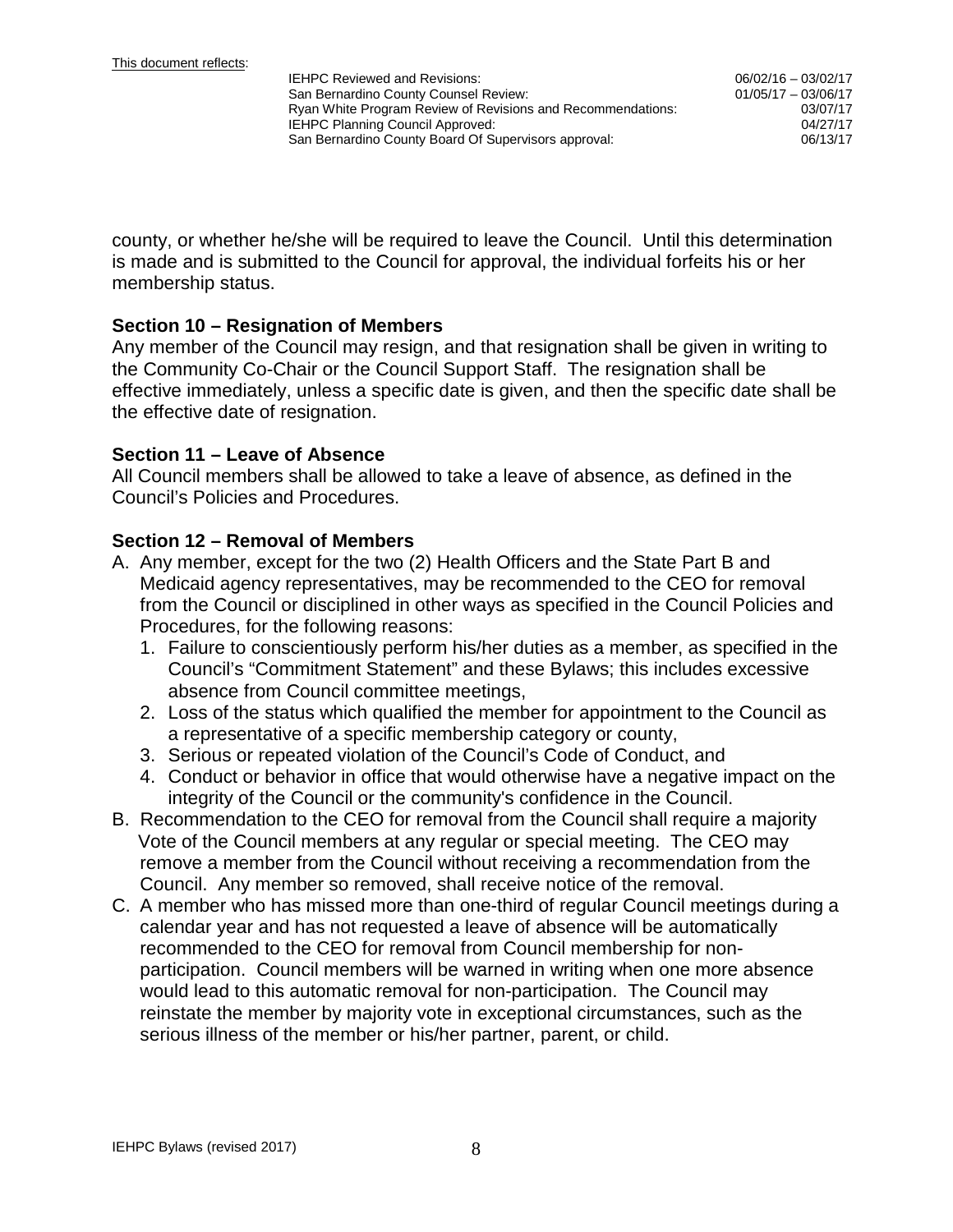06/02/16 – 03/02/17 01/05/17 – 03/06/17 03/07/17



#### **Section 1 – Officer Positions and Eligibility**

The Council shall have five officers: County Health Officer Co-Chair, Community Co-Chair, Vice Chair, Secretary, and County Health Officer.

- A. **Co-Chairs –** The Council shall have two Co-Chairs. One of the two Co-Chairs will at all times be a County Health Officer or his/her designee. This position (Health Officer Co-Chair*)* shall rotate between Riverside and San Bernardino Counties, with the change occurring biennially on January 1. The other Co-Chair, the Community Co-Chair, shall not come from the same county as the Health Officer Co-Chair, and will be elected from the unaffiliated consumer members, , who are not Health Department employees. The Community Co-Chair cannot continue to hold the position if he or she moves to same county as the Health Officer Co-Chair during the term of office. The Community Co-Chair shall notify the Council of any such move within two weeks of the change in residence. The Community Co-Chair position will change biennially on January 1.
- B. **Vice Chair –** The Council shall have a Vice Chair elected from among the community (non-governmental employee) members of the Council. The Vice Chair will serve as the interim Community Co-Chair in the absence of a Community Co-Chair.
- C. **Secretary –**The Council shall have a Secretary elected from among any of the community (non-governmental employee) members of the Council.
- D. **County Health Officer –** The Health Officer not currently in the Co-Chair position or his/her designee shall be considered an officer of the Council.

## **Section 2 - Duties of Officers**

- A. **Health Officer Co-Chair:** The Health Officer Co-Chair shall:
	- 1. Preside at the first Council meeting of the year. Thereafter the two co-chairs shall alternate in presiding over the meetings. Additionally, in the absence of the Health Officer Co-Chair the Community Co-Chair shall preside at the Council meeting.
	- 2. Serve as primary liaison to and *ex officio* member of the following Council committees with governance responsibilities: the Bylaws Committee, the Evaluation of the Administrative Mechanism Committee, and the Council Development Committee.
	- 3. Serve along with the Community Co-Chair as an official spokesperson for the Council according to these Bylaws and the direction of the Council, representing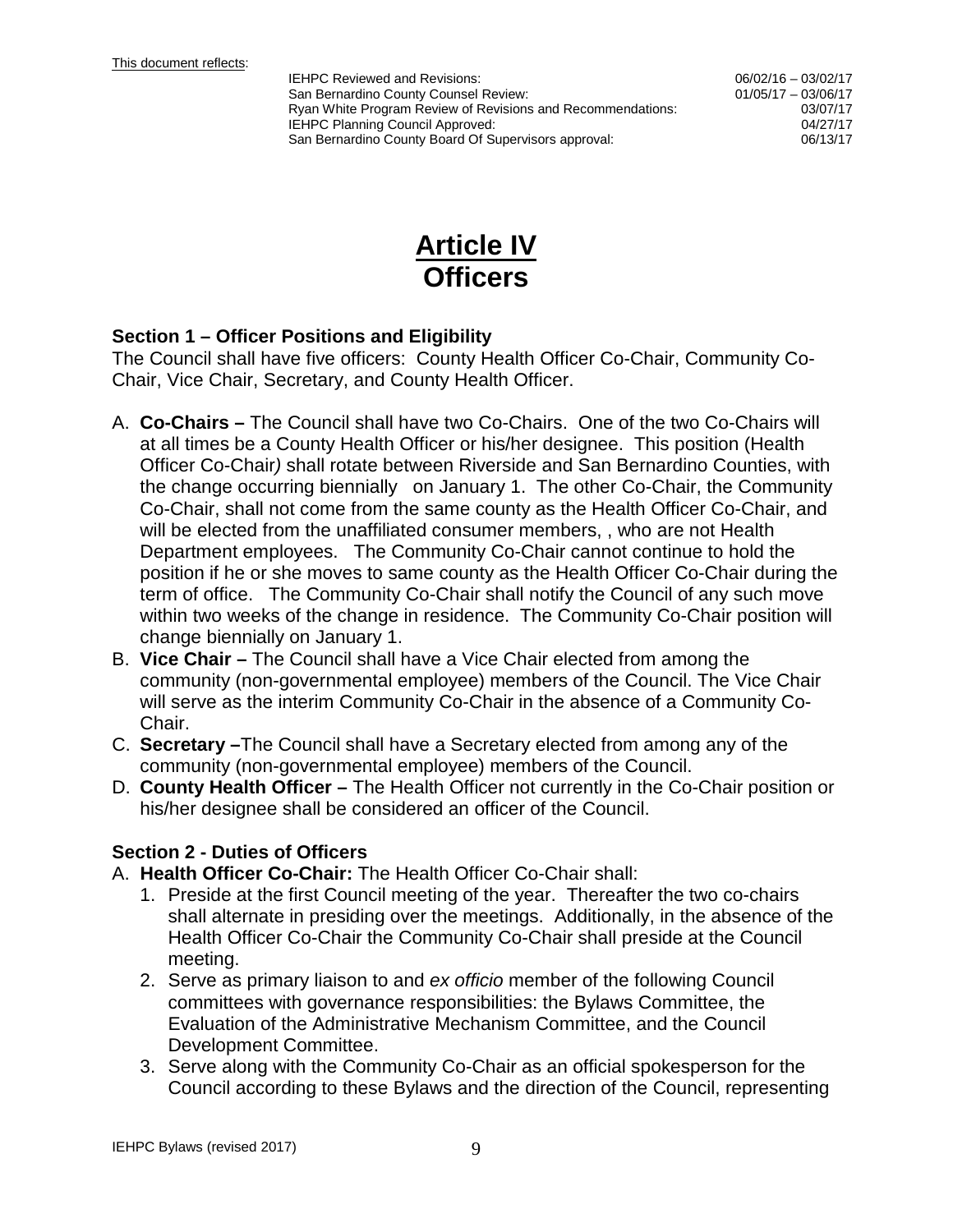the Council to the Part A RWP, HRSA's HIV/AIDS Bureau as Federal grantor, the media, other interested parties, and the general public.

4. Share with the Community Co-Chair responsibility for directing Council affairs according to these Bylaws and the direction of the Council and San Bernardino County Board of Supervisors.

#### B. **Community Co-Chair:** The Community Co-Chair shall:

- 1. Alternate presiding over Council meetings with the Health Officer Co-Chair. Additionally, in the absence of the Community Co-Chair, the Health Officer Co-Chair shall preside over the Council meeting.
- 2. Share with the Health Officer Co-Chair responsibility for directing Council affairs according to these Bylaws and the direction of the Council and the San Bernardino County Board of Supervisors.
- 3. Serve as primary liaison to and *ex officio* member of the following committees: the Planning Committee, the Empowerment Committee, and the Continuum of Care Committee.
- 4. Serve along with the Health Officer Co-Chair as an official spokesperson for the Council according to these Bylaws and the direction of the Council; representing the Council to the Part A RWP, HRSA's HIV/AIDS Bureau as Federal grantor, the media, other interested parties, and the general public.
- 5. Based on the needs of the Council and with the advice and consent of the other officers, establish *ad hoc* committees.
- 6. After having been elected Community Co-Chair, appoint committee Chairs, with the advice and consent of the Health Officer Co-Chair and other officers. The Community Co-Chair shall advise the officers in writing of the proposed Chairs. The appointments shall take effect seven (7) days after advice is given, unless the other officers object in writing, in which case the officers will meet to reach agreement. If there is no Community Co-Chair, the existing Committees and Committee Chairs will remain as is into the New Year until a Community Co-Chair is elected to carry out this responsibility.
- 7. After having been elected Community Co-Chair, appoint committee members, taking into account the preferences of Council members and the recommendations of Committee Chairs, and obtaining the advice and consent of the other officers. The Community Co-Chair shall advise the officers of proposed members in writing. The appointments shall take effect seven (7) days after advice is given, unless the other officers object in writing. If there is no Community Co-Chair, the existing Committees and Committee Chairs will remain as is into the New Year until a Community Co-Chair is elected to carry out this responsibility.
- 8. At his/her discretion, recommend to the Council the removal of appointed committee Chairs and/or committee members from their appointed positions, subject to review by the Council.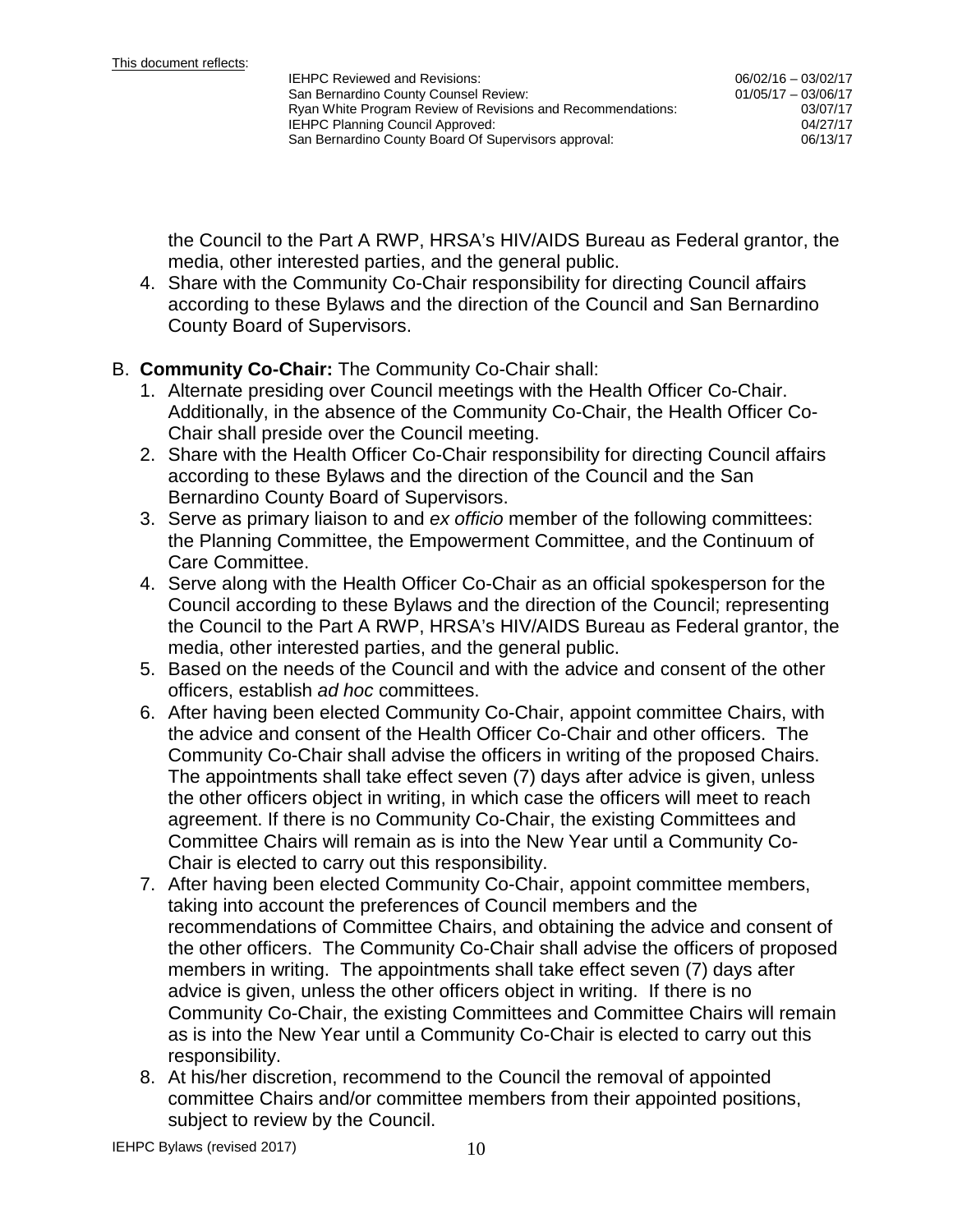Both Co-Chairs shall be involved in all communications relative to the duties assigned to the Co-Chairs as described in these Bylaws

- C. **Vice Chair:** The Vice Chair shall:
	- 1. Preside over meetings of the Council in the absence of the Health Officer Co-Chair and the Community Co-Chair,
	- 2. Perform duties within the purview of the Community Co-Chair, as delegated by the Community Co-Chair,
	- 3. Act as Interim Community Co-Chair, in case of a vacancy of that position, until a new Community Co-Chair is elected,
	- 4. Act as Parliamentarian during Council meetings. The Vice-Chair may delegate the role of Parliamentarian to another member,
	- 5. Serve as an initial point of contact for individuals and entities with concerns about Council processes that may, if not addressed, lead to grievances, and work with the Co-Chairs and Council Support Staff as appropriate, to resolve them where possible, and
	- 6. If needed a Grievance Committee shall be appointed with the advice and consent of two other officers.

#### D. **Secretary:** The Secretary shall:

- 1. Preside over meetings of the Council in the absence of the Co-Chairs and Vice Chair,
- 2. Work with the Council Development Committee to ensure that all membership processes are completed in a timely manner,
- 3. Ensure the proper and timely preparation, reporting, and recording of agendas, minutes, meeting attendance, and other Council documents, including notifying the public through various forms of media.
- 4. Generate routine Council correspondence and approve draft correspondence prepared by the Council Support Staff.
- E. **County Health Officer:** The other County Health Officer or designee shall serve as an officer of the Council.

## **Section 3 – Term of Office**

- A. Term of Office: All elected officers shall be elected for a two-year term that begins on January 1 and ends on December 31<sup>st</sup> of their second year.
- B. Vacancies: In the event of a vacancy, nominations and elections shall be held at the next Council meeting and every meeting thereafter until such vacancy is filled. A minimum of two (2) weeks' notice must be given to members of the vacancy and the need for nominations and an election.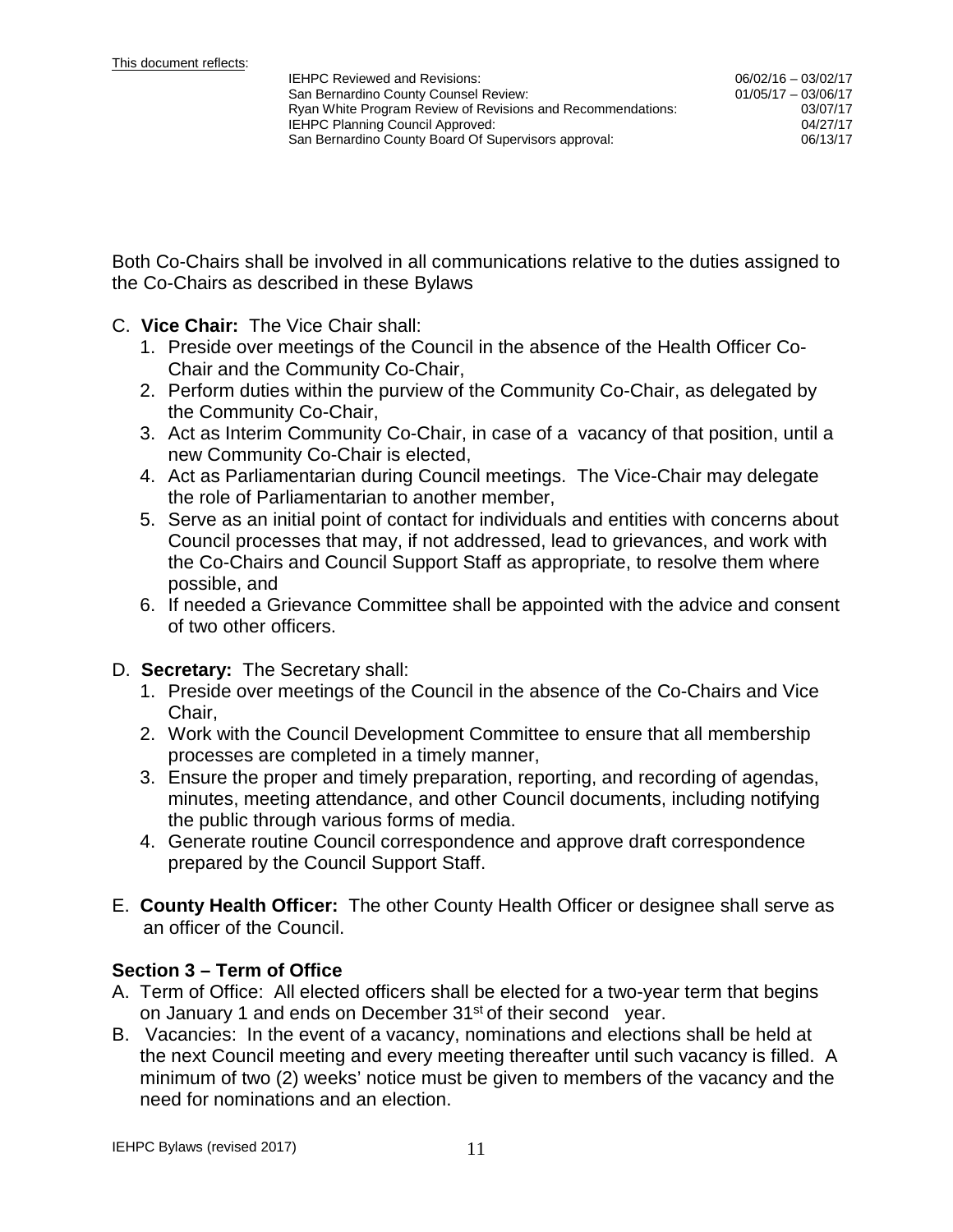06/02/16 – 03/02/17 01/05/17 – 03/06/17 03/07/17

#### **Section 4 – Nomination and Election of Officers**

A. Nominations: The Council Development Committee (CDC) shall develop a list of nominees for office to be presented at the November Council meeting during an election year, or the next regularly scheduled meeting. The CDC shall nominate one or more candidates for each officer position after fully vetting each candidate including the determination of any conflicts. The Council will also call for nominations from the floor after the CDC nominations are presented after which nominations shall be closed.

B. Elections shall occur at the November Council meeting during an election year, or the next regularly scheduled meeting.

Elections shall require a majority vote of the members in good standing attending the meeting. Voting shall take place by roll call method and be conducted by the Health Officer Co-Chair or the next officiating officer as set forth at Article IV, section 2. After all names have been called, the Health Officer Co-Chair shall ask whether all votes have been cast and whether any member would like to change their vote. At the conclusion of voting, the Health Officer Co-Chair shall count the votes, and announce the results. If a candidate received the required number of votes, the Health Officer Co-Chair shall declare the results from the election and the election of the winning candidate. If no candidate received the votes required, the Health Officer Co-Chair shall announce that no election occurred. The candidate with the fewest votes shall be eliminated and voting shall continue until one candidate receives the required number of votes. Voting may continue until the next Council meeting if subsequent voting does not result in an election. Prior to closing of the polls, each candidate must confirm acceptance of the position to which they were elected.

C. Midterm Vacancies: If an officer resigns during the year, the CDC shall be responsible for recommending a new candidate for that position to fill the unexpired term. The CDC shall make its recommendation to the Council. A new officer may be elected at any regular or special meeting by a majority vote of Council members present.

## **Section 5 – Resignation of Officers**

Any officer may resign his/her office at any time by giving written notice to the Community Co-Chair. The Community Co-Chair shall provide this written notice to the Vice Chair and the Council Support Staff. Such resignation shall take effect upon the date of receipt or a later date as may be specified in the notice.

## **Section 6 - Removal of Officers**

An officer may be removed from office by a two-thirds (2/3) vote of the Council members present at a regular meeting or at a special meeting called to address that issue.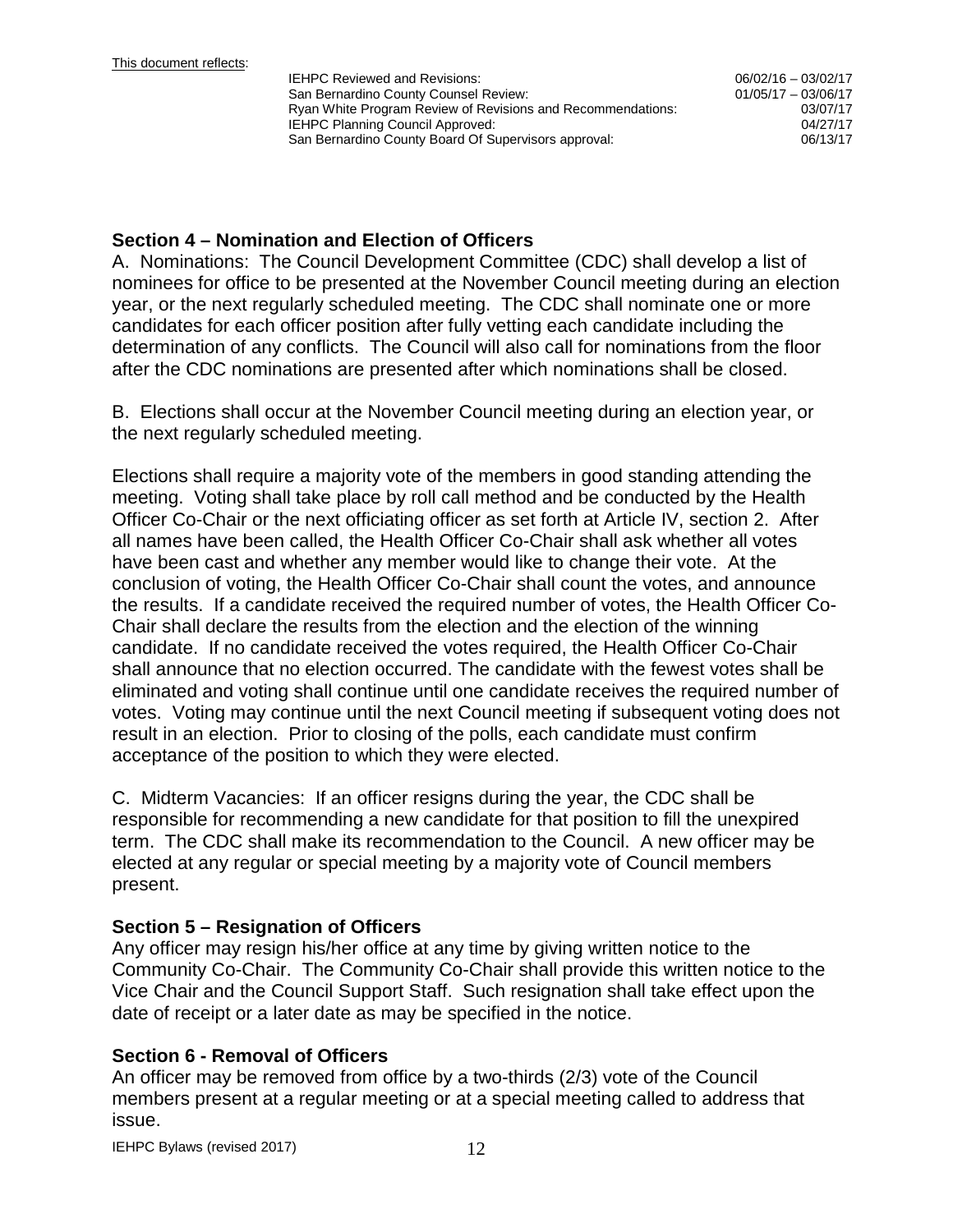06/02/16 – 03/02/17 01/05/17 – 03/06/17 03/07/17

## **Article V Committees**

#### **Section 1 – Establishment of Committees**

- A. The Council shall have standing committees as well as *ad hoc* committees.
- B. Standing committees shall be established by vote of the Council and made a part of these Bylaws.
- C. A*d hoc* committees, when deemed necessary, shall be established by the Community Co-Chair, with the advice of the other officers and majority consent.
- D. The membership of a standing committee may not total more than half of the Council membership minus one, and a minimum of five. This subsection shall not apply to the Grievance, Empowerment and Finance Committees.

#### **Section 2 – Committee Hierarchy**

Committees make recommendations for action by the full Council. Committees report to the Council, which shall be the decision maker except in specific situations specified in these Bylaws.

Any non-standard or official written communication or information request to the RWP or an outside entity that is initiated by a committee must go through the regular reporting and approval process, as specified above.

#### **Section 3 – Standing Committees**

The standing committees shall be the Executive, Evaluation of the Administrative Mechanism, Bylaws, Grievance, Planning, Council Development, Empowerment, Continuum of Care, Standards and Finance Committees. The Council Support Staff shall work with each committee to ensure that the administration and responsibility of each committee is met.

#### A. **Executive Committee**

- 1 The voting membership of the Executive Committee shall comprise the co-chairs of the Council, Vice-Chair, Secretary and committee chairs.
- 2. The Council co-chairs shall serve as the co-chairs of the Executive Committee.
- 3. In an emergency, the Executive committee, by a majority vote, can make decisions on behalf of the Council. Issues constituting an emergency shall include those that may impact service delivery or may have a detrimental impact on Ryan White system of care if not addressed. These may include the need for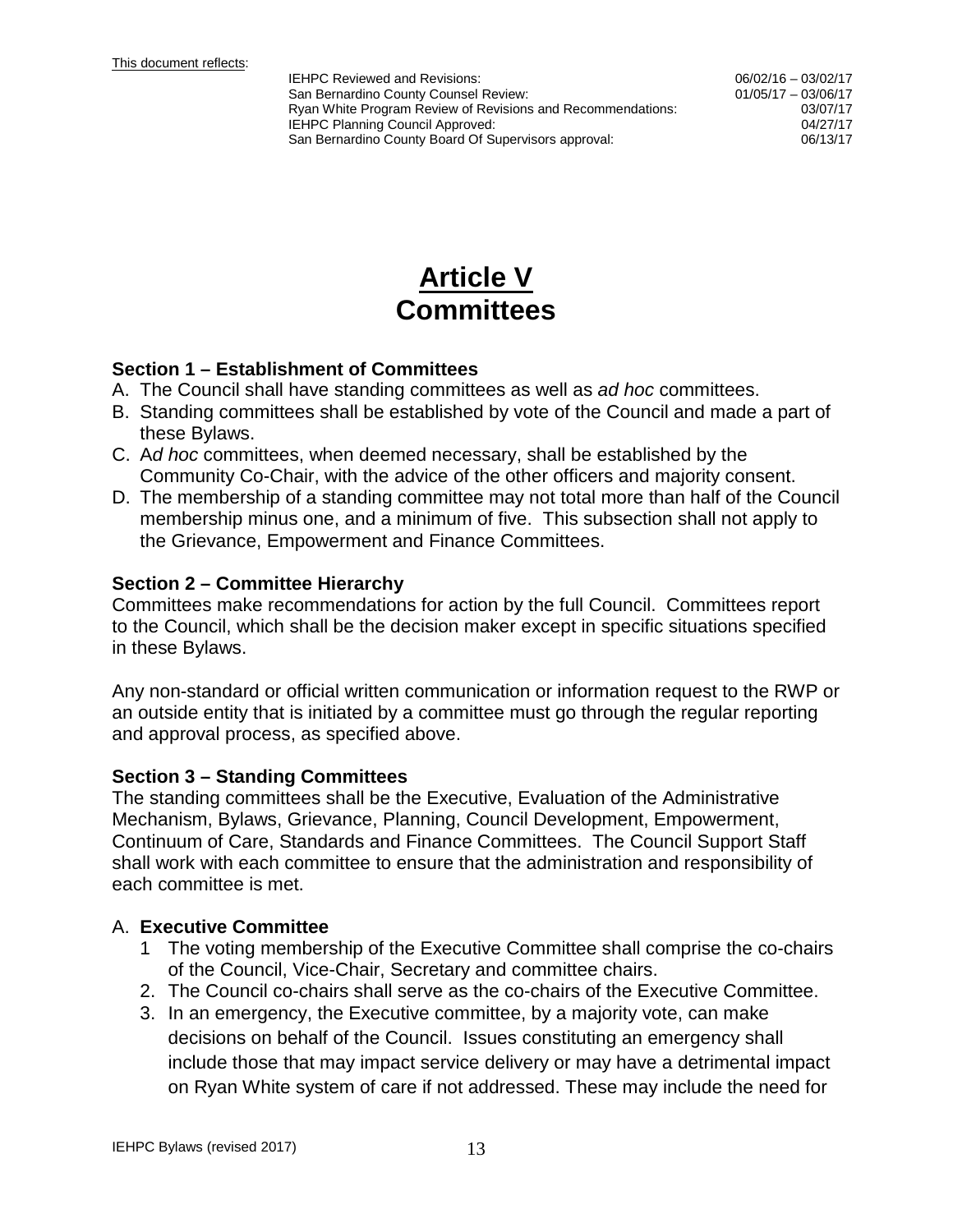rapid reallocation of funds or the need to respond to emerging HRSA and/or local policy issues/changes or for recommendation for membership.

4. The decision of the Executive committee shall be final.

#### B. **Evaluation of Administrative Mechanism Committee**

- 1. Responsibilities: The responsibilities of the Evaluation of the Administrative Mechanism Committee shall be to:
	- (a) Develop the necessary tools and procedures and oversee the assessment of the efficiency of the administrative mechanism of the RWP (i.e. procurement and contract arrangement), working through and reporting to the Council and
	- (b) Assess the overall performance of the Council and Council activities (i.e. PRSA Data Summit, committee work plans, Council recruitment, Needs Assessment, etc.) and assess staff support and member commitment annually.

## C. **Bylaws Committee**

- 1. Responsibilities: The responsibilities of the Bylaws Committee, shall include:
	- (a) Periodic review of these Bylaws to ensure that they meet the needs of the Council,
	- (b) Development of proposed amendments to the Bylaws in accordance with Ryan White legislation, HRSA guidelines, and San Bernardino County Board of Supervisors policies,
	- (c) Development of recommendations for changes to the policies and procedures governing Council operations, as needed,
	- (d) Recommendation of changes to the Bylaws, policies, and procedures to the Council, with the full Council responsible for approval,
	- (e) Submission of Council-approved Bylaws and items related to Council mandates to the Board of Supervisors for final review and approval, and
	- (f) Ensure that the Council is kept aware of the review and approval process so that the Council is referencing, using, and basing Council decisions on the most current Board of Supervisor's approved Bylaws.

#### D. **Grievance Committee**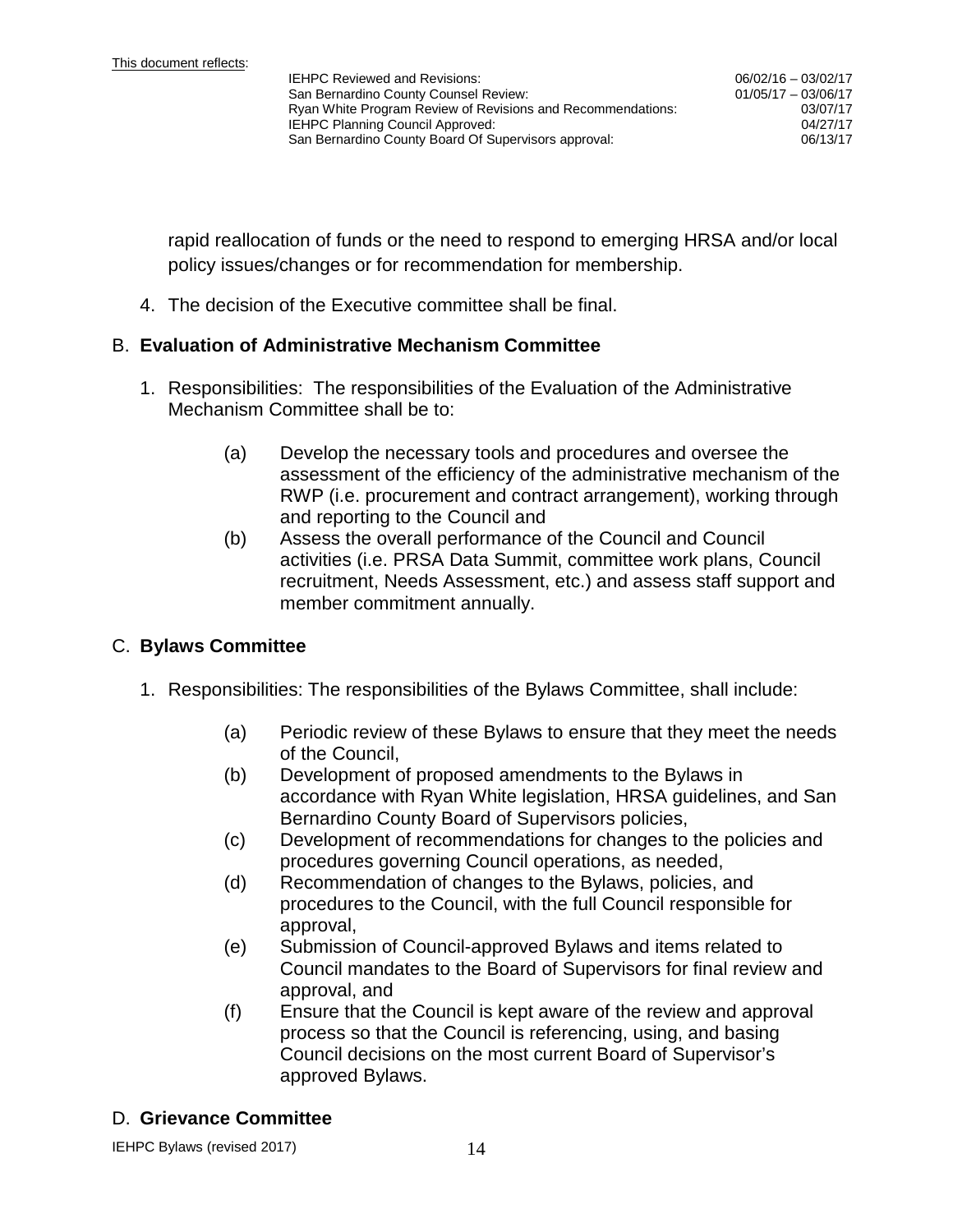- 1. Responsibilities: The responsibilities of the Grievance Committee, working through and reporting to the Council, shall include:
	- (a) Serving as the first step in the grievance process, by hearing and where possible resolving grievances against the Council, as specified in the Grievance Policy,
	- (b) Hearing and resolving Code of Conduct complaints, as specified in the Code of Conduct Policy, and
	- (c) Assisting in review of and revisions to both policies as needed.
- 2. Composition:
	- (a) The committee shall be constituted as needed to resolve a grievance.
	- (b) For each grievance, a committee shall be convened consisting of the Vice Chair and two other members appointed by the Vice Chair who have no actual or perceived conflict of interest with regard to the issue being addressed. The Vice Chair shall serve as the Chair of the committee.

## E. **Planning Committee**

- 1. Responsibilities: The responsibilities of the Planning Committee shall include the following:
	- (a) Taking the lead role in conducting periodic needs assessments for the TGA and reporting this information back to the Council, and overseeing any needs assessment contractors and working collaboratively with the RWP. Specific Activities include:
		- i.Determining the size and demographic characteristics of the individuals with HIV disease within the TGA, including trends in the epidemic, working in collaboration with epidemiologists in the State and County Departments of Public Health to obtain an epidemiologic profile of the TGA,
		- ii.Determining the service needs and gaps of PLWH in the TGA, which includes establishing methods for obtaining information on community needs and priorities,
		- iii.Identifying barriers to care and access among affected subpopulations and historically underserved communities, including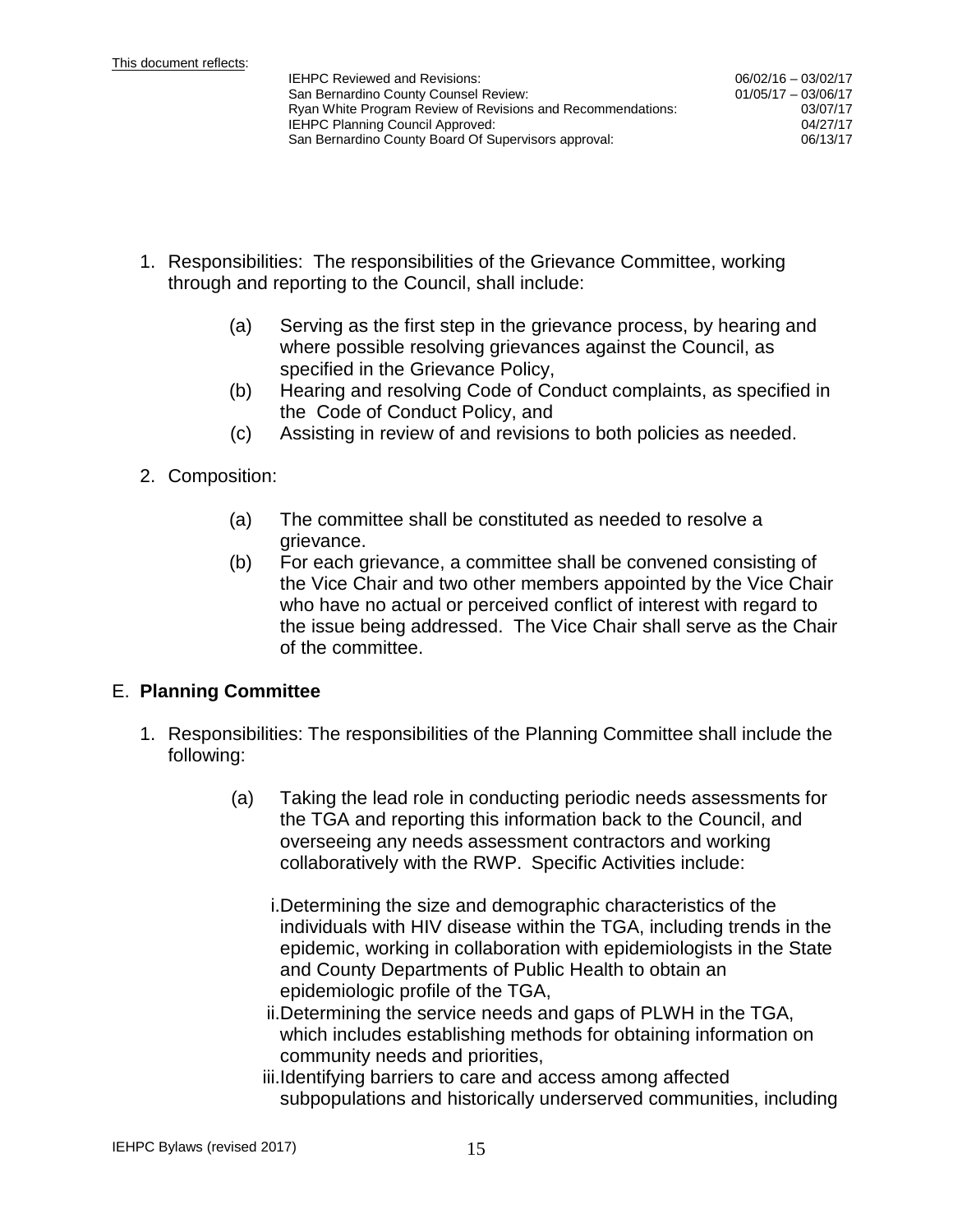06/02/16 – 03/02/17 01/05/17 – 03/06/17 03/07/17

individuals with HIV disease who know their status but are not receiving HIV-related medical care,

- iv.Developing a provider inventory,
- v.Assessing the capacity of the system of care to meet identified needs, through preparing a profile of the capacity and capabilities of providers within the TGA, including the extent to which services are available, accessible, and appropriate to PLWH overall and to specific population groups, and
- vi.Gathering information about services generally available to consumers (clients) through sources other than those funded by the Council, including data on other funding streams.
- (b) Developing, reviewing, and revising a Comprehensive HIV Services Plan, in collaboration with the RWP, the California State Office of AIDS (if applicable) every three years or as specified by HRSA. Specific activities include:
	- i.Developing, reviewing, and revising a Comprehensive HIV Services Plan for the delivery of health care core and support services, using the results of the needs assessment, cost and utilization data, and other information on the continuum of care in the TGA, and working collaboratively with the RWP,
	- ii.Ensuring effective coordination with other HIV/AIDS planning entities and other relevant bodies in the development of the Comprehensive Plan,
	- iii.Developing, reviewing, and revising strategies for overcoming barriers to care, particularly for individuals who know their HIV status but are not receiving HIV-related medical care, and
	- iv. Playing a lead role in coordinating and determining the compatibility of services within the TGA. Compatibility of services refers to a well developed, cohesive, and integrated system of care.
- (c) Monitoring and evaluating progress in implementing the Comprehensive HIV Services Plan,
- (d) Participating in the development of and ensuring that Council actions are consistent with the Statewide Coordinated Statement of Need (SCSN), and
- (e) Establishing and overseeing the process through which the Council determines service priorities and resource allocations for the TGA. Specific activities include;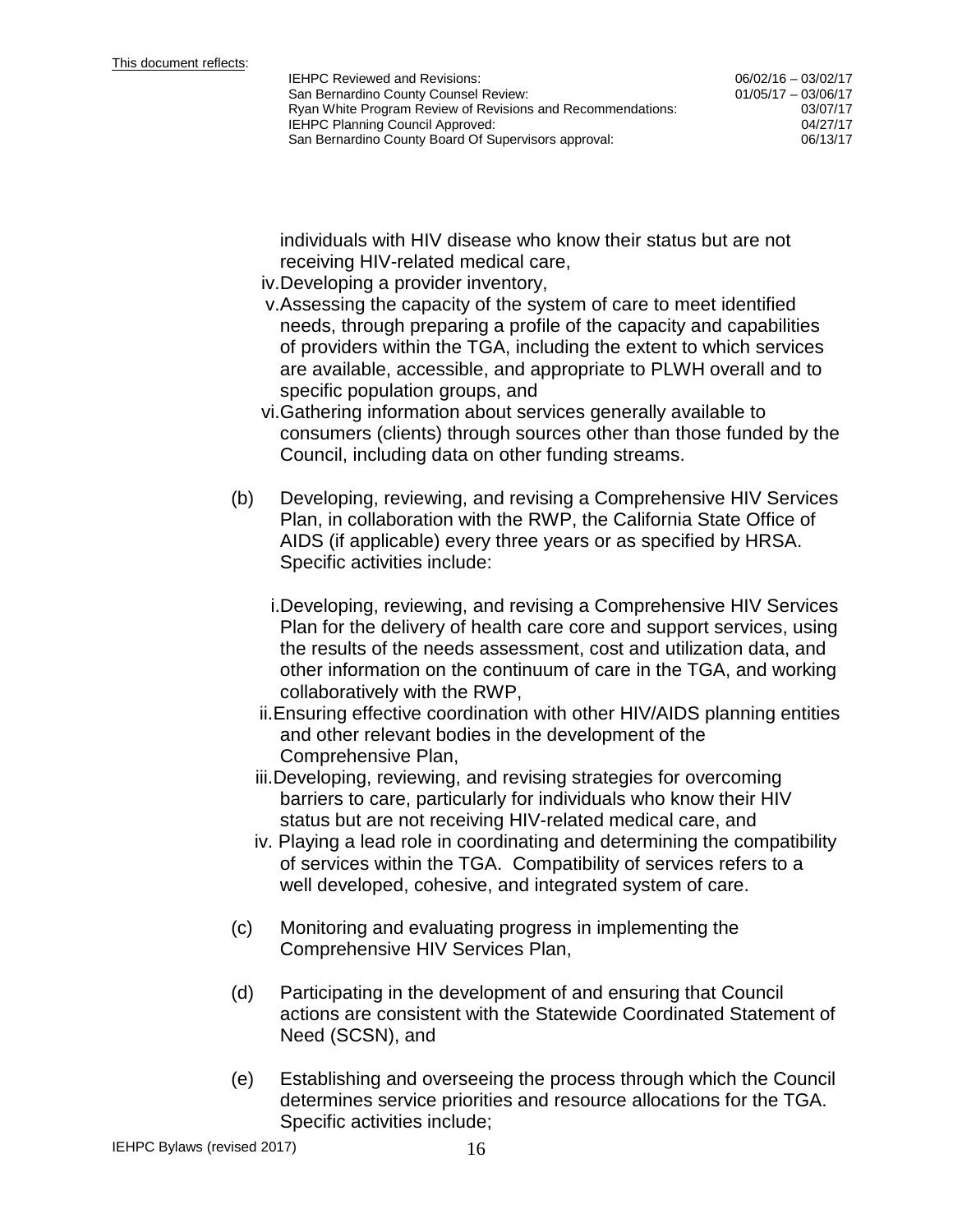06/02/16 – 03/02/17 01/05/17 – 03/06/17 03/07/17

- i. Developing, and refining as necessary, a process for the full Council to use in setting priorities and allocating Part A resources for the TGA and in developing directives to the RWP as to how best to meet each priority, based upon the results of the needs assessment, the Comprehensive HIV Services Plan, and other information (data); decisions must be based on documented needs,
- ii. Overseeing the priority setting and resource allocations process each year,
- iii. Planning and coordinating the annual Data Summit (data and information presentation and decision making meeting),
- iv. Recommending a process for ensuring timely and informed reallocation of funds as required during the program year, working with the RWP, and
- v. Reviewing annual written assessments of the priority setting and resource allocations process and recommending to the full Council any needed changes in that process.
- 2. Composition: At least one third must be PLWH.

## F. **Council Development Committee**

- 1. Responsibilities: The responsibilities of the Council Development Committee (CDC) shall include:
	- (a) Development and implementation of ongoing recruitment and screening of potential Council members, using an open nominations process approved by the Council, including scheduling candidates for interviews, having present at least two members from the CDC, using a consistent set of questions, and ensuring the confidentiality of personal health information,
	- (b) Recommendation of candidates for Council appointment to the Council and then to the San Bernardino County Board of Supervisors, as terms end and throughout the year, whenever a vacancy occurs,
	- (c) Development and presentation of a slate of candidates for the officer positions, and of candidates to fill any officer vacancies during the term,
	- (d) Orientation and training of Council members,
	- (e) Monitoring of member participation, including attendance at Council and committee meetings,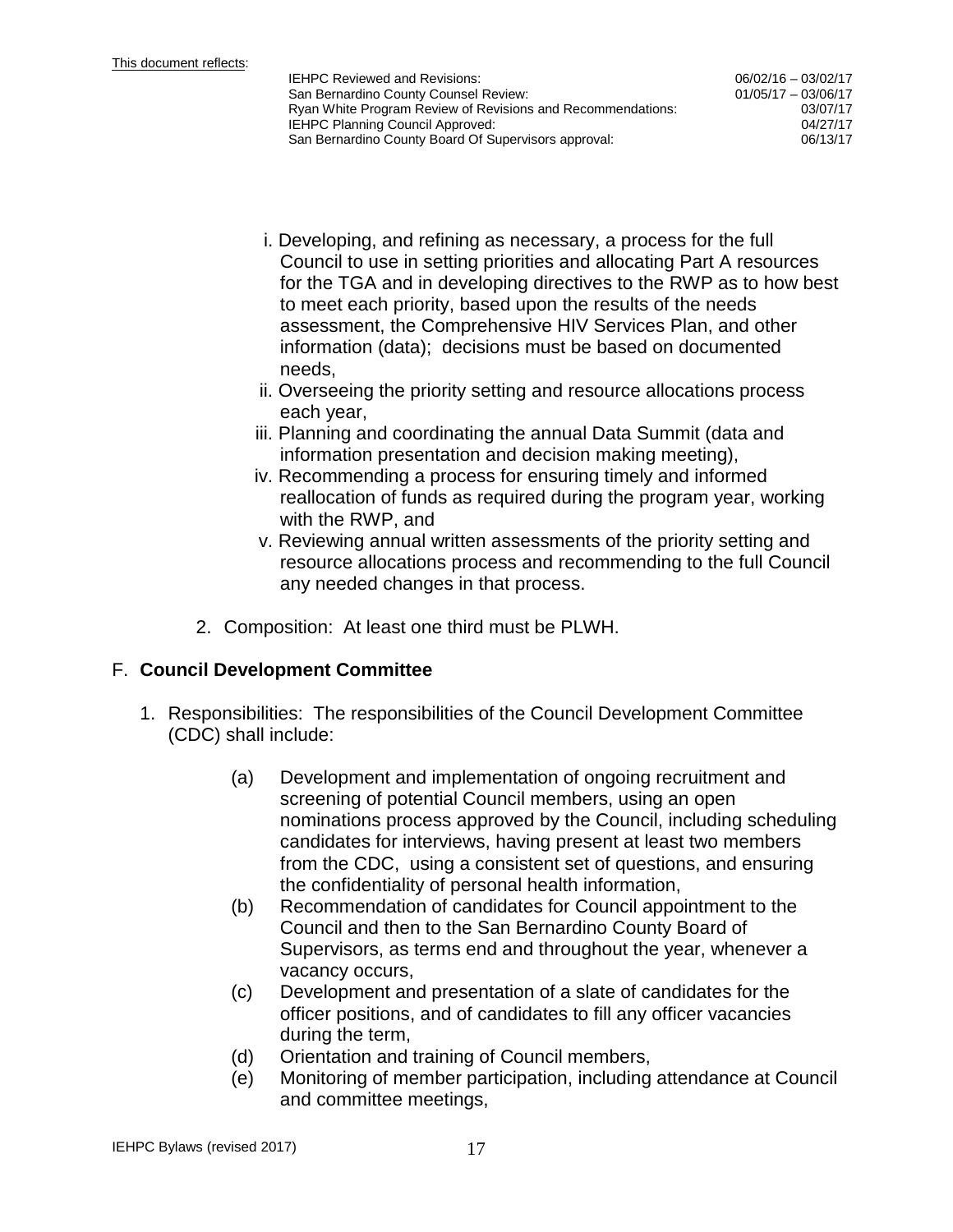- (f) Monitoring to ensure that the Council's membership meets legislative requirements and HRSA standards, is representative of required membership categories, reflective of the epidemic in the TGA, and includes at least one-third (1/3) unaffiliated consumers of Part A services, and
- (g) Ensuring that PC Support Staff is diligent about reconciling the member roster maintained by the San Bernardino County Clerk of the Board with the roster and any membership information presented to the full Council
- 2. Composition: At least one (1) member who is a PLWH, and at least one (1) other member who is a person of color.

## G. **Empowerment Committee**

- 1. The responsibilities of the Empowerment Committee shall include:
	- (a) Fostering awareness of HIV/AIDS and the role/mission of the Council in the communities of the TGA, and support for programs assisting PLWH,
	- (b) Serving as a sounding board and line of communication between the TGA and populations that are historically and newly identified as being underserved,
	- (c) Promoting consumer education about the services available through Part A,
	- (d) Making recommendations to the Council to achieve equitable delivery of high quality, culturally competent services to all eligible consumers, and to improve outreach and services to underserved populations,
	- (e) Making recommendations to the TGA on how to increase its effectiveness at identifying and bringing into care persons who are aware that they are HIV infected but are not in care,
	- (f) Gathering information about and creating awareness of services that are part of the TGA's continuum of care and are available at low or no cost to consumers, but are funded by sources other than Part A, and
	- (g) Supporting the recruitment of qualified members for the Council, and facilitating participation of consumers at all levels.
- 2. Composition: The Empowerment Committee shall consist of no more than nine Council members. Special efforts shall be made to recruit PLWH, including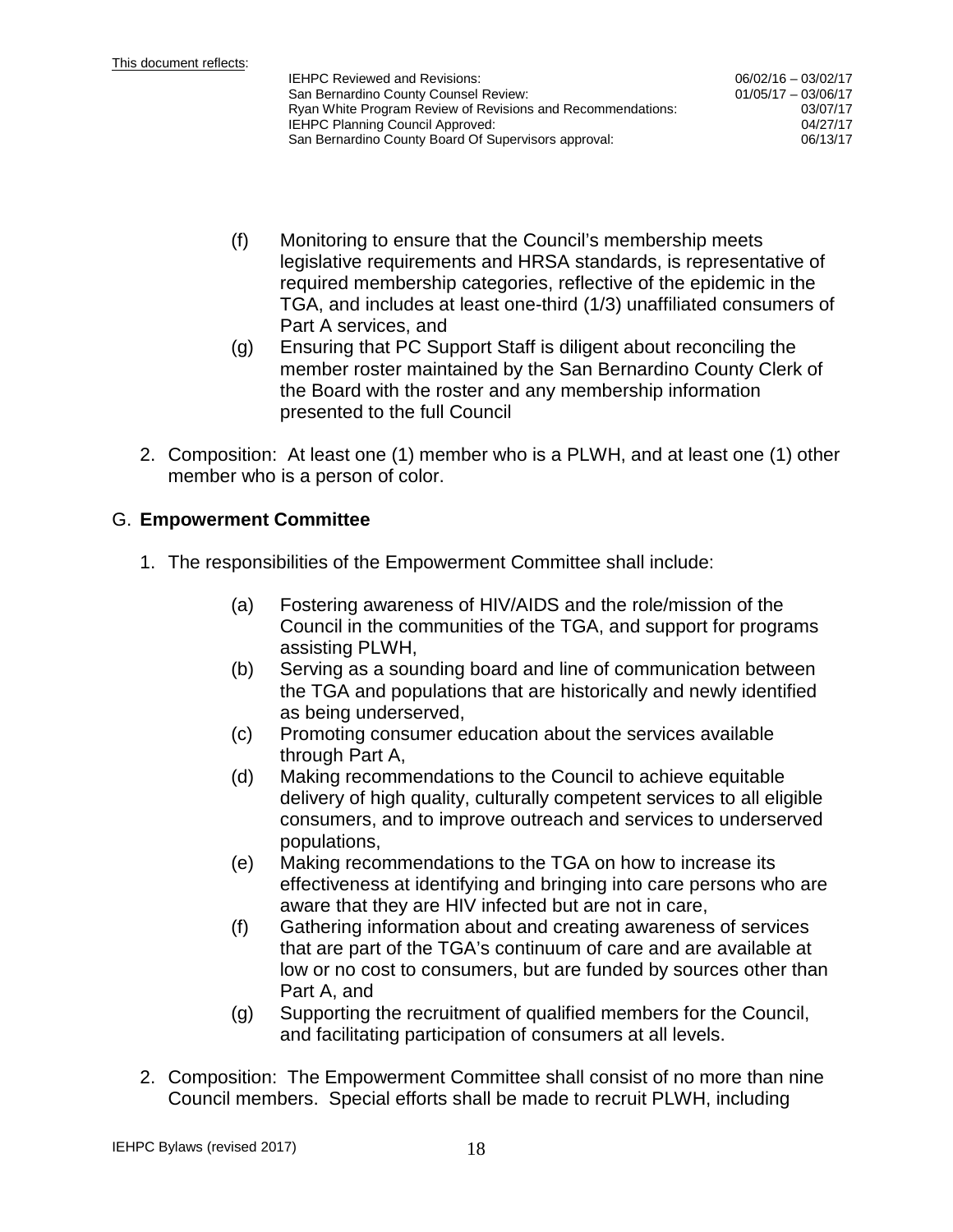unaffiliated Part A consumers, as members. The Chair must be a member of the Council.

#### H. **Continuum of Care Committee**

- 1. Responsibilities: The responsibilities of the Continuum of Care Committee (COC) shall include:
	- (a) Guiding, coordinating, facilitating, and overseeing the development and strengthening of the TGA's continuum of care,
	- (b) Taking the lead for the Council in the evaluation of Council products and actions including:
		- i. Examining the cost-effectiveness of the services delivered, using cost and utilization data provided for each service category by the RWP as well as outcomes data,
		- ii. Reviewing service category expenditures and program performance and comparing them with Council goals and objectives,
		- iii. Assessing aggregate performance of services,
		- iv. Providing information (input) for the development of the Comprehensive Plan, and
	- (c) Recognizing that clinical quality management (QM) is primarily a RWP responsibility, receiving and using clinical quality management data on a service category level, and working with the RWP to support and learn from the TGA's clinical QM activities,
	- (d) Ensuring coordination in the provision of services with non-Part A programs, including programs for HIV prevention and for the prevention and treatment of substance abuse, and
	- (e) Implementing special projects related to standards and evaluation activities.
- 2. Composition: The Committee shall ensure diverse participation, including PLWH and other non-providers as well as providers.

#### I. **Standards Committee**

- 1. Responsibilities: The responsibilities of the Standards Committee shall include:
	- (a) Developing and updating service category definitions and standards of care for each service category. Specific activities include: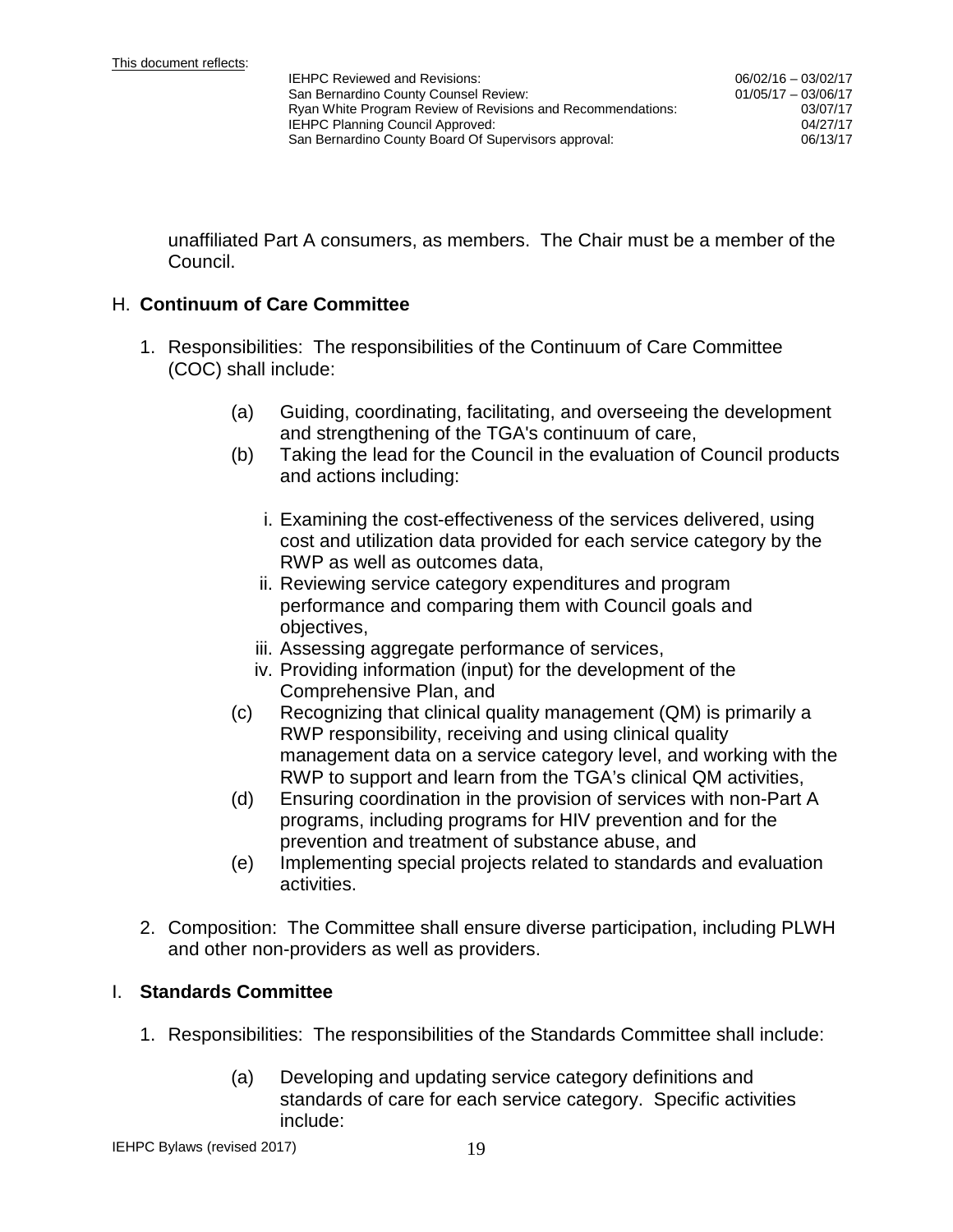06/02/16 – 03/02/17 01/05/17 – 03/06/17 03/07/17

- i. Developing and revising, as needed, the Standards of Care for funded service categories, and recommending Client Eligibility Criteria, and Output and Outcome Indicators as part of those standards, so as to be consistent with HRSA Policy and to meet the changing needs of PLWH in the TGA, and
- ii. Assisting the RWP Staff, as needed, to convene specialized working groups to include experts from specific fields such as HIV-related medical care, mental health, substance abuse, dental care, and medical case management, to provide information for the periodic review and revision of standards.
- 2. Composition: The Committee shall ensure diverse representation including PLWH and other non-providers as well as providers.

#### J. **Finance Committee**

- 1. Responsibilities: The responsibilities of the Finance Committee shall include:
	- (a) Development, in conjunction with Ryan White Program Staff, the annual Council budget. Such budget:
		- i. Shall include the following line items, as indicated in the 2013 HRSA Manual:
			- 1. Needs Assessment
			- 2. Council Support Staff
			- 3. Private mileage reimbursement for consumer members
			- 4. Any other items for the effective and efficient operation of the Council.
		- ii. Shall be developed during the month immediately following receipt of the annual Notice of Grant Award for the grant year, and approved by the Council at the next scheduled meeting.
		- iii. Shall be developed within the constraints of the Grantee Administrative budget.
	- (b) Reporting, on a quarterly basis, Council expenditures to date and remaining budget.
	- (c) Recommending, based on quarterly reports, any budgetary adjustments necessary to ensure that expenditures are in line with total budget authority.
	- (d) Meeting on a quarterly basis, beginning with the first meeting immediately following receipt of the annual Notice of Grant Award.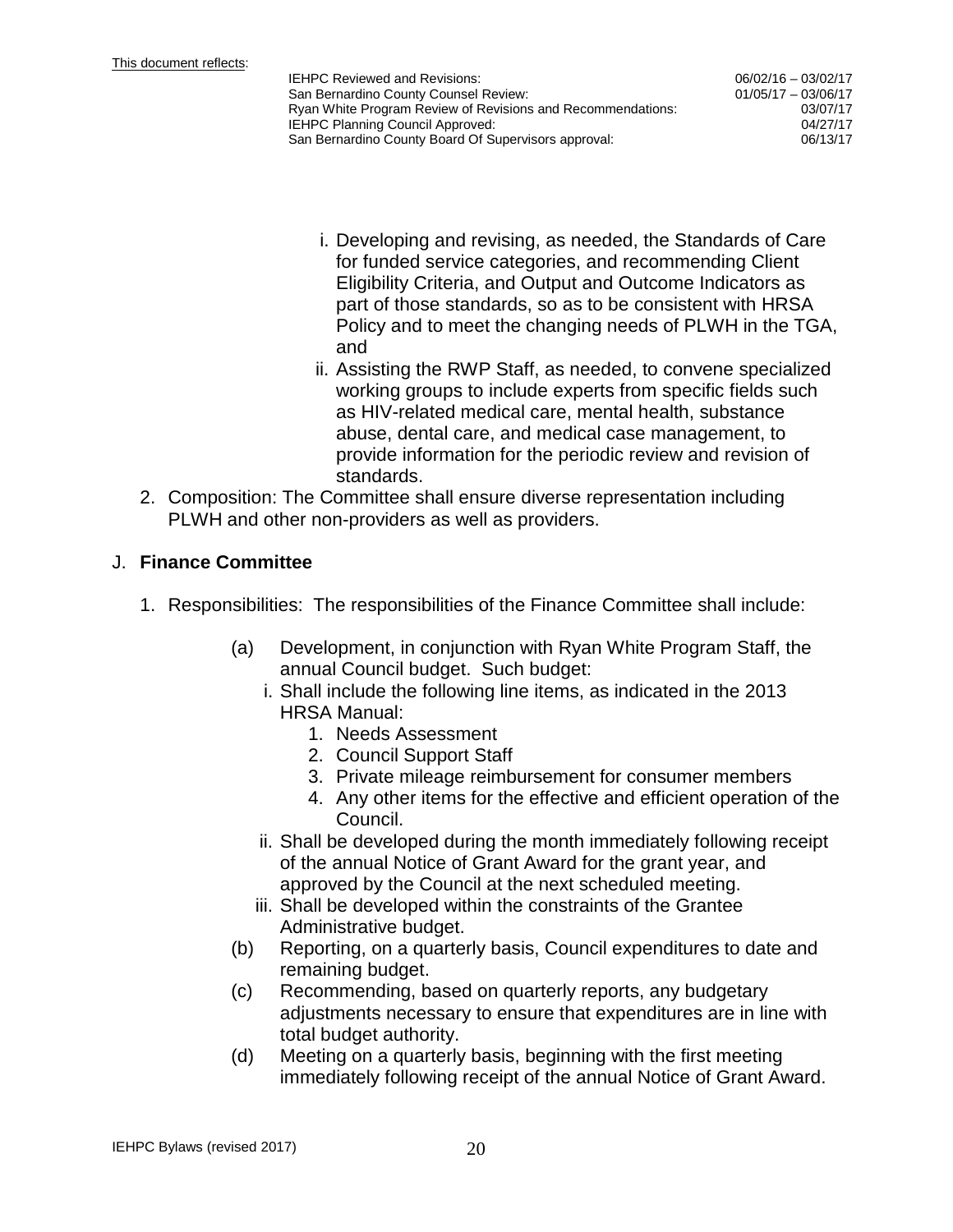06/02/16 – 03/02/17 01/05/17 – 03/06/17 03/07/17

2. Composition: The Finance Committee shall consist of not less than three (3) or more than five (5) members, all of whom must be Council members.

#### **Section 4 – Expectations for Committee Participation by Council Members**

- A. Each Council member, unless exempted, shall serve on at least one (1) standing committee (excluding the Evaluation of the Administrative Mechanism Committee) to serve on during his or her tenure on the Council. State government representatives are exempt from this requirement. Health Officers, Community Co-Chair, and advocacy representative are also exempt.
- B. Committee members are expected to participate in at least two-thirds of regularly scheduled committee meetings during the year. Failure to participate will result in removal as a committee member for non-participation, and may lead to removal as a Council member.
- C. A Council member may choose to serve on more than one committee, but shall be subject to the same participation requirement for each committee on which he/she chooses to serve.
- D. Participation may include physical presence at meeting site, by teleconference or video conference at designated site.

#### **Section 5 – Committee Membership Appointments**

At the beginning of each year (or for new members, upon appointment), the Community Co-Chair will ask Council members to identify their top three committee preferences. Based on a review of those preferences, the need for diversity in committee membership, and other needs of the Council, the Community Co-Chair will appoint members to committees, with the advice and consent of the other officers.

#### **Section 6 – Committee Chairs**

- A. **Eligibility** -- All committees shall be chaired by a Council member.
- B. **Appointment** Committee chairs shall be appointed by the Community Co-Chair with the advice and consent of the other officers. If a standing committee or *ad hoc* committee chair resigns during the year, the Community Co-Chair shall appoint a new chair with the advice and consent of the other officers.
- C. **Terms of Office** All standing committee chairs shall hold office from January 1, or any later time of appointment, until December 31of their second year.

#### **Section 7 – Resignation of Committee Chairs**

Any committee chair may resign his/her office at any time by giving written notice to the Community Co-Chair. The Community Co-Chair shall provide this written notice to the Council Support Staff. Such resignation shall take effect upon the date of receipt or a later date as may be specified in the notice.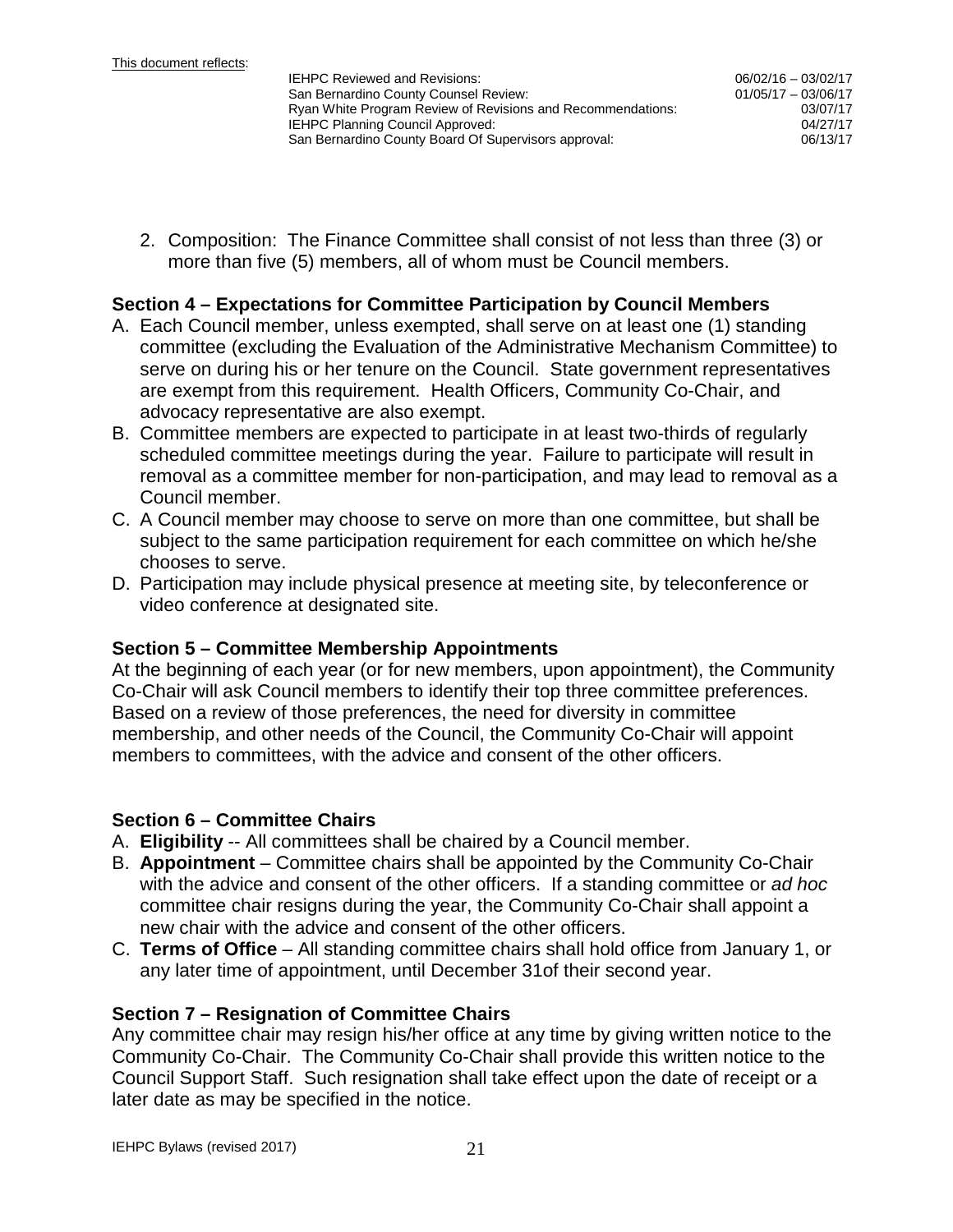06/02/16 – 03/02/17 01/05/17 – 03/06/17 03/07/17

#### **Section 8 – Removal of Committee Chairs and Committee Members**

Committee chairs and/or committee members may be removed from their appointed positions by the Community Co-Chair, at his/her discretion, subject to review by the Council.

#### **Section 9 - Committee Procedures and Reports**

- A. Each standing committee shall develop, adopt, and follow a set of procedures, so as to conduct its business in an orderly and fair manner. Committee policies and procedures shall be kept on file in the Council's main office.
- B. Each standing committee or *ad hoc* committee shall make timely reports to the Council at its regular meetings. The committee chair or his/her representative may make the presentation for the committee it oversees. The agenda shall provide for committee reports at all regular meetings, unless other demands make this unfeasible.

## **Article VI Meetings**

#### **Section 1 – Public Notice of Meetings**

The agenda for each regular or special Council meeting and standing committee meeting shall be posted at least 72 hours prior to the meeting in an area accessible to the public. Members may be notified of the meeting by regular postal service, overnight mail, or electronic mail.

## **Section 2 –Council and Committee Agendas**

The Council and each standing committee shall provide an agenda, which shall be included in the public notice. The order of business shall follow the agenda unless a simple majority of the committee shall vote to change the order of the business. Agenda topics may not be changed without prior notice except in emergency situations, or where a need for immediate action comes to the attention of the body after posting of the agenda.

#### **Section 3 – Council Meeting Frequency, Locations, and Accessibility**

- A. The Council shall hold a minimum of five meetings annually to carry out its legislatively mandated responsibilities.
- B. Additional meetings may be called as needed, by the Health Officer Co-Chair, the Community Co-Chair, or a simple majority (50% plus one) of the Council members, and shall be held at such times as may be determined.
- C. Whenever possible, at each Council meeting, the date and time of the next Council meeting shall be established.
- D. All meetings shall be held in locations that are accessible to the public and to disabled individuals. Persons needing additional assistance to participate in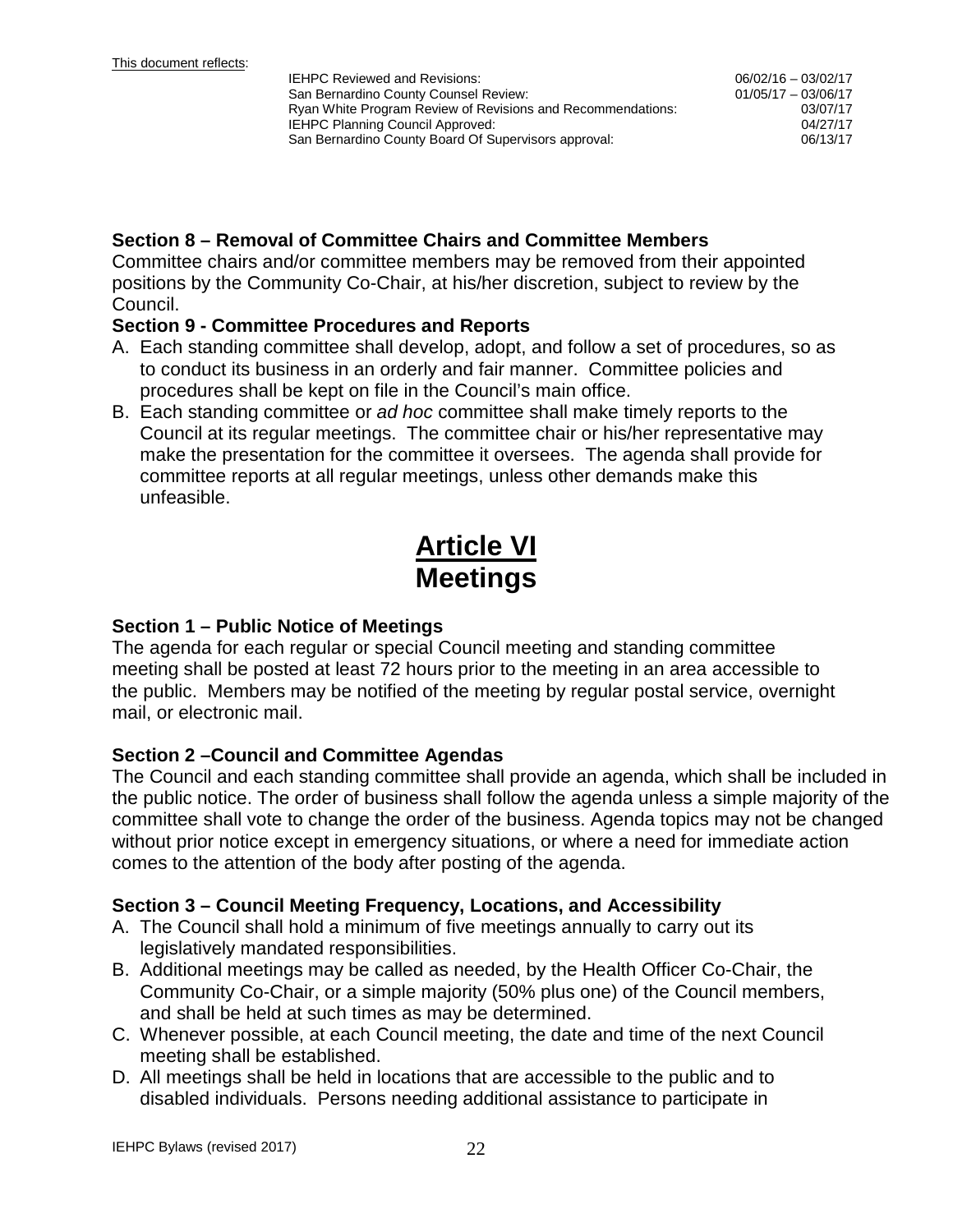meetings of the Council as a result of a disability shall be accommodated whenever possible and with 72 hours advance notice.

- E. All Council meetings will be staffed by Council Support Staff, and minutes will be available for inspection. Council Support Staff will arrange to copy minutes for members of the public upon request.
- F. Persons in need of interpretation into languages other than English will be accommodated whenever possible and with 72 hours advance notice.

#### **Section 4 – Quorum**

A quorum shall be defined as a simple majority (50% plus one) of the total number of members of the Council or standing committee.

#### **Section 5 – Participation by Council Members in Committee Meetings**

Any Council member may attend and speak during Committee meetings. However, only committee members shall be counted for purposes of determining a quorum, allowed to offer motions, and allowed to vote in committees. The Committee Chair may, at his/her discretion, limit discussion by non-members as needed to move the agenda.

#### **Section 6 – Robert's Rules of Order**

*Robert's Rules of Order* shall be used in making, debating and ruling on motions. However, in committee meetings discussions may be less formal as long as each person waits to be recognized by the Chair. Recommendations being brought forth from committees should receive a majority vote of the committee members. Where there is inconsistency between *Robert's Rules of Order* and these Bylaws, the Bylaws shall have precedence.

#### **Section 7 – Voting**

- A. **Voting Rights:** Only CEO-appointed Council members in good standing may vote at Council meetings. All committee members may vote at committee meetings. A member in good standing is a member of the Council who has met membership requirements and committee requirements, has a current Form 700, a Commitment Statement, and a bi-annual ethics training on file and has met any other requirements mandated by State or Federal law.
- B. **Majority Vote:** While the Council and standing committees shall strive for consensus, actions taken by these bodies shall be determined by a simple majority vote of the actual voting committee members in attendance except as otherwise specified in these Bylaws. An abstention does not constitute a "vote" and will not be counted for purposes of a majority vote.
- C. **Secret Ballots:** No secret ballots are permitted.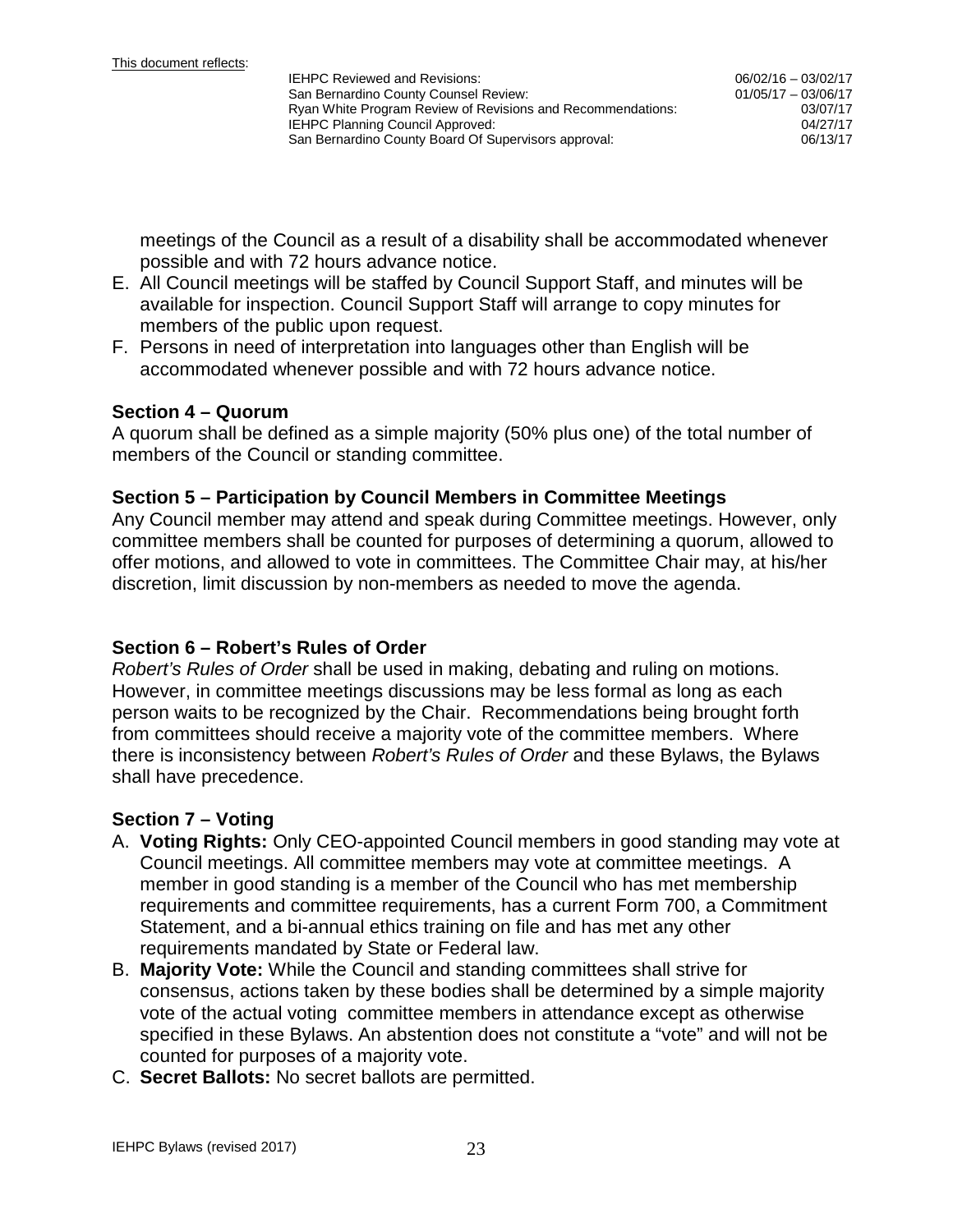06/02/16 – 03/02/17 01/05/17 – 03/06/17 03/07/17

**D. Voting by the Chair:** In all votes of the Council and its committees, the presiding Chair shall not vote, except to break a tie, or when fewer than three (3) members of a committee are present. In these situations, the presiding Chair shall vote.

#### **Section 8 – Special Meetings**

- A. **Purposes of Special Meetings:** A Special meeting may be called for a specific purpose.
- B. **Calling Special Meetings:** Special meetings of the Council may be called by the Health Officer Co-Chair, Community Co-Chair, or a simple majority (50% plus one) of Council members. Special meetings of committees may be called by the Committee Chair or by a majority of the committee members. The RWP representative may ask either Co-Chair of the Council to schedule a Special Meeting of the Council or a committee based on an identified need for immediate action.
- C. **Meeting Notice:** Written notice of special meetings shall be provided to members and shall include the time and place of the meeting and a proposed agenda. Such meetings require at least 24 hours advance notice. Media outlets must receive a brief general description of matters to be considered or discussed at the meeting.
- D. **Location or Method:** A special meeting shall be conducted at the time and place listed in the written notice. Council meetings may be carried out by telephone conference call only under special conditions that meet Brown Act requirements for public access. Only those matters set forth in the written notice may be considered at the special meeting.
- E. **Procedures:** The same policies and procedures shall apply at special meetings as at regular Council or committee meetings.

## **Section 9 – Right of Public to Attend and Speak at Meetings**

- A. Council and standing committee meetings shall be open to the public.
- B. Members of the public may speak on issues related to Council business that are consistent with the Council purpose, at each regularly scheduled Council or committee meeting, during the Public Comment portion(s) of the agenda. Such presentations may be subject to time limitations.
- C. The Public Comment period will normally be at the beginning of a meeting when decisions are planned, since the public must have a right to speak on a pending issue before or during the discussion of that issue.
- D. With regard to public comment, no action or discussion will be taken by the Council or a committee on any item not on the agenda. The Public should be directed to submit questions in writing to the Council Support Staff who can then submit those to the Council or the appropriate committee.

## **Section 10 – Minutes**

A. Minutes shall be kept of each Council meeting and each meeting of a standing committee.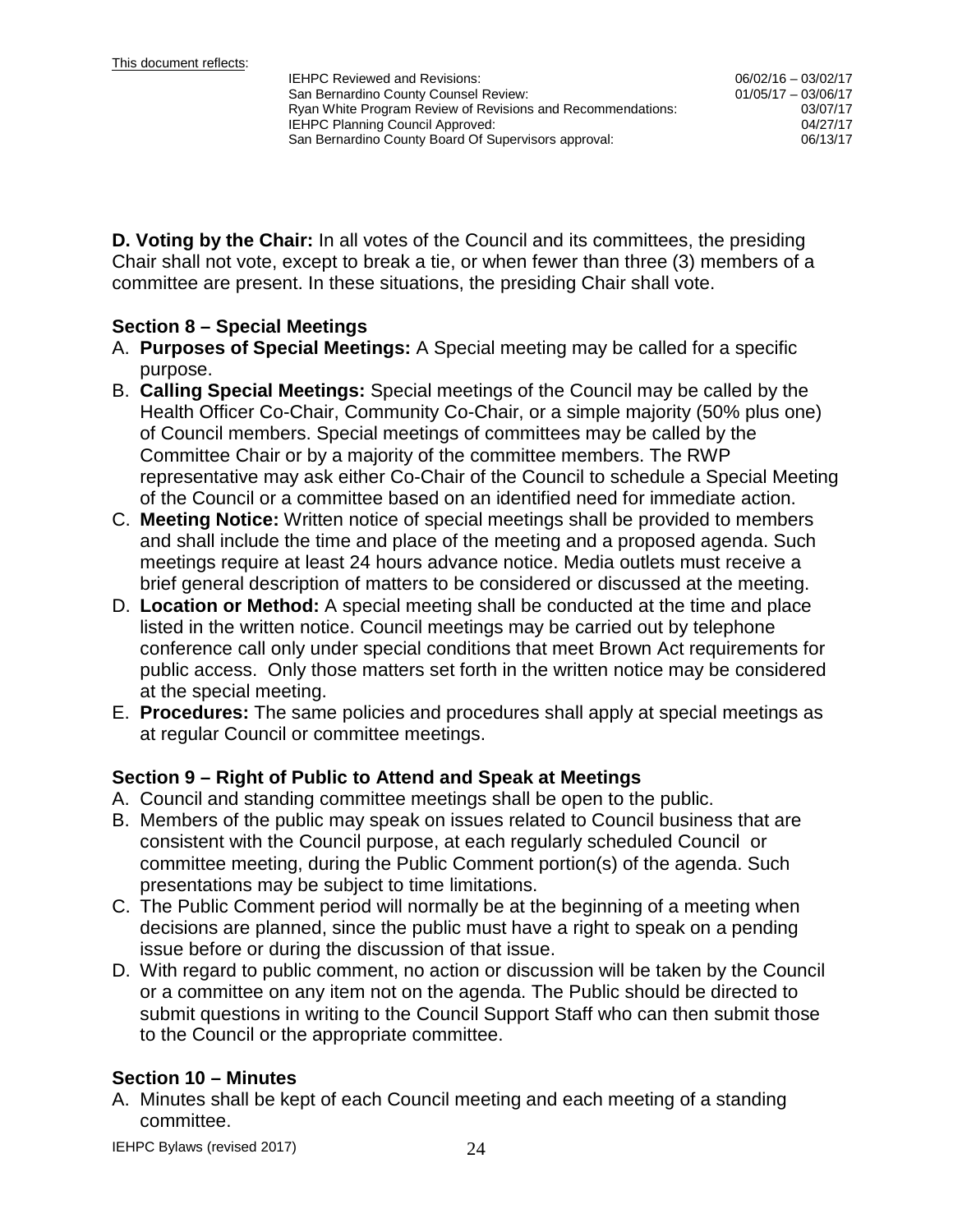- B. Council Support Staff shall prepare the minutes from each meeting.
- C. Minutes shall be available prior to the next scheduled meeting, to allow for Council review and committee approval.
- D. Once the Council has approved its own minutes from the prior meeting, a copy of these minutes shall be certified by the Secretary.
- E. Each committee approves its own minutes, but the minutes are also made available to the Council for information sharing.
- F. Minutes are public documents and shall be made available on the Council's website.

## **Article VII General Provisions**

#### **Section 1 – Non-Discrimination**

The officers, members, and staff of the Council shall be selected entirely on a nondiscriminatory basis with respect to age, gender, race, ethnicity, religion, disability, sexual orientation, or national origin, except as may be necessary to comply with applicable statutes, regulatory requirements, and these Bylaws.

For members, these include the requirement that the membership be representative of required categories and that the overall membership and the unaffiliated consumer membership both be reflective of the demographics of the population with HIV and AIDS in the TGA.

#### **Section 2 – Memorandum of Understanding**

The relationship between the Council the Planning Council Support staff and the Ryan White Part A Grantee (San Bernardino County Public Health and its RWP office) shall be governed by a Memorandum of Understanding (MOU) between the three parties; the MOU shall delineate their respective roles and the duties and responsibilities they share, as well as communications mechanisms. The MOU will be reviewed annually by the Council and Council Staff, in consultation with the RWP Staff and San Bernardino County Public Health.

#### **Section 3 – Severability**

In the event that any provision in these Bylaws is determined to be unlawful or in violation of County or HRSA requirements, it shall be severed and deemed null and void. This shall not impair the validity of the remaining provisions of these Bylaws.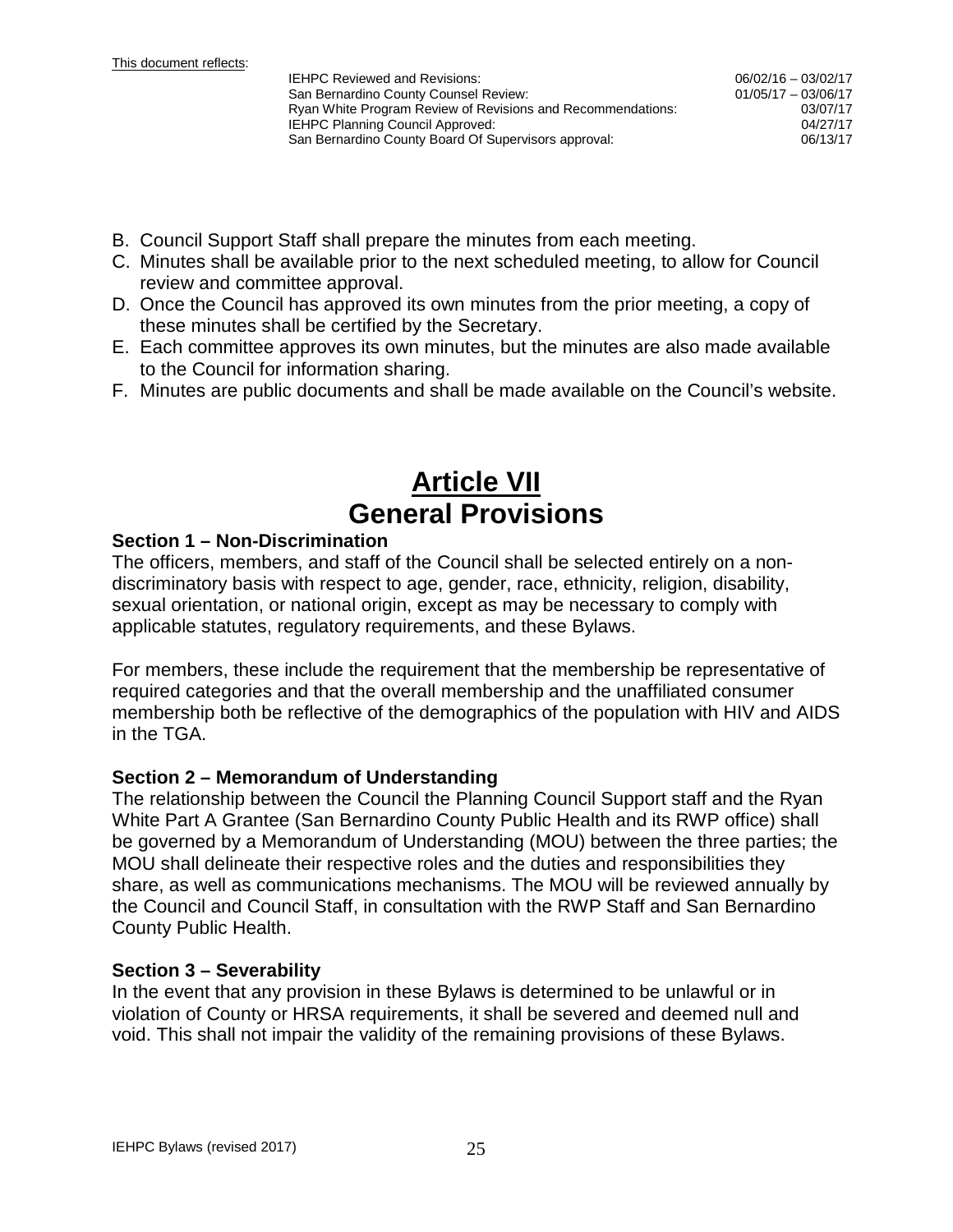06/02/16 – 03/02/17 01/05/17 – 03/06/17 03/07/17

## **Article VIII Conflict of Interest**

#### **Section 1 – Definition of Conflict of Interest**

- A. Conflict of interest is defined as an actual or perceived interest by a Council member in an action that results or has the appearance of resulting in personal, organizational, or professional gain. A Council member shall be deemed to have a conflict of interest if the member, and/or the member's relative is a director, trustee, member, or paid employee of, or has a financial interest in any entity seeking funding or providing services funded under Part A of the Ryan White Legislation as amended. For the purposes of these Bylaws, a relative is the spouse, child, grandchild, parent, grandparent, brother or sister of their spouses and the parent, brother, sister or child of a spouse of a Council member. Unmarried domestic partners of Council members are regarded in the same manner as a spouse.
- B. Conflict of interest generally does not refer to persons living with HIV disease whose sole relationship to a Part A service provider is as a client receiving services or serving as an uncompensated volunteer working fewer than 30 hours per week.

#### **Section 2 – Service Providers**

Service provider members of the Council shall state the name of the organization the individual represents at every Council or Committee meeting. Service provider members shall abstain from votes that would appear to result in an actual or perceived personal, professional, or organizational gain. Service provider members may respond to specific questions asked about a service category in which the individual's organization provides services, but the service provider may not initiate such questions. A service provider for the purposes of these Bylaws is an agency providing Part A funded services or is anticipating applying for Part A funds.

#### **Section 3 – Disclosure of Conflict of Interest**

- A. It is the responsibility of the member to complete, sign, and date the *"Conflicts of Interest (COI) Declaration and Agreement to Abide by COI Policy"* form and the Form 700 and submit these to the Council Support Staff by January 31<sup>st</sup> of each year.
- B. It is the responsibility of each Council member and their fellow Council members to determine whether a conflict of interest exists. If a member's conflicts change, he/she must announce the change at meetings as soon as it occurs, and resubmit this form with the changes within two weeks.

#### **Section 4 – Ethics Orientation**

A. Pursuant to California Government Code § 11146, members must complete an ethics orientation within thirty (30) days of the member's appointment to the Council.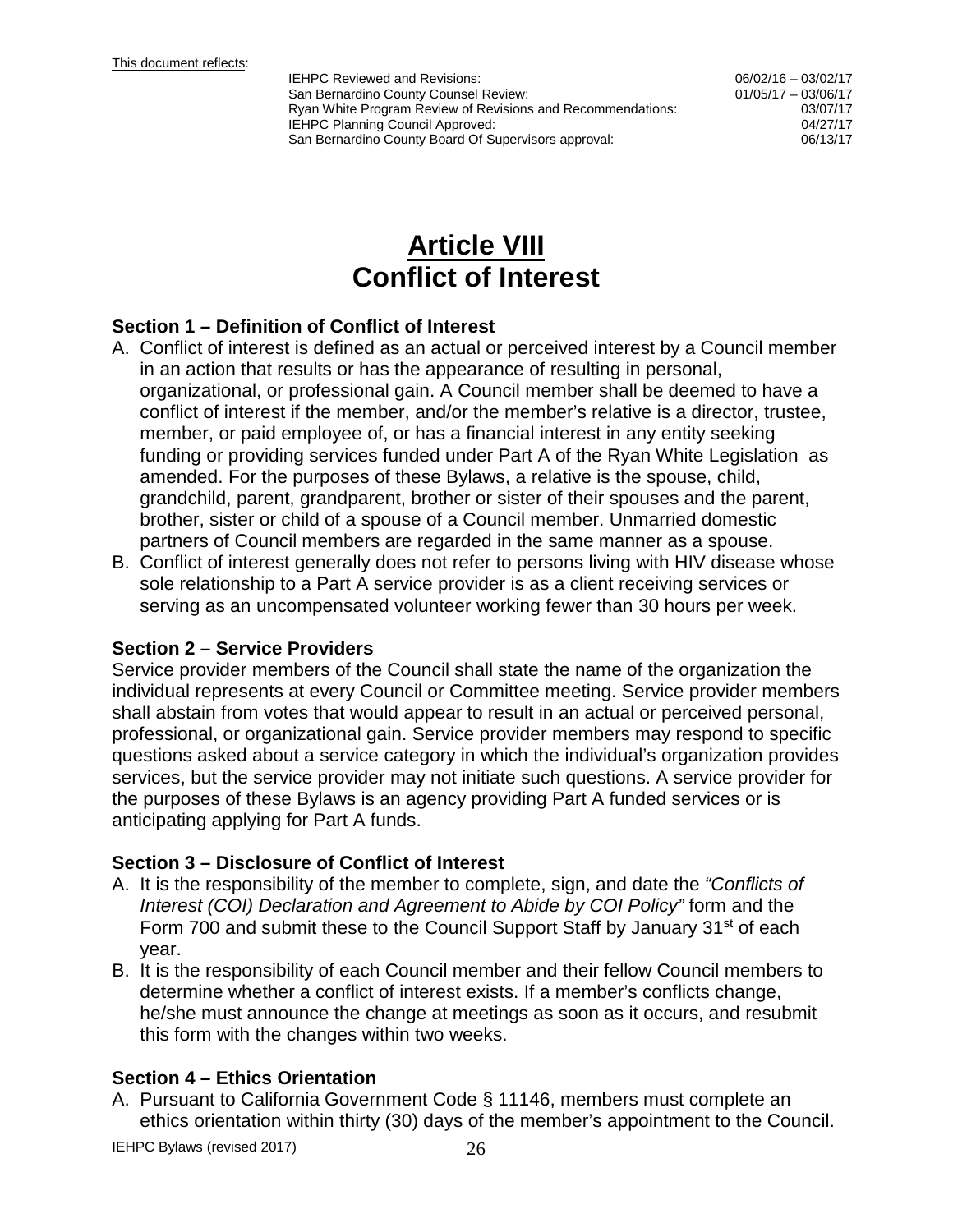06/02/16 – 03/02/17 01/05/17 – 03/06/17 03/07/17

Thereafter, members are required to complete such ethics course required by the Council every two (2) years.

B. Council Support Staff shall maintain records of each member's ethics orientation.

#### **Section 5 – Member Responsibility**

A member with a conflict of interest with an agenda item must so declare before the discussion of the item begins at a meeting; the declaration must be recorded in the minutes of the meeting. The member must then refrain from participation in the discussion of and any voting related to this agenda item but may respond to specific questions asked about a service category. In the event the responsible member does not refrain from participation, the Chair of the Council meeting is to remind the responsible member to do so, before the Council addresses such matter. Any unresolved complaints will be referred to the Co-Chairs for further discussion and resolution.

#### **Section 6 – Violations of Conflict of Interest**

Council members found to be in violation of the Council's Conflict of Interest Policy may be subject to disciplinary action. Disciplinary action under this Section shall include, but not be limited to, the following:

- A. Enforcement of the requirement that the member refrain from any participation in the discussion of and/or the voting on a particular service category by Chair of the meeting,
- B. Removal of the member from a committee membership by the Community Co-Chair, and/or
- C. Recommendation by the Council to the San Bernardino County Board of Supervisors for removal of the member from Council membership.

#### **Section 7 – Conflict of Interest Complaints**

If any member believes another member has a Conflict of Interest and the Member with the Conflict of Interest does not voluntarily agree to accept the responsibilities of a member with a Conflict of Interest, the Council shall take the following action to resolve the member's complaint:

- A. The complaining member must first direct any concern to either Co-Chair prior to discussion or vote of any agenda item;
- B. Upon receipt of a verbal or written request to review a potential Conflict of Interest, the Co-Chairs shall review the matter and make a recommendation to the Council;
- C. If it is determined that a conflicted member participated in an action/decision, the Council will be notified of the violation of the Conflict of Interest policy, and the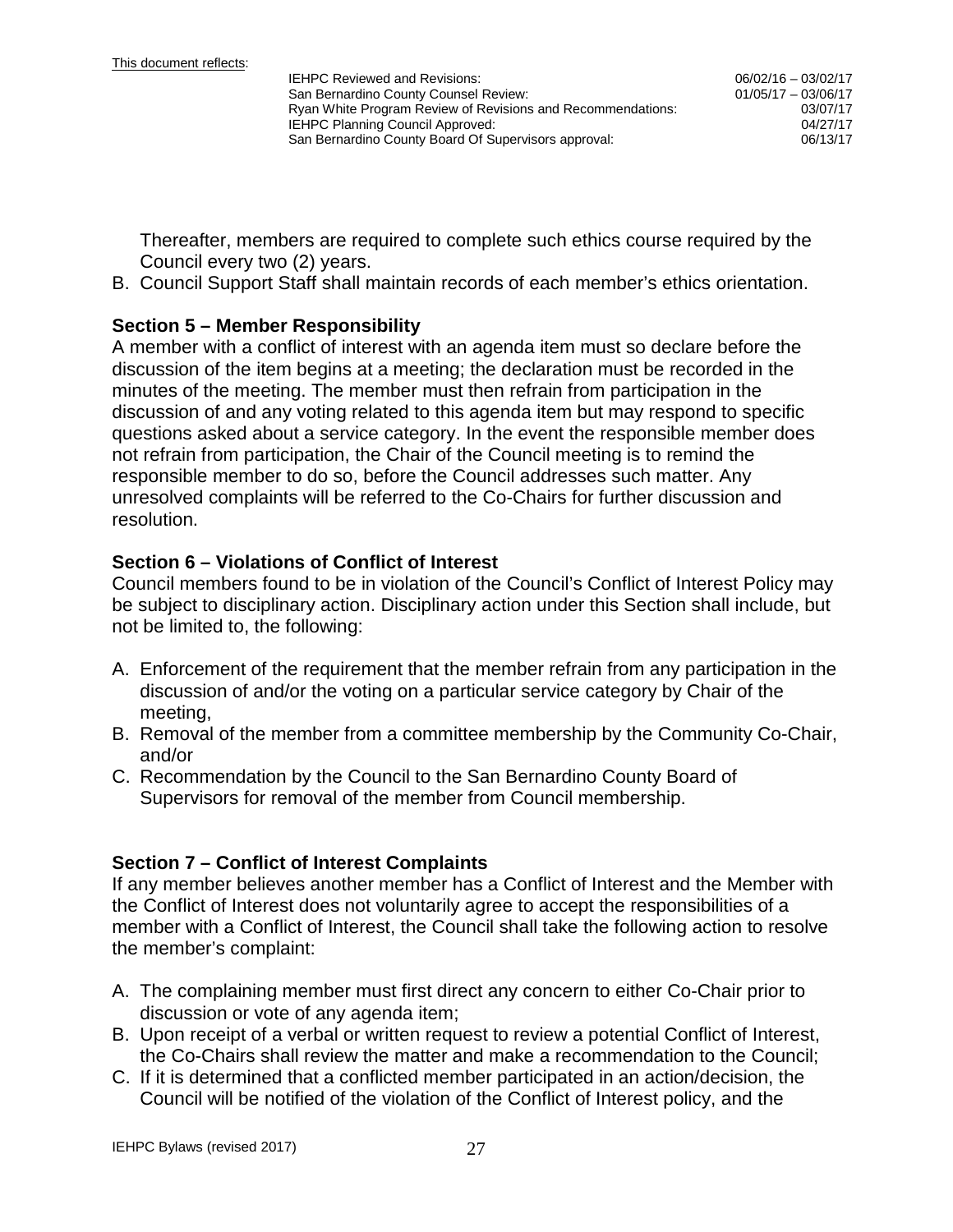06/02/16 – 03/02/17 01/05/17 – 03/06/17 03/07/17

decision will be returned to the Council for rectification. In addition, the Co-Chairs will be requested to take disciplinary action against the member in violation of the policy.

#### **Section 8 – Limitations on Directives to the RWP**

The Council may choose to provide guidance to the RWP on how best to meet the service priorities established by the Council. These directives will typically address such matters as the types of organizations and service delivery mechanisms, geographic considerations, target populations and/or the identity of particular state or local government programs that the Council feels best meet the needs of the people living with HIV/AIDS. However, the Council shall not discuss specific organizations or describe a type of organization so narrowly as to limit provider eligibility and prevent a competitive procurement process.

## **ARTICLE IX Code of Conduct**

#### **Section 1 – Purpose**

The Council will establish and each member of the Council will sign the Code of Conduct, which will describe the behavior expected of all Council members at all meetings and activities associated with the work of the Council. The Council as a whole will discuss the Code of Conduct at the beginning of each program year. Each member will receive a copy; the original will be placed in the member's personal file.

The purpose of the Code of Conduct is to ensure appropriate behavior at Council and committee meetings and to protect all members and public participants, and the business of the Council, from inappropriate and disruptive behavior.

#### **Section 2 – Applicability**

The Code of Conduct applies to all Council members.

#### **Section 3 – Code of Conduct during Meetings**

Council members and all aforementioned individuals will follow these ground rules in all meetings:

- A. Conduct themselves in a professional and courteous manner at all times.
- B. Follow the laws and regulations governing San Bernardino County boards and commissions and the Council's policies and procedures, including these Bylaws.
- C. Follow the Council's conflict of interest policies, assist the chair of the meeting in ensuring that they are consistently followed, and conduct themselves in a manner that prevents perceived as well as actual conflicts of interest.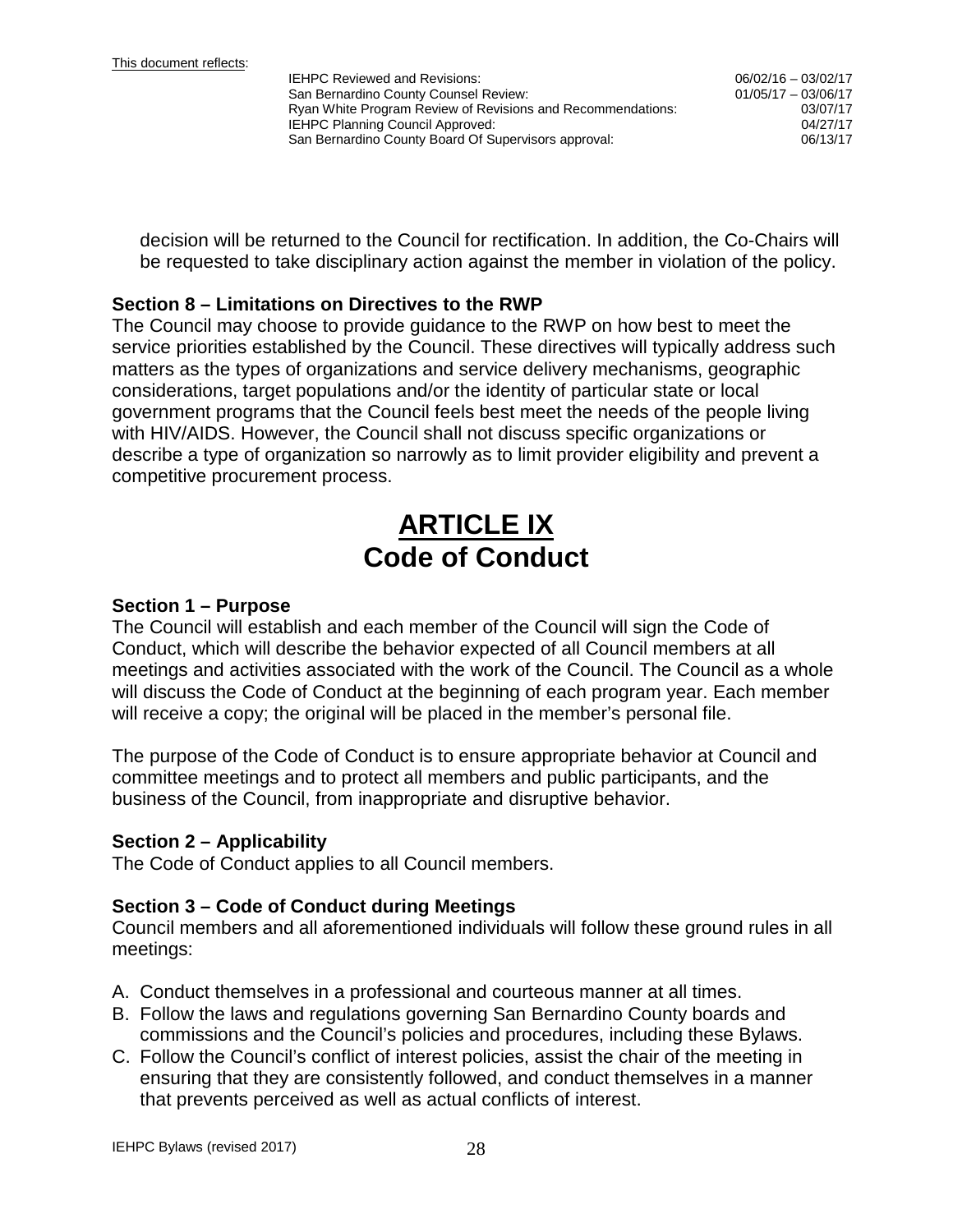- D. Address others with respect as an intelligent person having a right to be a part of discussions and decision making, so that all Council and committee members have the opportunity to speak and to be listened to, without interruption.
- E. Follow any additional procedures for discussion that may be set by the chair of the meeting, such as limiting the length of individual presentations and setting reasonable time limits on debate. The Council's Vice Chair will serve as parliamentarian in Council meetings, and a timekeeper may be selected to assist with this process.
- F. Recognize the authority and follow the direction of the chair of the meeting. Do not disrupt a meeting or encourage or assist members of the public to do so.
- G. Cooperate with the agreed-upon decision-making process -- whether majority rule, some form of super majority (e.g., two-thirds vote), or consensus, etc. Unless otherwise determined, decision making will be by majority vote, or by super majority where required by Bylaws.
- H. State disagreements about issues, without engaging in personal attacks.
- I. Adhere to and support decisions made in the agreed upon manner, regardless of their personal position.
- J. Maintain confidentiality as specified in these Bylaws.
- K. Serve as both an advocate and a planner, recognizing both their responsibility to present the concerns of specific communities or population groups, and their responsibility to make decisions that are data-based and reflect the overall needs of people living with HIV disease in the TGA.
- L. Act on behalf of all PLWH in the TGA, not to benefit themselves.
- M. Neither ask questions, request information, nor make comments about individual Part A provider agencies. Dealing with specific providers involves procurement and contract management and is the responsibility of the RWP. Members may request information about performance and expenditures related to a service category, regardless of the number of providers in that category.
- N. If members feel they cannot support the mission, goals, strategies, programs, and/or leadership of the Council and committees as agreed upon by the members, these members should resign or decline involvement.
- O. Take responsibility not only for abiding by these ground rules personally, but also for speaking out to assure that all participants abide by them.

#### **Section 4 – Expected Conduct by Members of the Public**

The following is expected conduct by members of the public who attend Council or committee meetings:

A. Members of the public are encouraged to attend Council and committee meetings and to speak during Public Comment periods. They have the right to express their opinions about an issue before the Council or committee makes a decision about that issue, but normally are not permitted to participate in the debate. This includes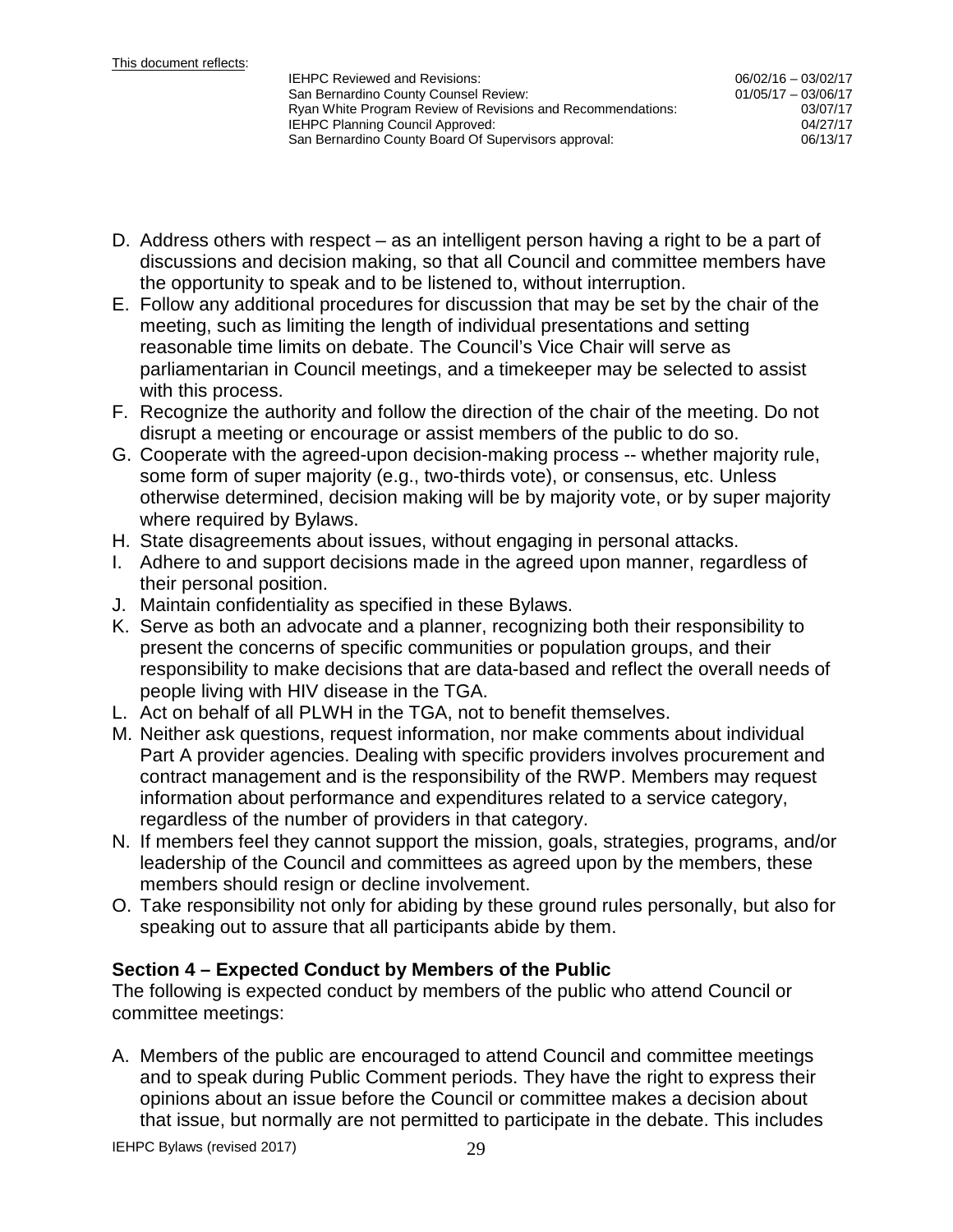posing questions and waiting for responses to initiate dialogues with the Council during Public Comment period.

- B. They are expected to treat members and other guests with courtesy and respect at all times.
- C. When speaking, they are expected to follow any specified time limitations and to recognize the authority and follow the direction of the chair of the meeting.
- D. They may not speak during the meeting except during Public Comment periods, unless requested to do so by the Chair.
- E. They should recognize that the Council has no role in procurement or in monitoring the performance of specific Part A providers, and that concerns related to services provided by specific agencies should be addressed to the RWP.
- F. These expectations shall be posted in meeting space and the public shall be reminded of them as necessary.

## **Section 5 – Confidentiality**

- A. The Council represents a very diverse area with people with very diverse backgrounds. For some people, disclosure of personal information can have a devastating effect. Therefore, the Code of Conduct requires Council members and committee members to maintain appropriate confidentiality.
- B. Members shall comply with federal, state, and local laws and regulations governing confidentiality of medical, personnel, and other information required in the course of their official duties.
- C. The Council shall take appropriate steps at meetings and in preparation of written materials to guard against disclosure of personal information that would constitute an invasion of privacy.
- D. Members shall maintain discretion regarding personal information they acquire through their Council relationships and activities. No Council member may disclose the HIV status of a Council member who is not publicly disclosed, or the medical status of any Council member.

## **Section 6 – Representation/Communications**

Except as explicitly detailed in these Bylaws, the only authorized representatives of the Council are the Health Officer Co-Chair and the Community Co-Chair.

- A. The Health Officer Co-Chair and/or the Community Co-Chair may represent the Council in public. This includes representation to the press, public, and in any situation where the official input of the Council is warranted.
- B. Committee Chairs may represent their committee only, and only to other members of the Council.
- C. Other members shall represent only themselves, unless properly authorized by the Council or a committee to represent the Council or the Committee, respectively.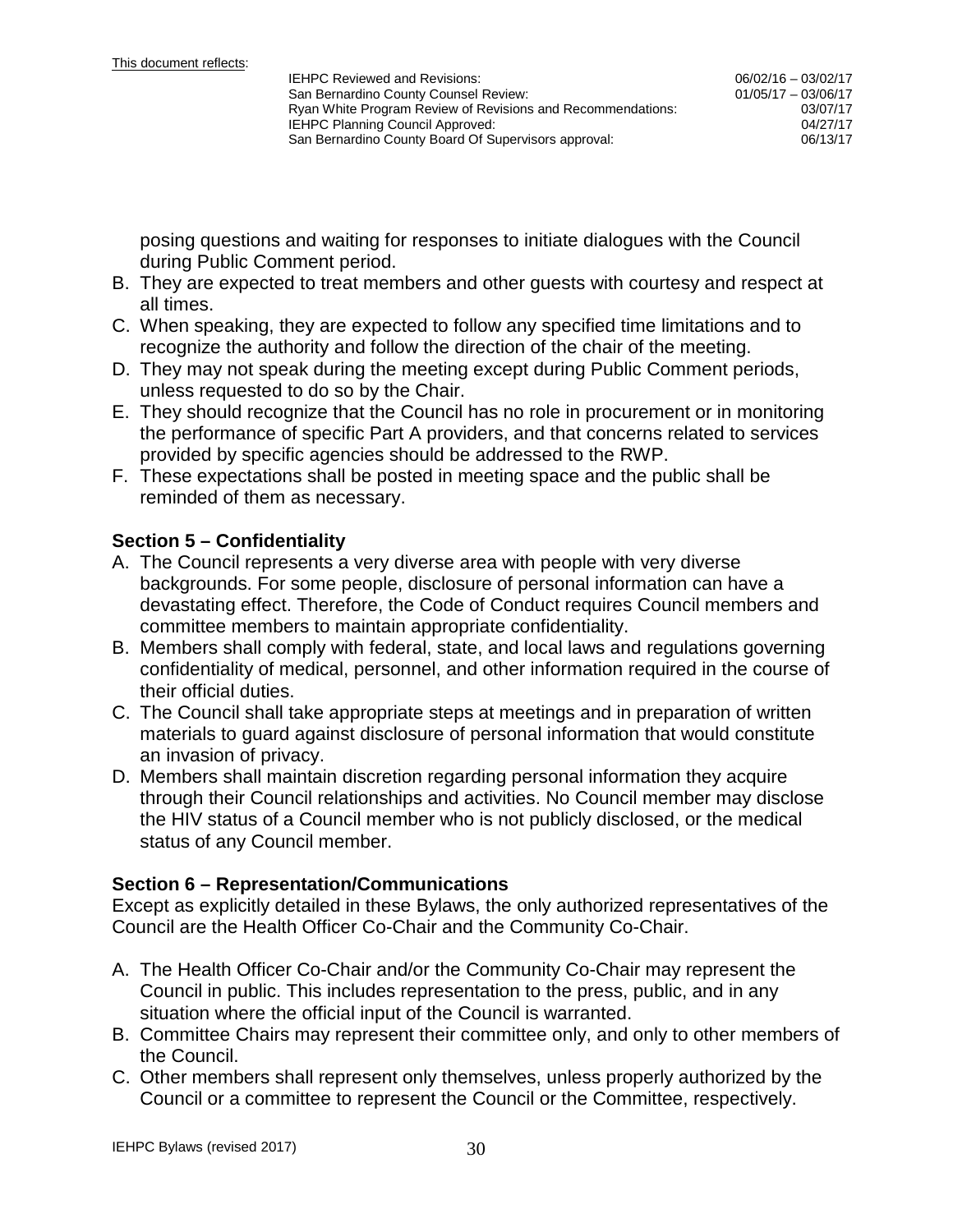06/02/16 – 03/02/17 01/05/17 – 03/06/17 03/07/17

- 1. A member of the Council may be authorized to represent the Council and conduct Council business. Such authorization shall be in writing by both Co-Chairs of the Council or by vote of the Council. In the absence of such authority, a member shall not act or speak on behalf of the Council nor conduct Council business.
- 2. Written authorization for a member to represent the Council must indicate: (a) the name of the member authorized to act; (b) the specific situation in which the member is authorized to represent the Council; (c) a start and end date for this designation; (d) the parties to whom the member is authorized to speak; and, (e) a statement indicating that the Council is authorizing the action.
- 3. In situations where members of the Council have been sent to represent the Council and neither the Health Officer Co-Chair nor the Community Co-Chair is present, members may acknowledge they represent the Council, but are prohibited from voicing any opinion or setting any policy for the Council that is beyond the scope of their authorization by the Council.

## **Section 7 – Sanctions**

A. Council or Committee Members

The Community Co-Chair may recommend involuntary removal of members to the full Council for approval and the Chief Elected Official for any of the following reasons:

- 1. When a Council or committee member violates this Code of Conduct in a meeting, the individual chairing the meeting is expected to inform him/her that the behavior is unacceptable. Others in attendance are expected to support the chair in maintaining adherence to the Code of Conduct. If inappropriate behavior continues and will in the view of the chair lead to disruption of the process, the chair may ask the offending party to leave the meeting. Prior to removing the individual, the chair of the meeting shall state on the record the reason for removal.
- 2. If a member of the Council repeatedly violates the Code of Conduct in committee meetings, or repeatedly violates Confidentiality or Representation policies, the Community Co-Chair may remove this individual as a committee member with the approval of a majority of the Council.
- 3. If a Council member continues to violate the Code of Conduct in Council meetings or as a member of a different committee, he/she may be recommended to the CEO for removal by vote of a majority of the Council members at any regular or special meeting.
- 4.

5 Conduct or behavior in office that has a negative impact on the integrity of or the community's confidence in the Council including, but not limited to: conflict of interest violations; new conviction of illegal behavior or crime of moral turpitude; malfeasance;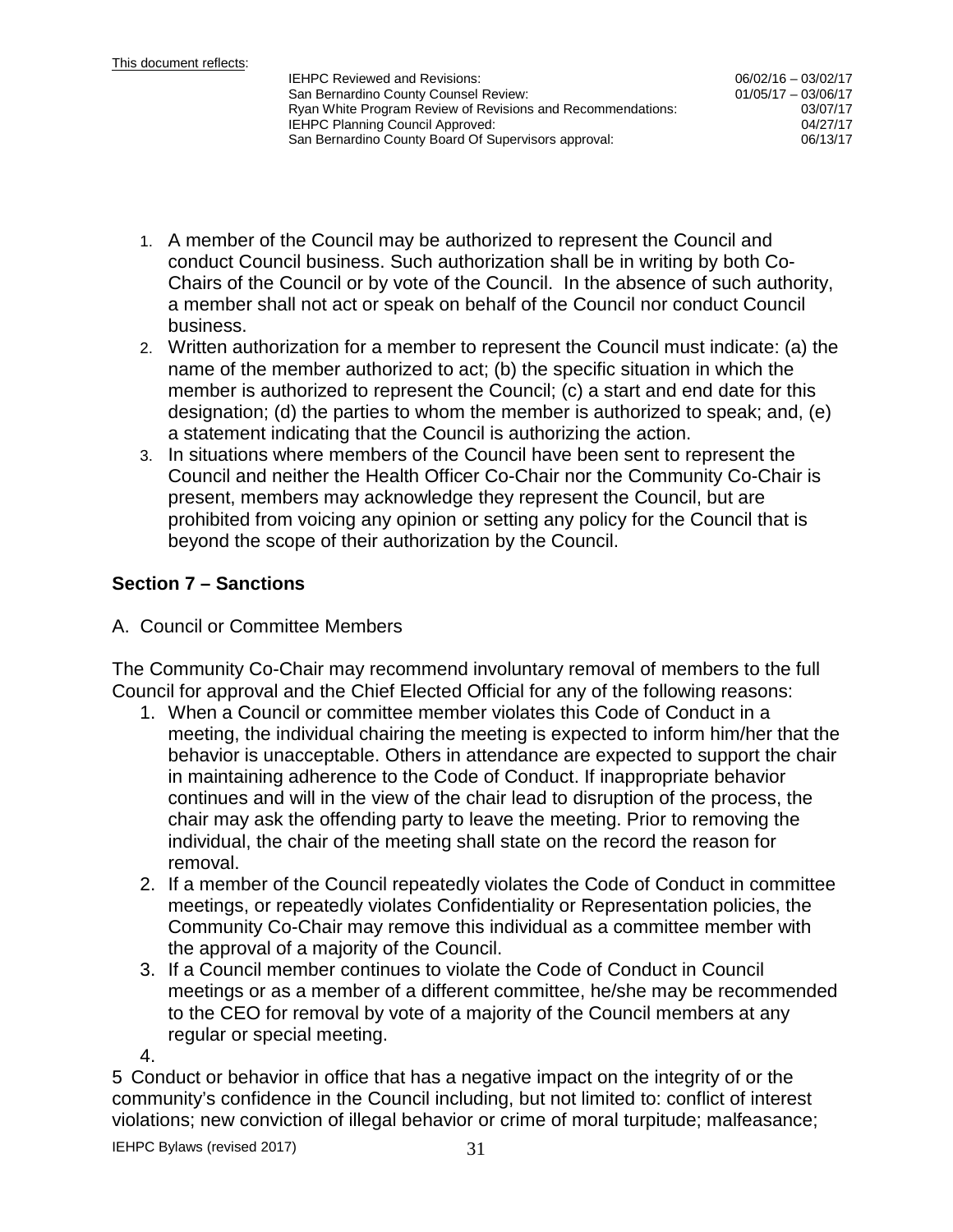06/02/16 – 03/02/17 01/05/17 – 03/06/17 03/07/17

making repeated unsubstantiated allegations under this section; repeated engagement in disruptive behavior, as defined by the rules of respectful Engagement, with Council members, Support Staff, or invited presenters; or other conduct that violates the Bylaws or established Policies and Procedures adopted by the Planning Council.

If the individual feels that he/she has been treated unfairly, he/she may express this concern to the Council, which will attempt to resolve the situation informally before resorting to involuntary removal.

#### B. Members of the Public

Any member of the public who fails to follow these guidelines or repeatedly engages in disrespectful or disruptive behavior, will be warned, and then if the behavior persists, will be asked by the chair to leave the meeting. Prior to removing the individual, the chair of the meeting shall state on the record the reason for removal. Members shall support the removal decision.

## **Article X Amendments and Related Provisions**

#### **Section 1 - Amendments Process**

The Council shall conduct a Bylaws review on a scheduled basis once a year. Other recommendation to the San Bernardino County Board of Supervisors for amendments will be considered only if an immediate and compelling need is identified.

- A. Amendments to these Bylaws may be recommended for adoption at a properly constituted meeting by a vote of sixty percent (60%) of the Council members then in office.
- B. Bylaws and procedures must fit the policies established by the County of San Bernardino for boards and commissions as well as meeting Ryan White legislation requirements.
- C. Copies of proposed amendments shall be sent to all members of the Council at least ten (10) days prior to the meeting at which such amendments are to be considered.
- D. Amendments to the Bylaws shall be presented up to and through final Council review.

## **Section 2 – Bylaws Review and Approval**

A. These Bylaws and any amendments to them require the review and approval of the Department of Public Health and County Counsel to ensure compliance with local and Federal requirements and review and approval by the County Board of Supervisors. In addition, the TGA's HRSA Project Officer has the authority to review the Bylaws to ensure compliance with Ryan White legislation and HRSA regulations.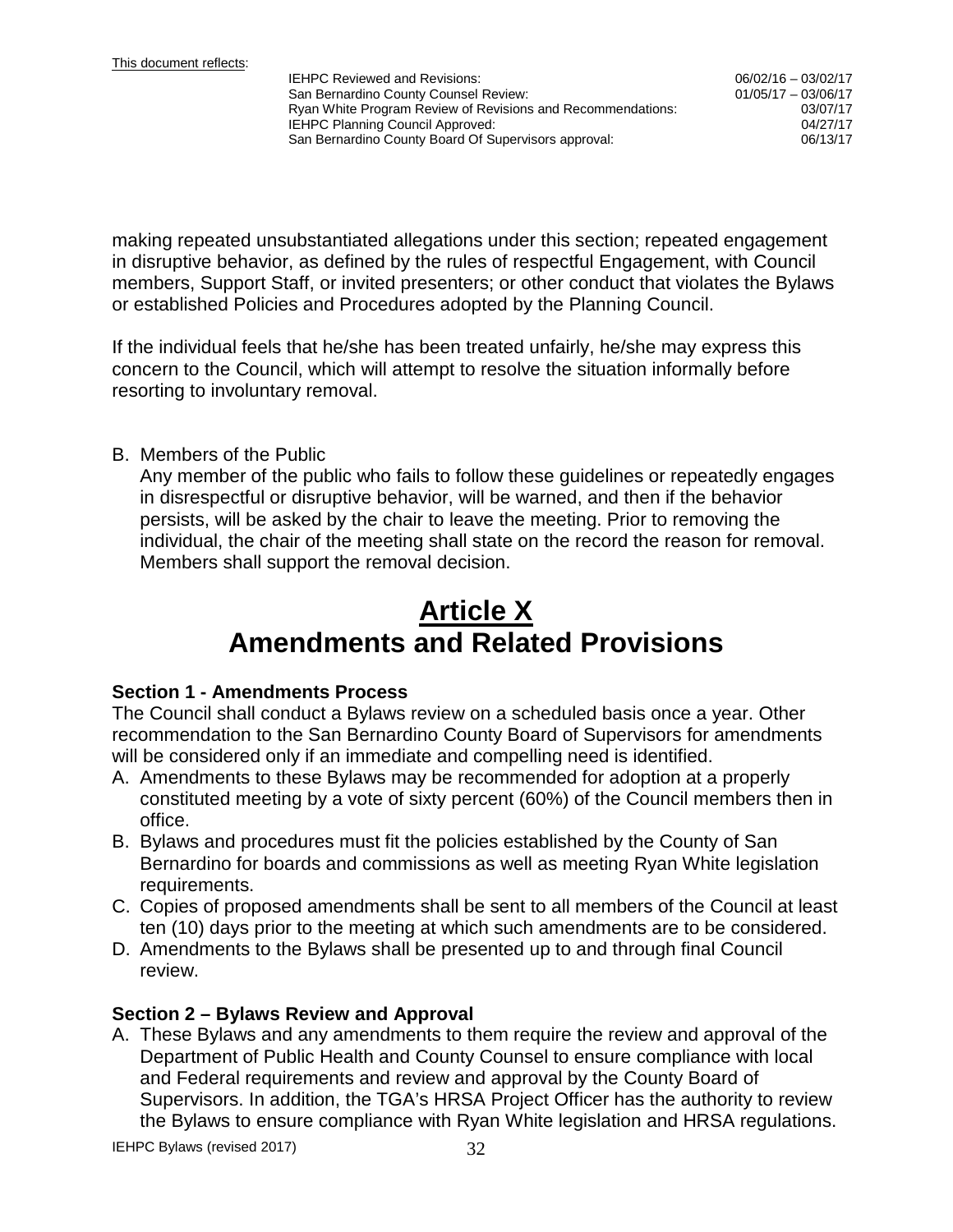- B. Within ten (10) business days following any recommended substantive amendment to these Bylaws, the Council Support Staff will submit copies of the Bylaws, with the proposed amendments, to the Department of Public Health, for submission to County Counsel and the Board of Supervisors and to the HRSA Project Officer.
- C. Bylaws amendments will become effective only after they are adopted by the Board of Supervisors.

#### **Section 3 – Copies of Bylaws**

- A. The Council Support Staff and the RWP shall keep updated copies of the Council Bylaws.
- B. Council Support Staff shall distribute the most current version to new Council members as part of their orientation package.
- C. Copies of the Bylaws will be made available to the public upon request.

## **Article XI Grievance Procedures**

#### **Section 1 – Legislative Requirements**

Ryan White legislation, 42 USC §300ff-12(b)(6), et seq, requires Planning Councils to develop procedures for addressing grievances with respect to funding*,* including procedures for submitting grievances that cannot be resolved to binding arbitration. The legislation requires that these procedures be described in the Bylaws of the Council and be consistent with model grievance procedures developed by HRSA. HRSA expects Council and RWP grievance procedures to be coordinated.

#### **Section 2 – Purpose**

The Council's grievance policy is designed to provide a process that:

- A. Enables eligible individuals or entities to exercise their rights to file an informal or formal grievance with regard to specific Council policies and procedures and their implementation with respect to the Priority Setting and Resource Allocation,
- B. Prevents avoidable grievances and resolves complaints at the informal level whenever possible,
- C. Ensures that each grievance is addressed and resolved fairly, quickly, and
- D. Meets HRSA requirements and represents sound practice for a TGA.
- E. Any other concerns related to the PRSA should be referred to the Council Development Committee.

## **Section 3 – Who May File a Grievance**

Entities and individuals within the TGA who are directly affected by the outcome of a decision related to the Priority Setting and Resource Allocation policies and processes ("grievant") are eligible to file a grievance. This may include: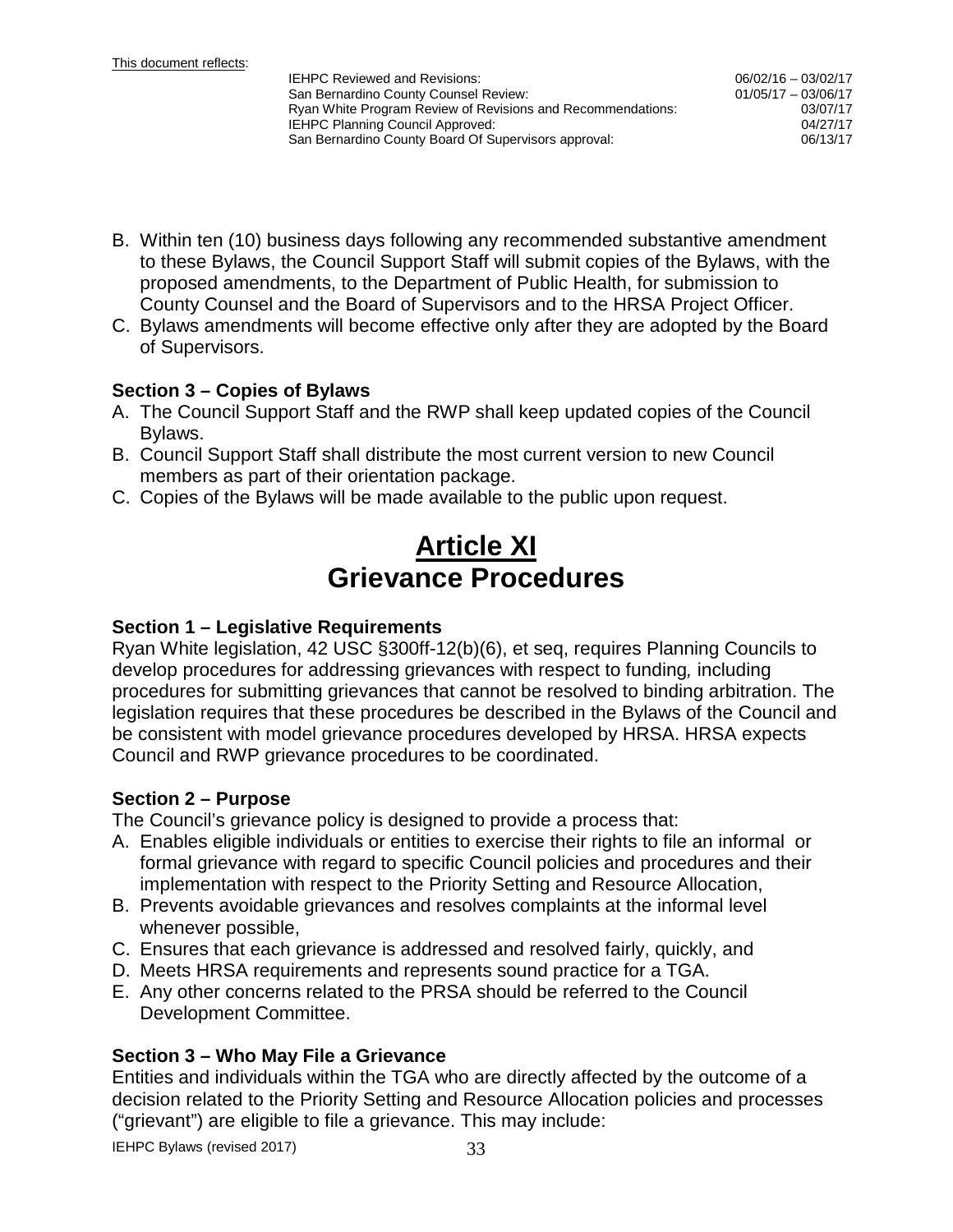- A. Providers eligible to receive Ryan White HIV/AIDS program funding;
- B. Consumer groups and PLWH caucuses, and
- C. Individual PLWH who are eligible to receive Ryan White services.

#### **Section 4 – Eligible Grievances**

Eligible grievances pertain only to the processing or establishing of priorities, allocating funds to those priorities, and any subsequent process to change the priorities or allocations. Directly affected parties may file a grievance with regard to either of the following:

- A. Deviations from the Council's established, written priority setting or resource allocation process and related policies, and
- B. Deviations from an established, written process for any subsequent changes to priorities or allocations.

Information Requests: If an individual wishes to request information concerning Council process, Council decisions, or outcomes of Council decisions, the individual must use the County of San Bernardino's request for information process and not this Bylaws' Grievance Procedure. If a grievance is submitted in which any information is requested, it will not be accepted as a Grievance but will be treated as a Public Records request and forwarded to the appropriate personnel.

#### **Section 5 – Prospective Implementation of Settlements**

Any settlement reached through mediation or arbitration shall involve prospective (future) change. It shall not require reversal of priorities or categorical allocations made during the process that is being grieved. For example, if a mediation or arbitration agreement specifies that a Council policy, process, or procedure should be revised, the revision shall be made and then applied in future decision making.

#### **Section 6 – Dispute Prevention**

- A. The Council recognizes that the best way to deal with grievances is to prevent them. The Council shall make all reasonable efforts to prevent circumstances or situations regarding the priority setting or resource allocation processes that could give rise to a grievance.
- B. Prevention efforts shall include at least the following:
	- 1. Annual review and updating of priority setting and resource allocations (PSRA) procedures and related policies and procedures.
	- 2. Use of clear written PSRA and related policies that describe how decisions are made and are available to both Council members and affected parties.
	- 3. Training for new Council members and refresher training for all Council members prior to the PSRA process each year, to ensure that they understand and are prepared to follow PSRA and other Council policies and procedures.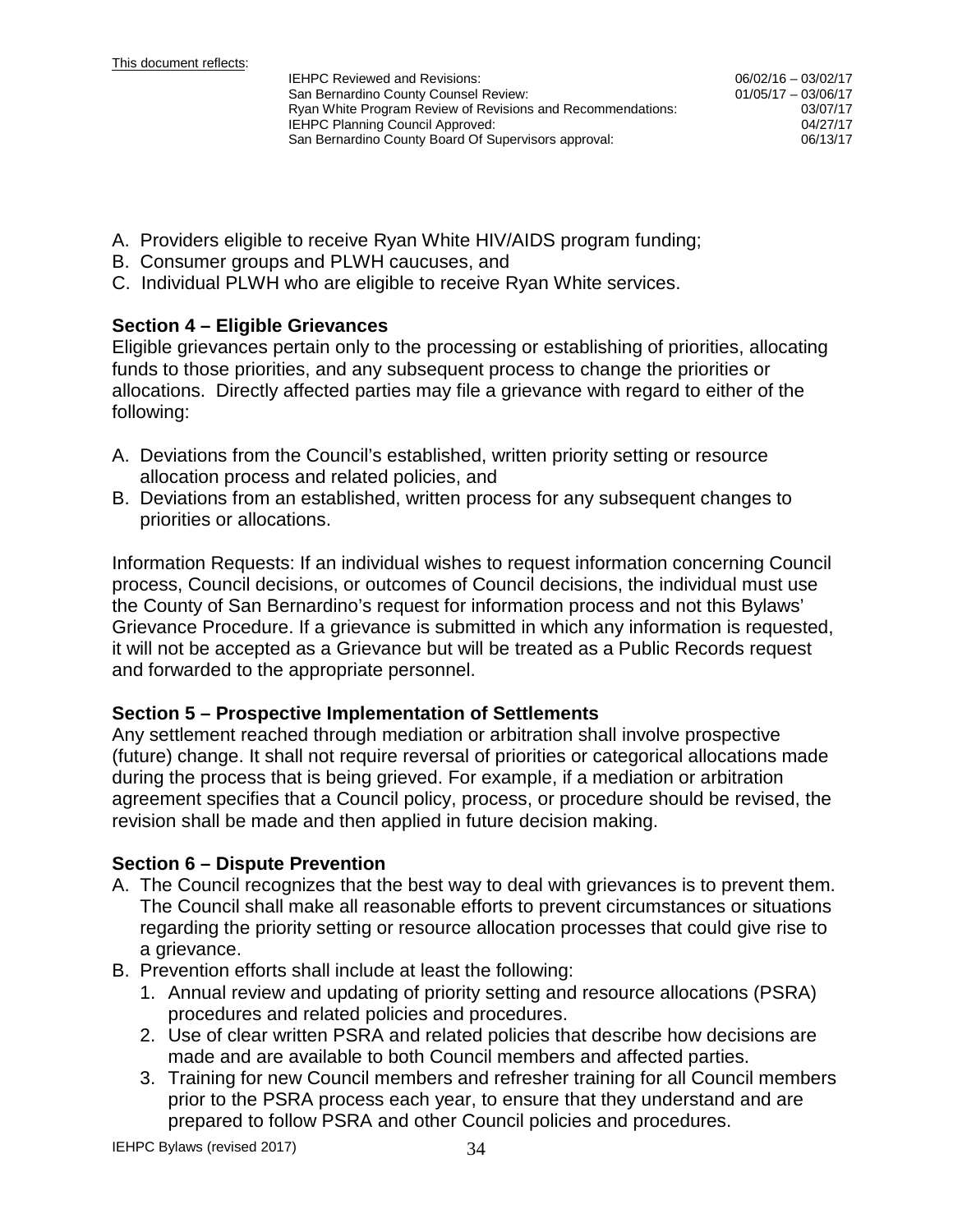06/02/16 – 03/02/17 01/05/17 – 03/06/17 03/07/17<br>04/27/17

- 4. Presentation of the process at the beginning of the PSRA or reallocations process, along with related policies, especially Conflict of Interest, to ensure understanding of how they apply to and during the process.
- 5. Identification at the beginning of the process of those Council members that have met any training or data presentation participation requirements and are eligible to participate in the decision-making process, and exclusion of any members who have not met these requirements.
- 6. Clear instructions to Council members to ensure that if, during the PSRA or other decision-making process, they believe adopted policies and procedure are not being followed; they respectfully but immediately bring their concern to the attention of a Co-Chair or other officer.
- 7. Specific opportunities for interested parties to provide feedback on ways the decision-making process can be improved in future years.

## **Section 7 – Informal Grievance Process**

- A. When potential grievances arise, first steps shall involve informal conflict resolution efforts before the concern becomes a grievance. When a grievance is filed, the initial approach will be non-binding negotiations. For cases that cannot be resolved in this manner, subsequent steps shall be undertaken, with binding arbitration as a last resort.
- B. Efforts to prevent formal grievances shall include the following:
	- 1. The Vice Chair shall serve as the Council's designated point of contact for a grievant with an eligible grievance as defined at section 5 above. A grievant that appears to have standing to file a grievance and has concerns regarding adherence to established, written processes that are covered by these grievance procedures shall be encouraged to express these concerns to the Vice Chair directly or through the Council Support Staff at the earliest opportunity. In order for the informal process to have time to work, the contact must be made within ten (10) business days after the disputed situation occurred.
	- 2. In any situation where the Vice Chair has a real or perceived conflict of interest or inability to play a neutral role, the Community Co-Chair will appoint another Officer or Committee Chair without such a conflict to handle that situation.
	- 3. The Vice Chair will log all such contacts and discussions, recording the date, affected party name and contact information, summary of grievance, and the date of the event that led to the grievance.
	- 4. The Vice Chair shall meet with the grievant to review the expressed grievance. The discussion will occur within five (5) business days after the grievance is brought to the Vice Chair or Council Support Staff. The Vice Chair or Council Support Staff will explain the procedures used and the rationale for the decision in question, and will provide other information as appropriate. The Vice Chair may involve the Co-Chairs or other officers as needed. Where possible, the grievance will be resolved through this discussion. The Vice Chair may not make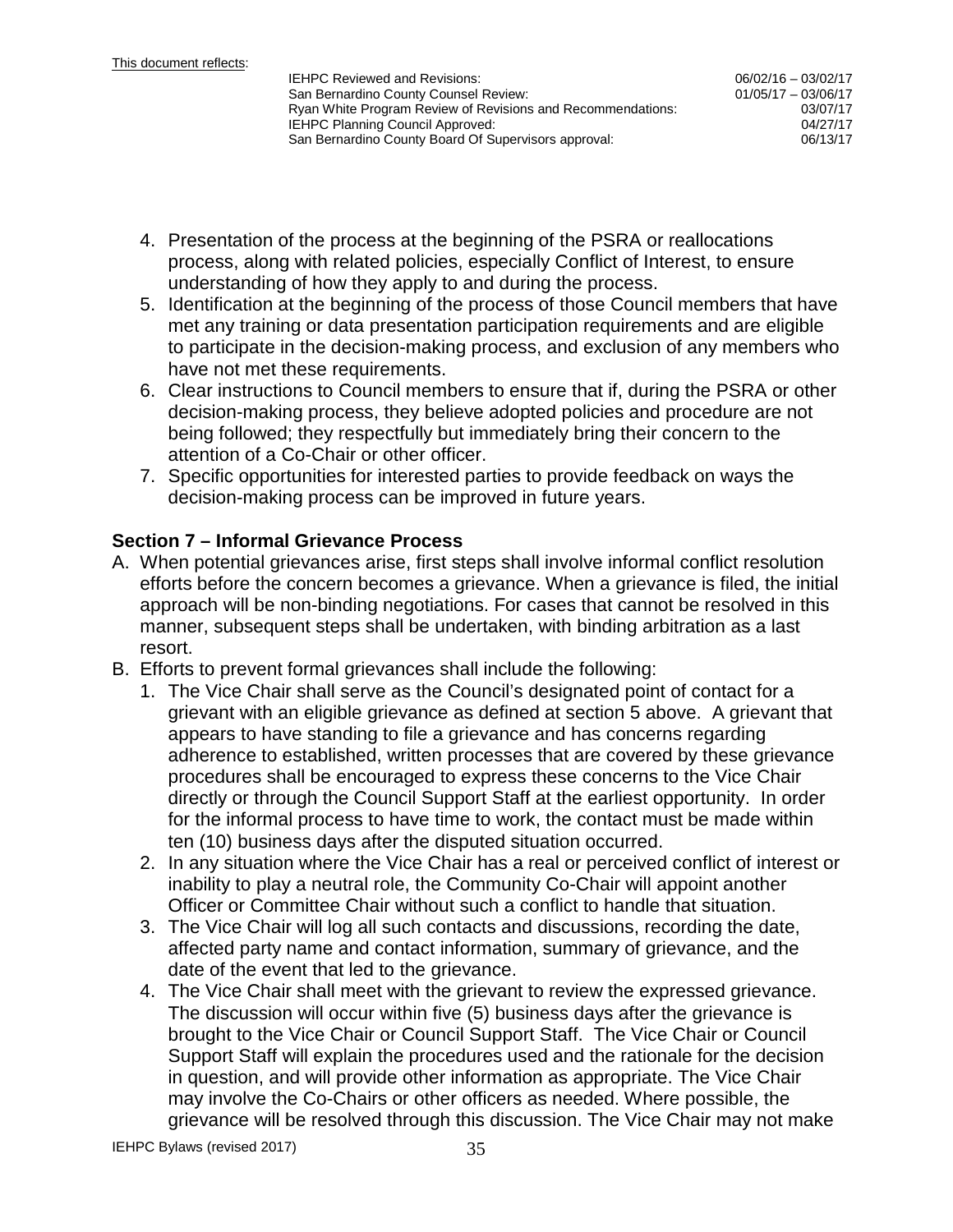commitments on behalf of the Council, but may agree to bring the grievance to the Council or the appropriate committee and will summarize the discussion in writing and provide the report to the Co-Chairs and to Council Support Staff for the files.

5. If these efforts do not resolve the grievance, the Vice Chair will ensure that the grievant receives written information about the grievance process, timeframes, and how to file a formal grievance.

#### **Section 8 – Overview of Formal Grievance Process**

Formal grievances will be handled through the following steps, each of which may lead to a resolution. If that step is not successful, the grievant may move to the next step. The steps are as follows:

- A. An internal review of the grievance and grievant to determine whether the grievance and grievant have standing under these procedures,
- B. An internal hearing to explore the facts and seek resolution,
- C. Non-binding mediation, and
- D. Binding arbitration.

#### **Section 9 – Filing a Grievance**

- A. The grievant must submit a written Grievance Intake Form within twenty (20) business days after the event on which the grievance is based. If no Grievance Intake Form is submitted within this period, the grievant will lose the right to file a grievance.
- B. The completed form may be submitted to the Council Support Staff office by U.S. mail with return receipt requested, electronic mail (with electronic signature), fax, or personal delivery during normal business hours.
- C. Council Support Staff will log in the grievance, and within three (3) business days after receipt will inform the grievant that the grievance has been received and provide a written summary of the grievance process, including steps, forms, and timelines.
- D. Council Support Staff will provide copies of the grievance to the Co-Chairs and the Vice Chair within three (3) business days after receipt.

#### **Section 10 – Determination of Standing**

- A. Upon receipt of a grievance the Grievance Committee shall be convened as specified at Article XI, section 1 above. Within five (5) business days of receiving the grievance, the Grievance Committee shall determine whether the grievant or grievance have standing.
- B. Conflict of Interest provisions shall apply to selection of the Grievance Committee.
- C. The grievant will be informed of the decision within two (2) business days after the decision about standing is made.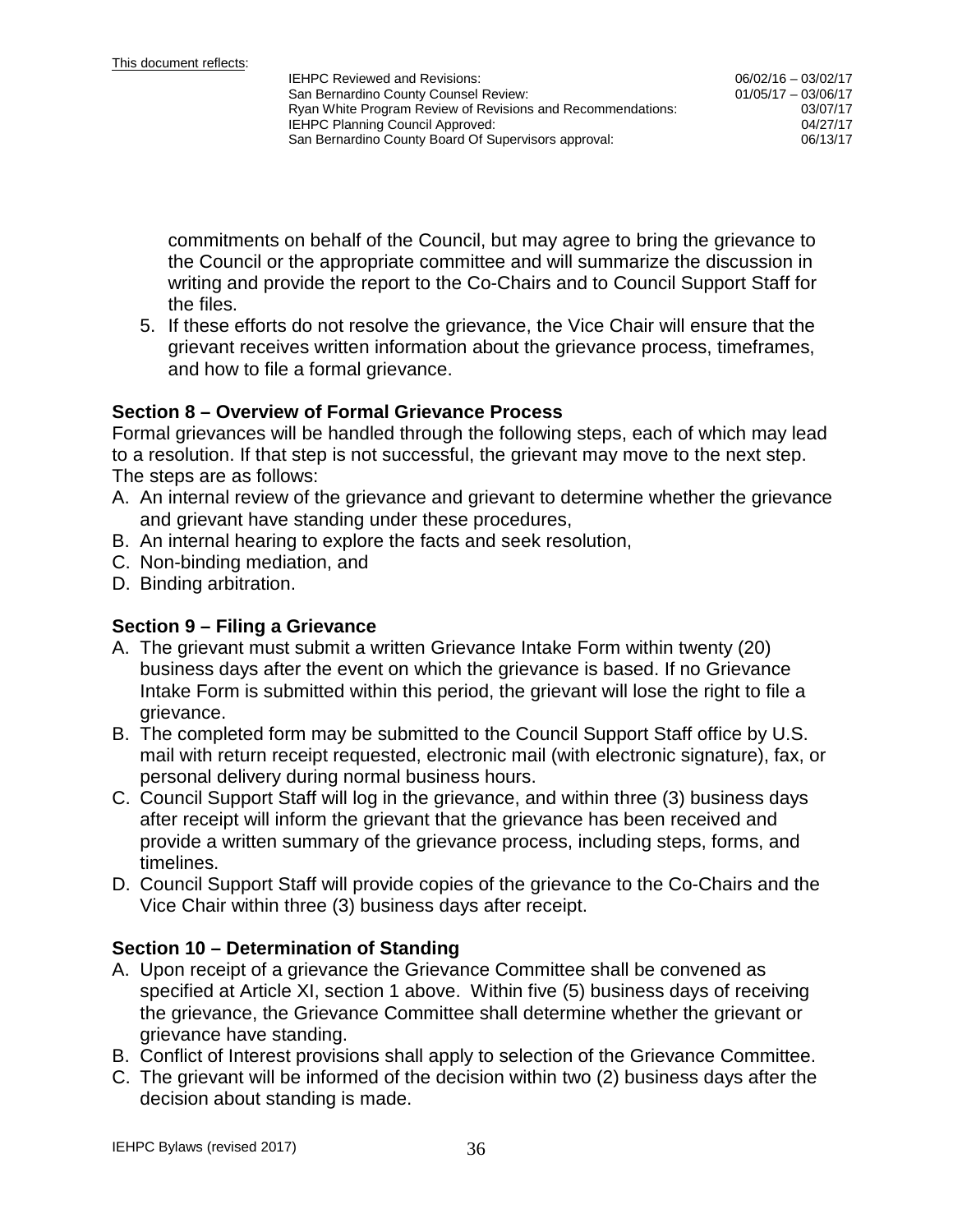06/02/16 – 03/02/17 01/05/17 – 03/06/17 03/07/17

- 1. If the grievance is rejected, the letter must explain the reasons for the rejection and inform the grievant that he/she has ten (10) business days after the date of the letter of rejection to contact Council Support Staff to appeal the decision. If no appeal is filed, the grievant is not entitled to further participation in the grievance process.
- 2. If an appeal is filed, it will be heard by a majority of the Council officers, and their decision as to standing shall be final. The officers have ten (10) business days to reach a decision on standing.

## **Section 11 – Internal Review and Hearing**

- A. If a grievance and grievant are found to have standing, the committee shall conduct a review of the circumstances and information available regarding the grievance and in most cases schedule a meeting at which the grievant shall have the opportunity to provide additional information and answer questions posed by the panel as input to their decision making. The committee will typically make its decision regarding the grievance and how it should be resolved immediately after the meeting with the grievant. This meeting and decision making shall occur within ten (10) business days after formation of the committee.
- B. The Vice Chair shall arrange for staff to send the recommended resolution to the grievant, by certified mail, within three (3) business days after the date of the review.
- C. If the grievant finds the report satisfactory, the grievant will indicate acceptance by signing one copy of the report and returning it to the staff.
- D. If the grievance is denied or if the grievant is not satisfied with the resolution in the report, the grievant may request formal non-binding mediation.

## **Section 12– Non-Binding Mediation**

- A. The grievant shall have ten (10) business days from the date of receipt of the written report from the committee to request mediation, using a Request for Non-Binding Mediation Form. The form may be delivered to the Council Support Staff office via U.S. mail, return receipt requested, electronic mail (with electronic signature), fax, or personal delivery during normal business hours.
- B. If the Council Support Staff does not receive a Request for Non-Binding Mediation Form from the grievant within ten (10) business days, the grievant will waive all further rights to grieve the issue and all associated issues.
- C. Council Support Staff shall log in the request for mediation, and within three (3) business days after receipt, inform the grievant that the request has been received.
- D. The Council shall seek a mediator with the assistance of the Council Support Staff. Within five (5) business days after receipt of the request for mediation, the Council Support Staff shall provide the grievant the name of a neutral person who is skilled in mediation and lives in the TGA. This neutral person shall not have been involved with the decision that is the subject of the grievance and shall have no direct interest in the outcome of the grievance process. The grievant and the Council shall both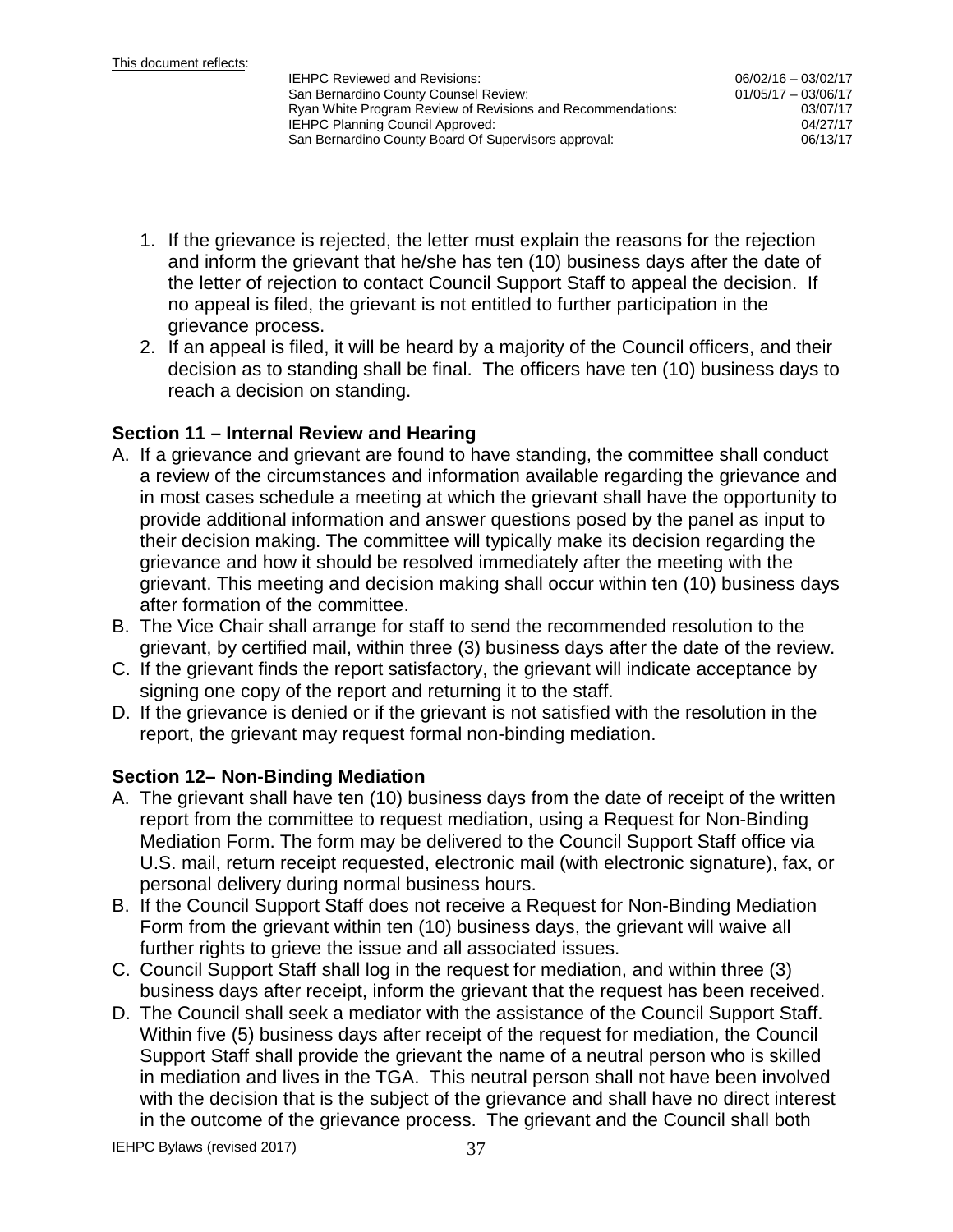06/02/16 – 03/02/17 01/05/17 – 03/06/17 03/07/17

have the opportunity to request a different mediator if the grievant or anyone involved in the prior review of the grievance is acquainted with the mediator or feels he/she is not neutral. Any objection to the mediator must be received within five (5) days of receipt of the name. If no objection is received, the grievant waives his/her right to challenge the mediator.

- E. Upon appointment, the mediator shall, within five (5) business days, contact the grievant and Vice Chair and agree on a day, time, and location of the initial mediation meeting. The Vice Chair may represent the Council or may ask another member of the review panel to represent the Council in the mediation. The mediation meeting shall be scheduled within ten (10) business days after this first contact by the mediator. The mediator shall review the written report and other information on the circumstances and information available regarding the grievance. The mediator may ask the two parties each to provide a brief memorandum setting forth its position with regard to the issue(s) that need to be resolved. The mediator may share the memorandum with the other party with the consent of the party that prepared the memorandum.
- F. The mediator will facilitate a meeting between the parties to assist them in obtaining a resolution of the grievance. If the grievance is resolved, the mediator will prepare, a statement of resolution which shall be provided to the grievant and Council within five (5) business days after the mediation meeting. The statement of resolution shall be presented for approval at the next council meeting. If necessary a special meeting shall be called to address the resolution.
- G. If the mediator is unable to help the parties reach resolution or determines that an impasse has been reached, both parties will be so informed in writing. The written statement of impasse will be provided to the grievant and Council within five (5) business days after the mediation meeting.
- H. At this point either party may request binding arbitration, with the understanding that the decision of the arbitrator will be final and binding on both parties.

## **Section 13 – Binding Arbitration**

- A. The grievant may submit a Request for Binding Arbitration to the Council Support Staff. The completed form must be received by Council Support Staff within ten (10) business days after the mediation ends. It may be submitted to the Council Support Staff office in writing via U.S. mail, return receipt requested, electronic mail (with electronic signature), fax, or personal delivery during normal business hours. If the Council Support Staff does not receive a written form requesting arbitration from the grievant within the specified period, the grievant will waive all further rights to grieve the situation.
- B. Council Support Staff shall log in the request for arbitration, and, within two (2) business days after receipt, shall inform the grievant and the Vice Chair that the request has been received.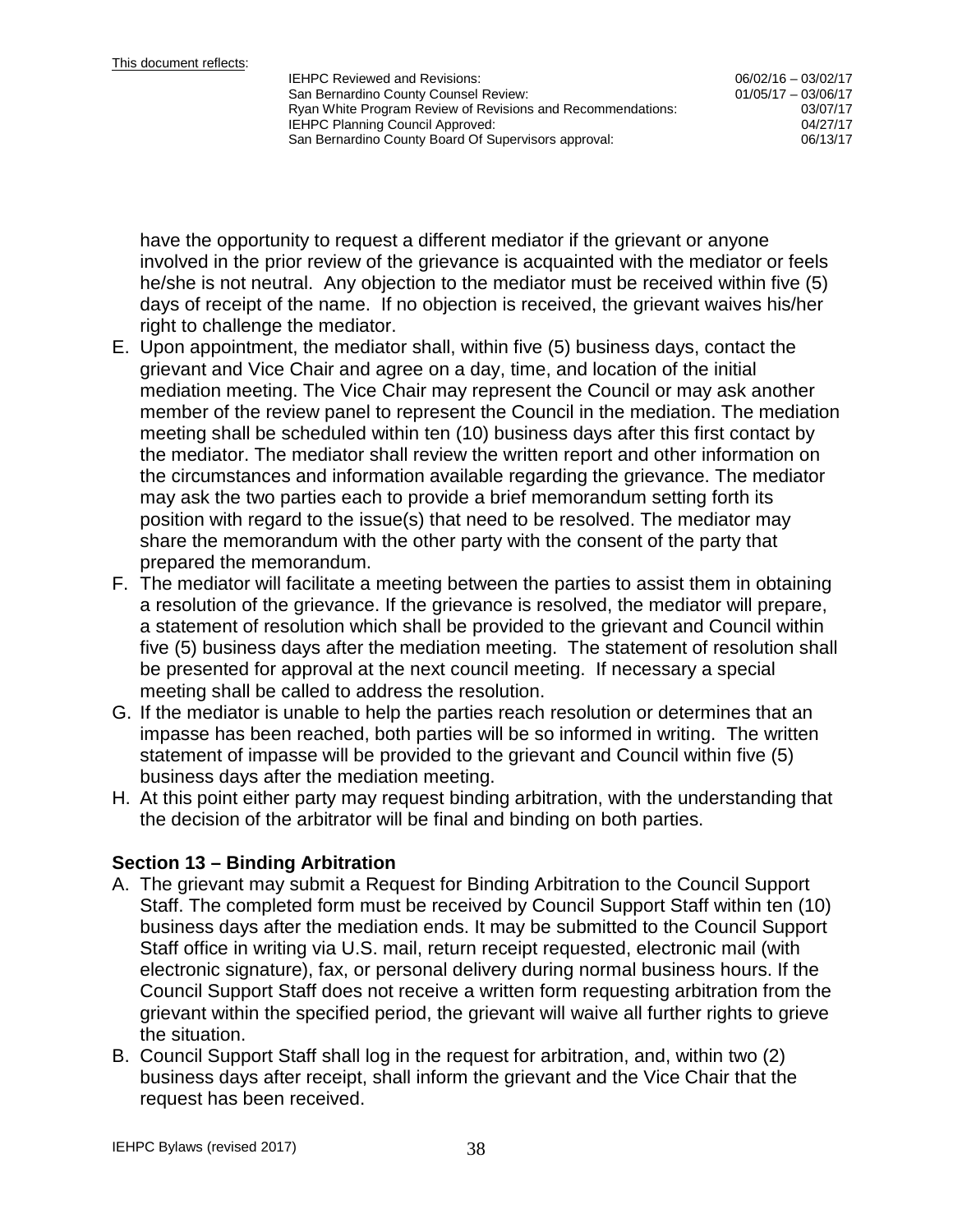06/02/16 – 03/02/17 01/05/17 – 03/06/17 03/07/17

- C. Council Support Staff shall request a neutral arbitrator through the American Arbitration Association (AAA), and the arbitration will be in accordance with the standards of the AAA. The AAA will provide the name of a disinterested person who is skilled in the process of arbitration to the Vice Chair or designee and grievant within ten (10) business days after the Request for Binding Arbitration Form is received. This neutral person shall have had no involvement in the process that is the subject of the grievance nor will he/she have any direct interest in the outcome of the grievance process. The grievant and the Council representative shall each approve the arbitrator or request a different arbitrator if the grievant or Council representative is acquainted with the arbitrator or questions his/her selection.
- D. Once the arbitrator has been accepted by both parties, he/she shall within three (3) business days contact the grievant and Vice Chair or designee and agree on the date, time, and location for an arbitration meeting. A meeting will be scheduled within fifteen (15) business days.
- E. The arbitrator will review correspondence, records, or documentation related to the process that is the subject of the grievance, including materials from the mediator. The arbitrator may ask the two parties to provide additional information related to the grievance.
- F. Within seven (7) business days after the arbitration meeting, the arbitrator will deliver to the grievant and the Council an arbitration summary and decision, signed by the arbitrator. This decision will resolve the grievance.
- G. Within three (3) business days of receipt of the arbitrator's decision, all parties shall be required to sign one copy of the decision, which shall be binding on both parties.

## **Section 14 – Costs**

The costs for grievances shall be as follows:

- A. There shall be no cost for an informal discussion or for the internal review process.
- B. A fee of \$50 shall be charged for filing a Request for Non-Binding Mediation, to contribute to the cost of mediation.
- C. A fee of \$100 will be charged for filing a Request for Binding Arbitration, to contribute to the cost of arbitration.
- D. In exceptional circumstances, the Council may waive either or both fees.
- E. Both parties will be responsible for costs related to their own participation in the grievance resolution process, including costs related to any witnesses or documents they choose to bring forward.

## **Section 15 – Council Action Following Resolution of Grievances**

Following any agreement reached regarding a grievance against the Council, the Vice Chair shall report to the Council regarding the nature of the grievance and the settlement. This shall include clarifying whether the agreement was made through internal dispute resolution efforts, mediation, or binding arbitration. Focus will be on ensuring an understanding of the terms of the agreement and the required or desirable